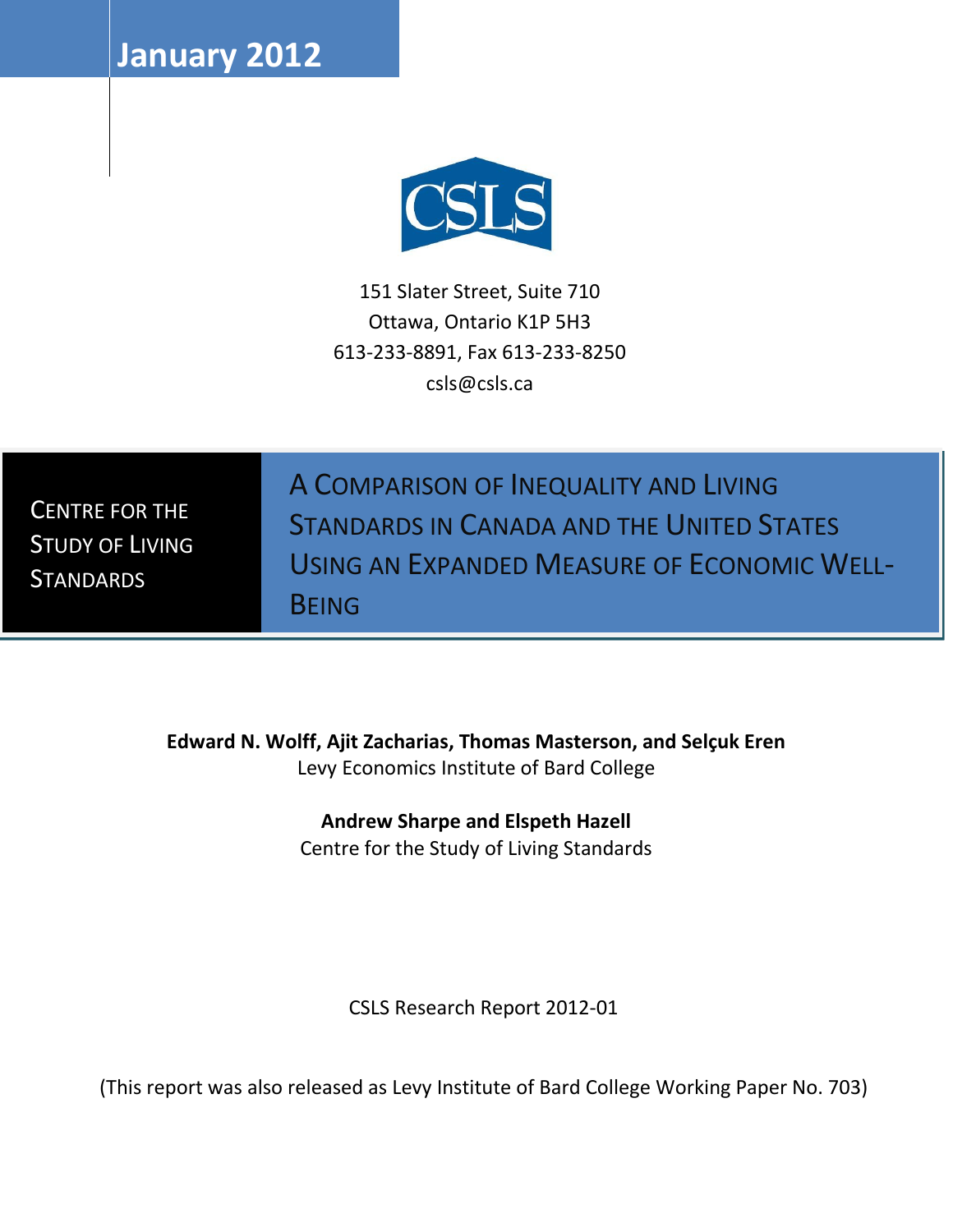## **ABSTRACT**

We use the Levy Institute Measure of Economic Well-being (LIMEW), the most comprehensive income measure available to date, to compare economic well-being in Canada and the United States in the first decade of the 21st century. This study represents the first international comparison based on LIMEW, which differs from the standard measure of gross money income (MI) in that it includes noncash government transfers, public consumption, income from wealth, and household production, and nets out all personal taxes.

We find that, relative to the United States, median equivalent LIMEW was 11 percent lower in Canada in 2000. By 2005, this gap had narrowed to 7 percent, while the difference in median equivalent MI was only 3 percent. Inequality was notably lower in Canada, with a Gini coefficient of 0.285 for equivalent LIMEW in 2005, compared to a US coefficient of 0.376—a gap that primarily reflects the greater importance of income from wealth in the States. However, the difference in Gini coefficients declined between 2000 and 2005. We also find that the elderly were better off relative to the nonelderly in the United States, but that high school graduates did better relative to college graduates in Canada.

**Keywords:** Well-Being; Living Standards; Inequality; Income; International Comparisons

**JEL Classifications:** D31, D63, P17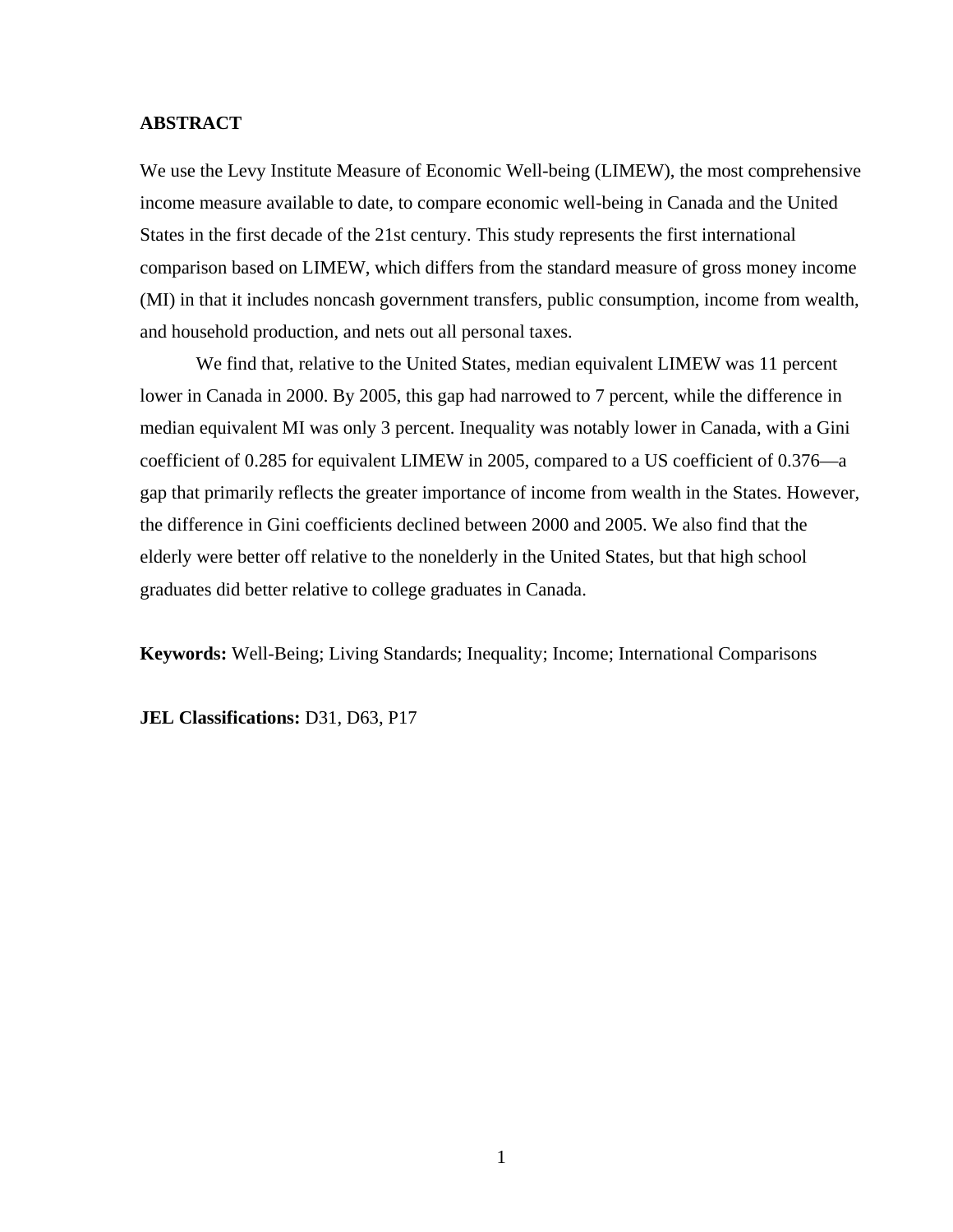## **1. INTRODUCTION**

The picture of economic well-being is crucially dependent on the yardstick used to measure it. We develop a measure that is broader in scope than the standard measure of gross money income (MI) in that our measure includes noncash government benefits, public consumption, income from wealth, and household production, and nets out all personal taxes. The deficiencies of gross money income as measure of economic well-being have been widely acknowledged. The landmark report by the Canberra Group (2001), a group of international experts on household income statistics, recommended, among other things, that estimates of in-kind social benefits be added and the tax burden subtracted from money income to arrive at a better measure of household economic well-being.

MI seeks to estimate the command over marketed goods and services. Although commodities are of critical importance, they form only a portion of the entire set of goods and services available to households. The state plays a crucial role in the direct provisioning of the "necessaries and conveniences of life" (to use Adam Smith's famous expression), such as public education and highways ("public consumption"). Nonmarket household work, such as childcare, cooking, and cleaning, also provides for necessaries and conveniences of life ("household production").

The Levy Institute Measure of Economic Well-Being (LIMEW) is a more comprehensive measure than MI. We generally follow the recommendations of the Canberra (2001) report, though we expand on their broader concept of income, as well. We include estimates of public consumption and household production in our measure, components that are excluded in most available measures of economic well-being. We also include estimates of long-run benefits from the ownership of wealth (other than homes) in the form of an imputed lifetime annuity—a procedure that, in our view, is superior to considering only current income from assets.

There are three key motivations behind constructing our broader measure. First, trends in well-being are sensitive to how we choose to measure well-being. A broader measure of wellbeing might be a better guide to actual differences in the standard of living across countries and over time. Second, in order to study disparities among key demographic groups, money income might give us only a partial picture of the relative well-being of one particular group compared to another. Third, our broader measure provides a more comprehensive measure of economic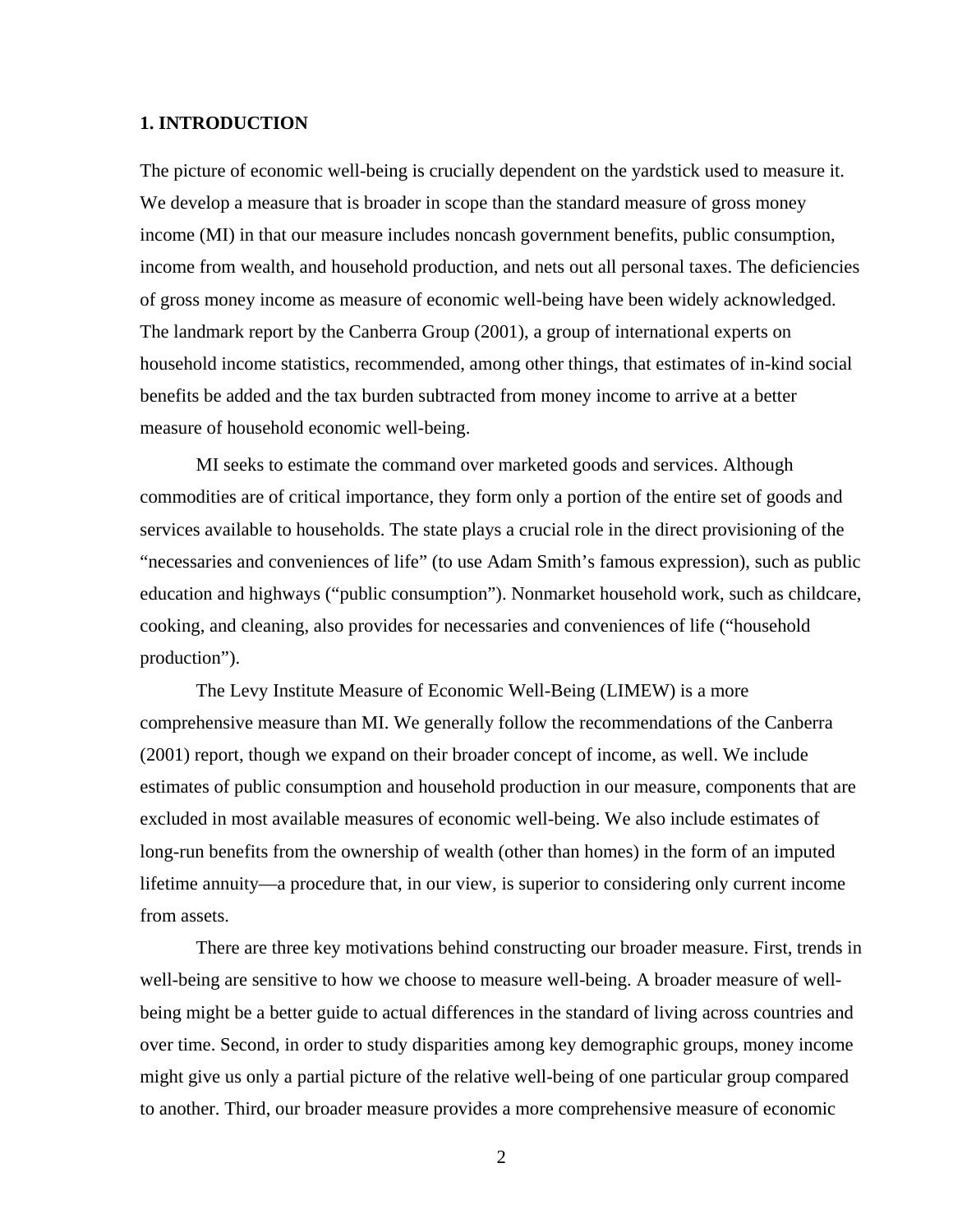inequality. As one might expect, household production and public consumption are distributed much more equally than earnings among households. On the other hand, inequality in wealth is generally much higher than that of income or earnings. Our measure allows us to estimate the net effect of including these components.

The goal of this paper is to create and compare estimates of the LIMEW for Canada and the United States for comparable years. This paper represents the first such international comparison of well-being using our LIMEW index. The estimates for each country will be for around 2000 and 2005. We believe that the new results contained in this paper may force us to rethink the growth of well-being and trends in inequality among these two countries.

The story that unfolds is that there are some important similarities between Canada and the United States, but there are some striking disparities as well. There are three main factors that account for differences between the two countries. First, income from nonhome wealth is substantially higher as a share of LIMEW in the US. Second, household production played a larger role in LIMEW in Canada. Third, the inequality of base income (mainly labor earnings) was lower in Canada. Surprisingly, despite the more extensive welfare state in Canada, the fiscal system as a whole played little role in accounting for differences between the two countries. The reason is that while transfers and public consumption both played a larger role in Canada, these were offset by larger taxes in Canada.

The remainder of this paper is divided into six sections. The next section, Section 2, examines the recent literature comparing the economic well-being of Canada and the United States. Section 3 provides an overview of the components of LIMEW (see, e.g., Wolff and Zacharias 2007a, for more details). Two major components, income from wealth and net government expenditures, are examined, respectively, in Wolff and Zacharias (2007b) and Wolff and Zacharias (2009). Historical estimates of LIMEW for the US and detailed discussion of the empirical methodology can be found in Wolff, Zacharias, and Masterson (2009). Section 4 presents a comparison of overall well-being between Canada and the US. Section 5 presents a comparison between the two countries by demographic sub-group, including family type, age group, and educational group. Section 6 looks at economic inequality in the two countries. Concluding remarks are made in Section 7. The Appendix contains the details on the construction of LIMEW for the US and Canada (see, also, Sharpe et al. 2011).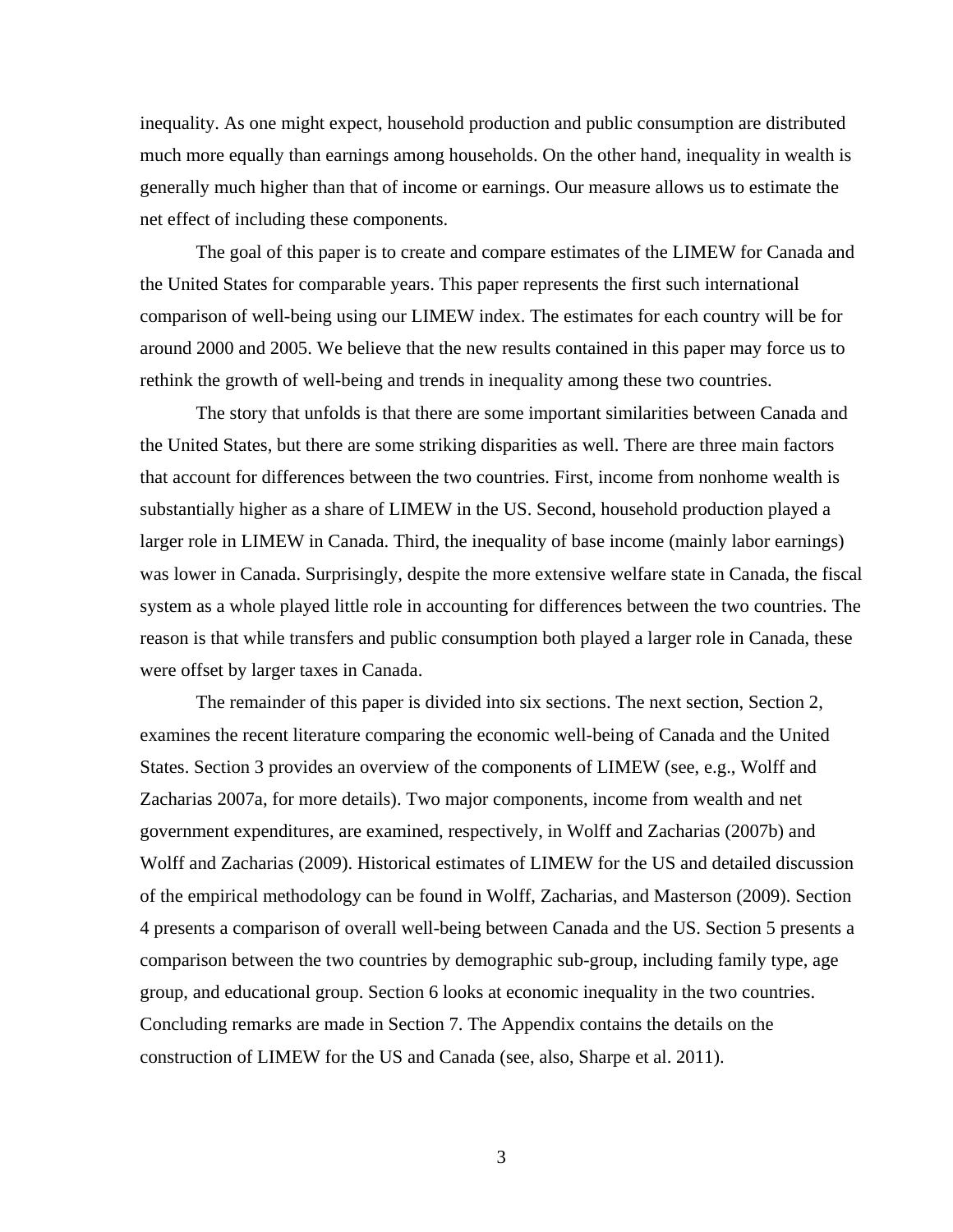## **2. LITERATURE REVIEW**

As Canada and the United States are both neighbors and close trading partners, the economic well-being of these countries is often compared. Not surprisingly, the conclusions drawn depend on the measure of economic well-being that is considered. Comparisons are usually conducted based on narrow income measures, such as earnings or disposable income, but increasingly more sophisticated measures are being developed and analyzed. These include composite measures of economic well-being such as the Human Development Index (HDI) and the Index of Economic Well-being (IEWB). The LIMEW fits in between these two types of measures, for although it does not capture all of the socioeconomic complexities portrayed in composite measures, it does describe a household's access to resources better than standard income measures because it includes a comprehensive measure of (imputed) income flows from wealth as well as public consumption and household production. Thus, it is useful to understand how Canada and the US compare in terms of these two measures.

Most studies find that Canadians are not only less rich, but also less unequal than their American neighbors. Wolfson and Murphy (1998) examine whether this is true by looking at the most narrow measures of economic well-being: earnings of individual workers and the disposable (after-tax) income of families. Their results indicated that American families (and workers) were better off than their Canadian counterparts, but inequality was sizably lower in Canada.

In an analysis of individual labor market outcomes, the authors found that these two nations experienced similar labor market trends between 1974 and 1995. Both countries saw large increases in the proportion of women in the labor force and in the average and median level of female earnings, while median earnings fell in both countries. One important difference, however, is that *mean* earnings in the United States were about the same in 1995 as in 1974, while mean earnings fell in Canada over this period. The inequality of earnings among male workers increased in both countries, but more sharply so in the US.

The pattern was slightly different for the distribution of disposable income among families. Their results showed that the inequality of disposable income fell in Canada from 1985 to 1995, but increased in the United States. Moreover, while the size of the middle class grew in Canada, it decreased in the US.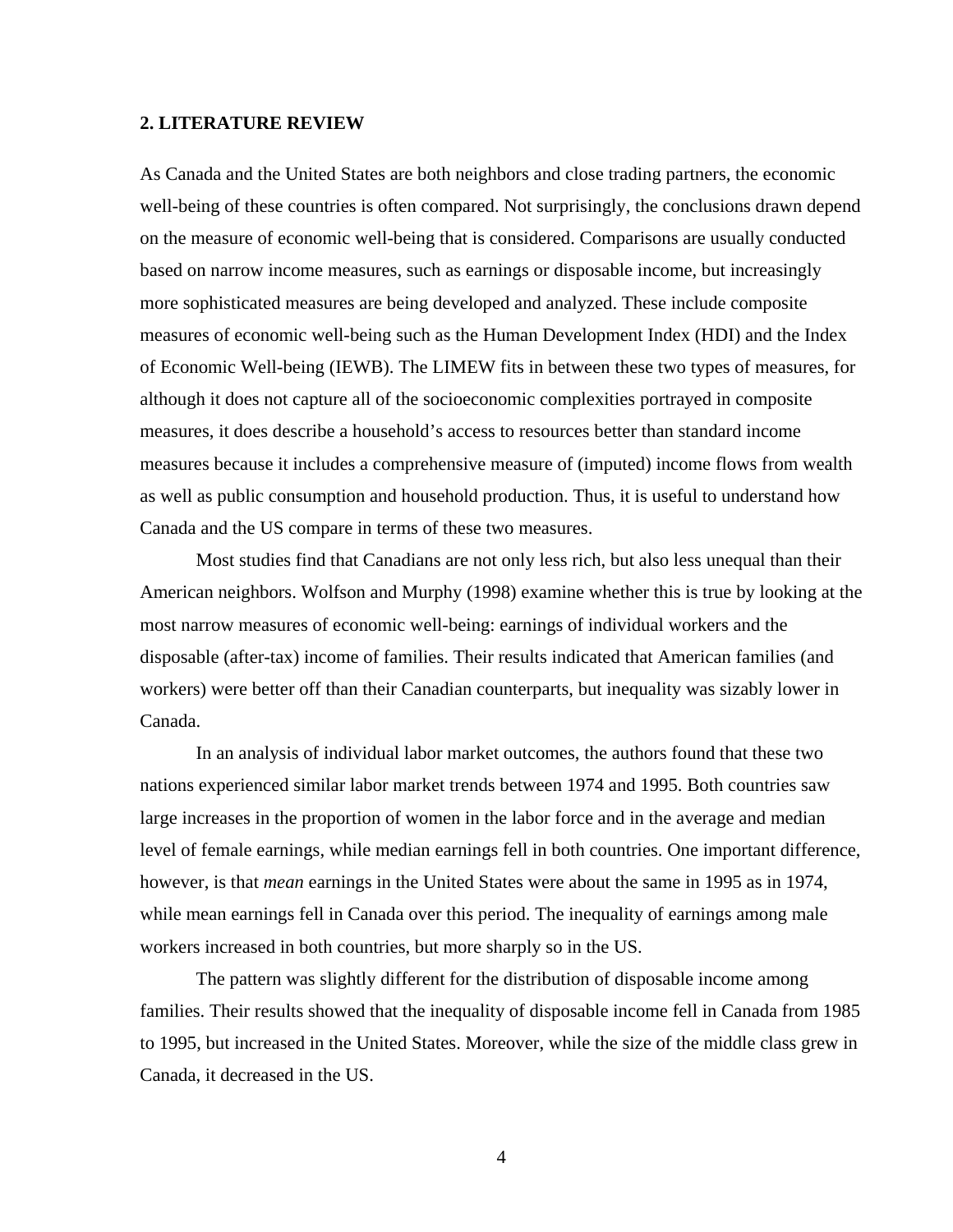In a later study, Foster and Wolfson (2010) also examined inequality of family disposable income in the United States and Canada in the 1980s. The authors concluded that inequality increased in the US from 1979 to 1986, while it decreased in Canada from 1981 to 1987.

In addition, Wolfson and Murphy (1998) found that in 1995, a large fraction of families in Canada were better off in absolute terms than families in the United States at similar positions in the income spectrum. The magnitude of this result, however, was sensitive to the measure used to equate the purchasing power of the Canadian and US dollar. When families were ranked lowest to highest by disposable income, and adjustments were made for family size, they found that the bottom 60 percent of Canadian families had greater purchasing power than their US counterparts on the basis of the Penn World Table's measure of purchasing power parity (PPP). In contrast, using Statistics Canada's measure, they found that only the bottom 35 percent of Canadian families was better off in terms of real disposable incomes than their US counterparts. In either case, a significant proportion of the Canadian poor were better off in absolute terms than their American peers. This is a surprising conclusion given that, on average, Americans are richer than their Canadian cousins.

A final observation made by Wolfson and Murphy (1998) was that the patterns in the Canadian and American labor markets were more similar from 1985 to 1995 than they were from 1974 to 1985, indicating some convergence in labor market trends. However, there was no convergence observed in the tax and social transfer policies of these two nations. Poor Canadians saw improvements in their economic situation, while poor Americans saw theirs deteriorate. On the other hand, the incomes of the richest Canadians did not grow as quickly as the average Canadian's from 1974 to 1995, while the richest American's income flourished in comparison to the average.

Beach, Finnie, and Gray (2010), in a more recent examination of inequality in women's and men's earnings in Canada, found that Canada's recent trends are close to those of the United States. The authors reported a rise in total earnings variance from 1982 to 2006, which was driven by a long-run increase in earnings inequality, particularly for men. A comparison with the US highlights the labor market similarities of these countries. In both countries, male permanent earnings inequality saw rapid increases in the late 1990s and early 2000s. Indeed, it was largely the increases in permanent earnings inequality that drove the increases in crosssectional earnings inequality for men in both countries, with the transitory instability of earnings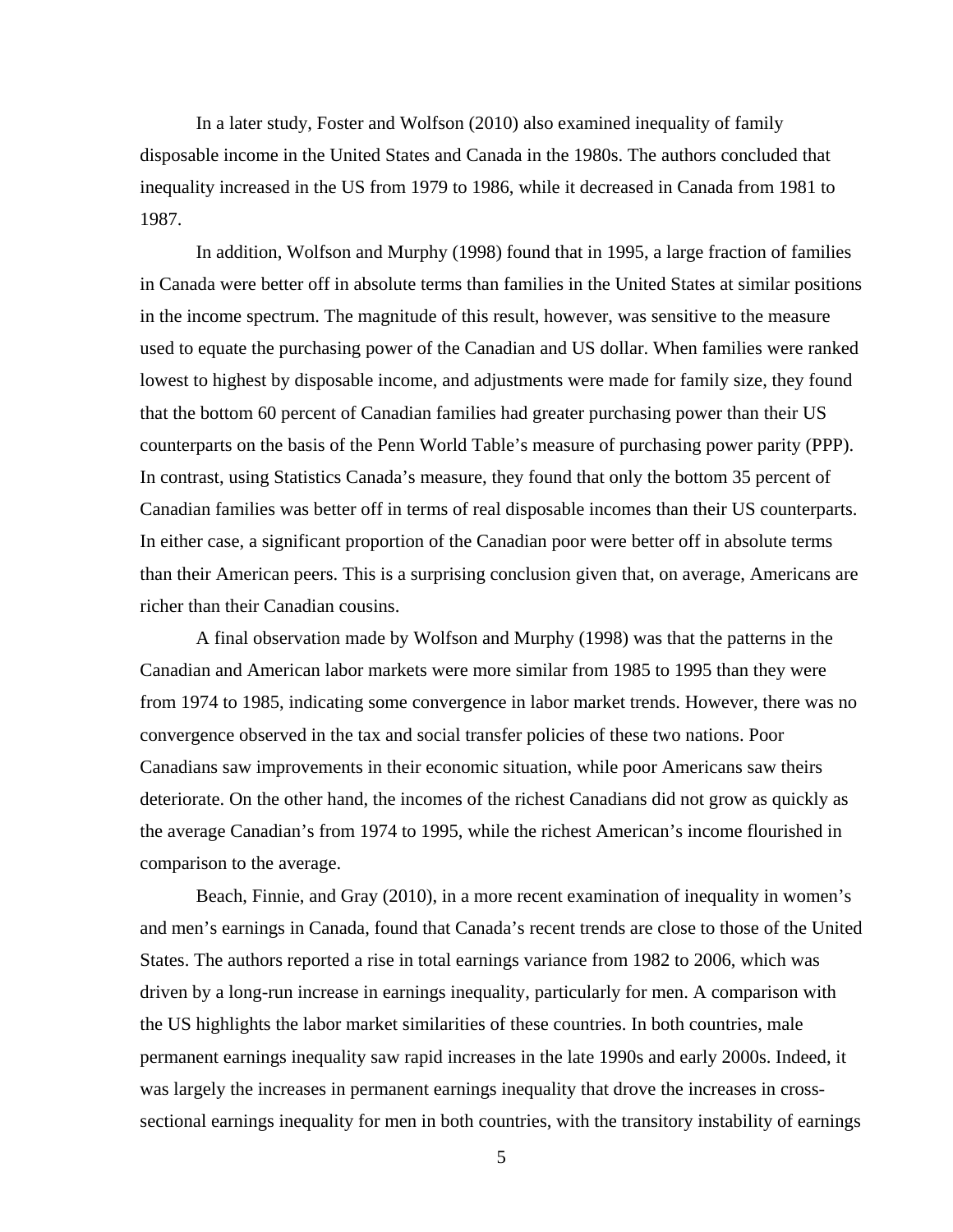contributing to a much lesser degree. Cross-sectional earnings inequality has also increased much less for women than for men since the late 1970s in both nations.

These findings are consistent with those of Heisz (2007), which is a report that examines income inequality and redistribution in Canada from 1976-2004. After adjusting for household size, Heisz (2007) found that market income showed increasing inequality throughout the entire period. In the 1980s, however, family disposable income inequality in Canada remained constant because the growth of public sector redistribution offset the increases in market income inequality. Although cash and noncash public sector transfers have offset increases in market income inequality in the United States, as well, the degree of offset was much lower in the US, and the US has had unrelenting increases in disposable income inequality since the late 1970s.

By the 1990s, however, redistribution could no longer keep pace with the increases in inequality from market income, and disposable income inequality began to grow in Canada. Heisz (2007) pointed out that slightly larger increases in disposable income inequality were observed in the United States than in Canada in the 1990s. However, just as in Canada, it was increases in market income inequality, not a reduction in public sector redistribution through taxes and transfers, which drove the disposable income inequality in the US. Moreover, although income taxes in both countries are progressive, the families in the lowest income group paid income taxes that amounted to a slightly larger proportion of their income in the US than they did in Canada in 1997—despite the fact that effective tax rates were, on the whole, lower in the US than they were in Canada (Wolfson and Murphy 2000).

Brandolini and Smeeding (2007) confirmed that, despite recent increases, Canada has a lower level of inequality than the United States. The difference between Canada and the US arises, in part, because public sector redistribution reduced Canada's market income inequality by more (28 percent) than it did in the US (23 percent).

The importance of the public sector is further emphasized when the value of noncash benefits (in-kind benefits) are included in the measure of disposable income. According to Garfinkel, Rainwater, and Smeeding (2006), English-speaking nations such as Canada and the United States had the largest reductions in inequality, as measured by the 90/10 ratio, when these benefits were included. This result reflects the relatively greater spending on noncash benefits by these nations and emphasizes the importance of examining noncash transfers in assessing income inequality in North America.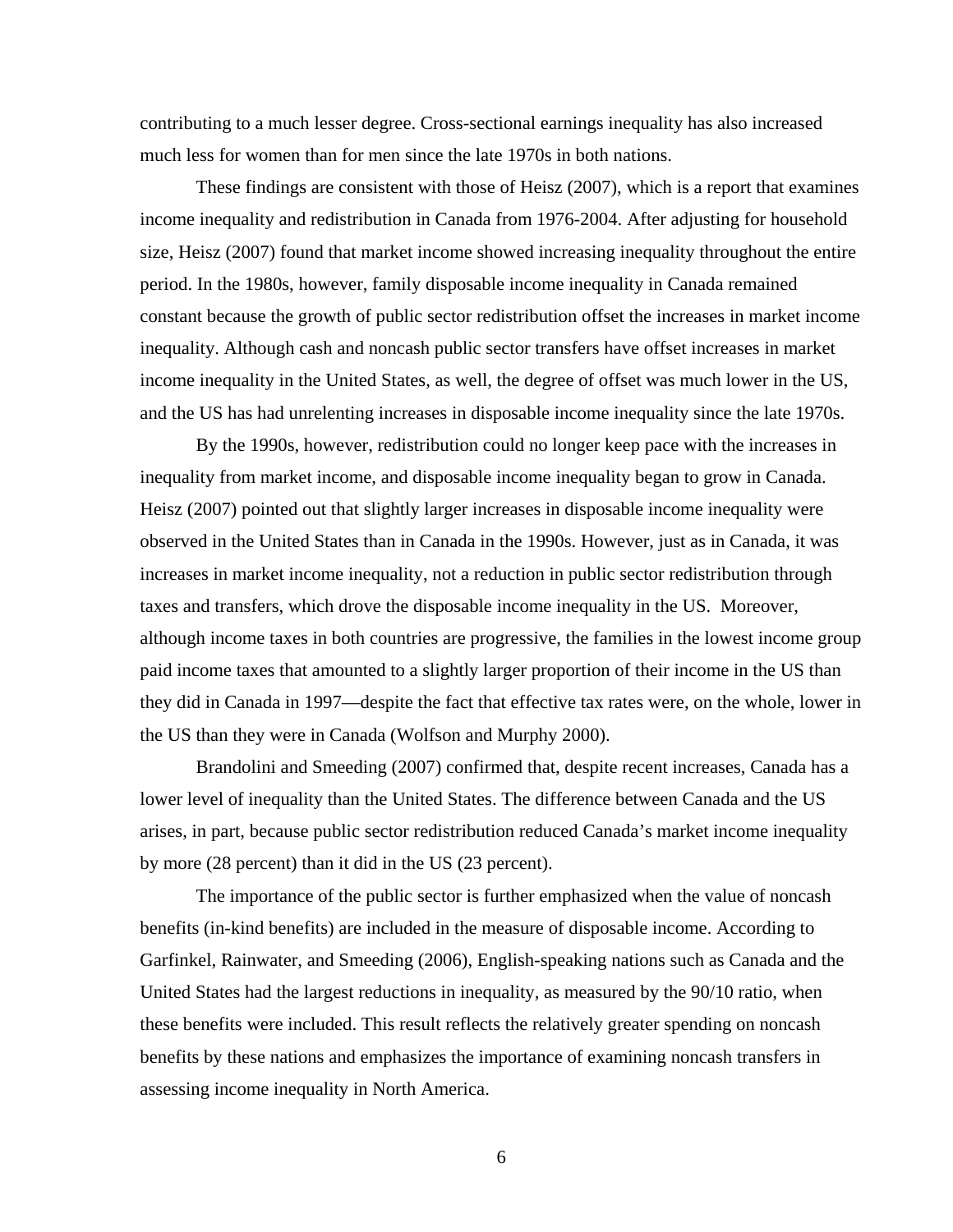In short, this brief survey yields the following conclusions. First, by the mid-1990s, inequality had reversed its earlier static or declining trend and had begun to increase in Canada. Second, inequality in disposable income has been increasing in the United States since the 1980s. Third, Canada has been and remains less unequal than the US. Fourth, the public sector played an important role in the redistribution of income in these two countries.

Although the narrow measures of income discussed so far provide valuable insights as to the relative economic well-being of Canada and the United States, they necessarily omit other dimensions of economic well-being, such as economic security and health. These other dimensions are often addressed by creating a composite index.

The most widely used one is the Human Development Index (HDI) published by the United Nations Development Programme (UNDP). This index is based on three variables—life expectancy, education, and per capita income—which are weighted equally. In the 2010 HDI rankings, the United States ranked  $4<sup>th</sup>$  and Canada ranked  $8<sup>th</sup>$  (UNDP 2010). Although Canada had a higher life expectancy and more years of schooling than the US did, the US had higher per capita income.

A more comprehensive composite measure is the Index of Economic Well-being (IEWB) published by the Centre for the Study of Living Standards (CSLS). This index is composed of four sub-indices: per-capita consumption, per-capita wealth, economic equality, and economic security. These four domains are designed to reflect the distribution of resources and the average ability to access them in both the present and the future (Osberg and Sharpe 2009). Equal weights are usually applied to all four components. In 2007, Canada had a higher overall IEWB score than the United States did because, though the US had higher scores in consumption and wealth per capita, Canada had higher index scores in economic equality and economic security. From 1999 to 2005, the time period under analysis for the LIMEW, both Canada and the US saw their IEWB scores increase. The growth was slightly greater in the US (1.33 percent per year) than it was in Canada (1.30 percent per year), although Canada still had a higher score than the US did in 2005 (0.551 versus 0.484).

## **3. COMPONENTS OF LIMEW**

LIMEW is constructed as the sum of the following four components (see Table 1): base money income; income from wealth; net government expenditures (both cash and noncash transfers and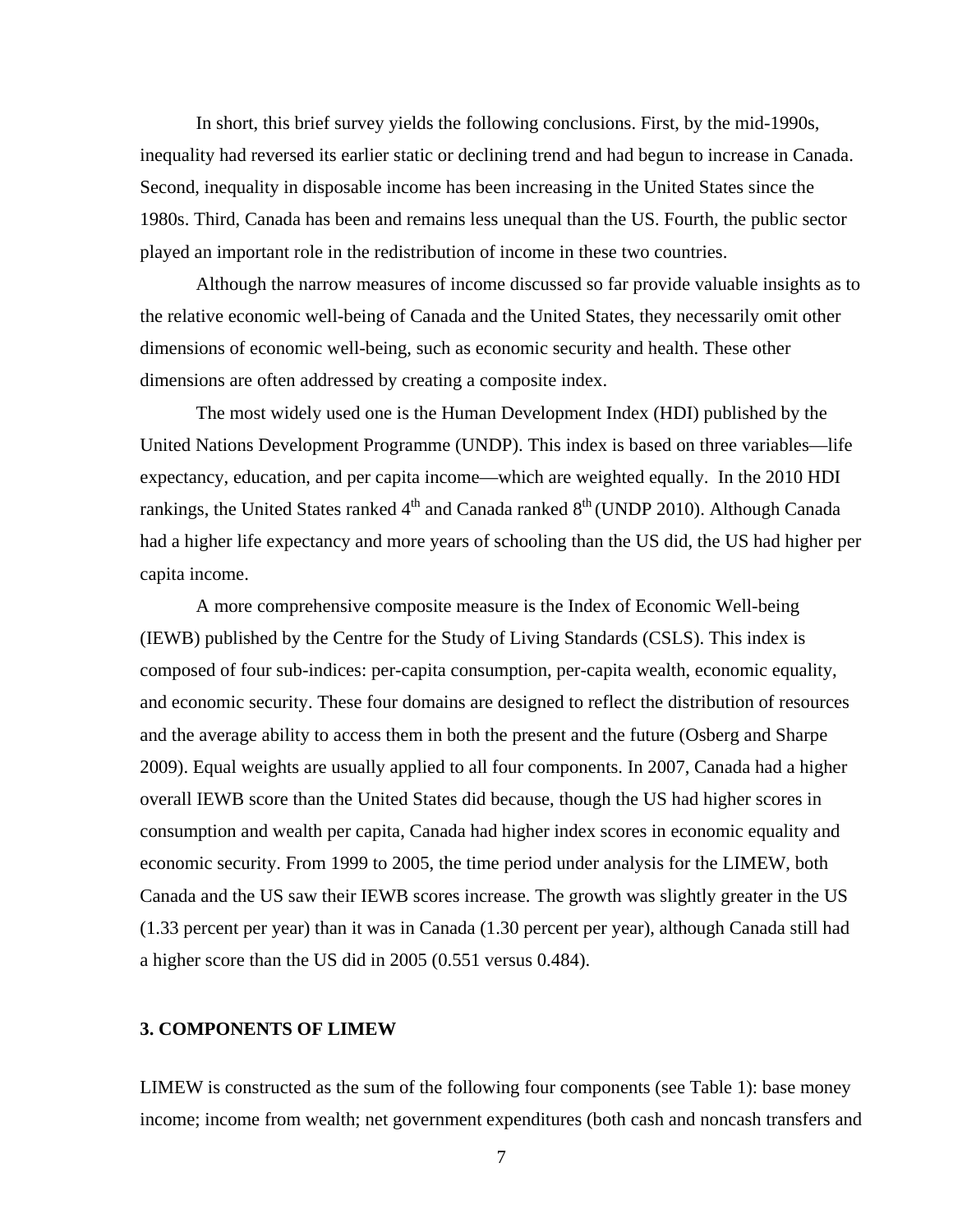public consumption, net of taxes); and household production. We provide here a summary of the procedures used to construct  $LIMEW$ .<sup>1</sup> Base money income is defined as gross money income *less* the sum of property income (interest, dividends, and rents), and private pension income and government cash transfers (e.g., Social Security benefits). Earnings make up the overwhelming portion of base money income. The remainder consists of interpersonal transfers, workers' compensation paid by the private sector, and other small items. We add the employer contributions for health insurance premiums to base money income to derive base income.

The second component is imputed income from the household's wealth holdings. MI includes interest, dividends, and rent. From our perspective, property income is an incomplete measure of the economic well-being derived from the ownership of assets. Owner-occupied housing yields services to their owners over many years, thereby freeing up resources otherwise spent on housing. Financial assets, can, under normal conditions, be a source of economic security in addition to property-type income.

We distinguish between home wealth and other wealth. Housing is a universal need and home ownership frees the owner from the obligation of paying rent, leaving an equivalent amount of resources for consumption and asset accumulation. Hence, benefits from owneroccupied housing are reckoned in terms of the replacement cost of the services derived from it  $(i.e., a)$  rental equivalent).<sup>2</sup> We estimate the benefits from nonhome wealth (including private pension wealth)<sup>3</sup> using a lifetime annuity method.<sup>4</sup> We calculate an annuity based on a given amount of wealth, an interest rate, and life expectancy. The annuity is the same for the remaining life of the wealth holder, and the terminal wealth is assumed to be zero (in the case of a couple, we use the higher life expectancy in the annuity formula). Moreover, in our method, we account for differences in portfolio composition across households. Instead of using a single interest rate for all assets, we use a weighted average of asset-specific and historic real rates of

<sup>&</sup>lt;sup>1</sup> It should be noted that for compatibility with the Canadian LIMEW, we have altered the standard methodology that we have used in previous calculations of LIMEW for the United States. As a result, the estimates presented here for the US LIMEW differ from our earlier estimates (for example, in Wolff, Zacharias, and Masterson 2009). 2  $2$  This is consistent with the approach adopted in the United States' national accounts.

<sup>&</sup>lt;sup>3</sup> Private pension wealth is the sum of wealth associated with employer-provided defined-benefit and definedcontribution pension plans.

<sup>&</sup>lt;sup>4</sup> This method gives a better indication of resource availability on a sustainable basis over the expected lifetime than the standard bond-coupon method. The latter simply applies a uniform interest rate to the value of nonhome wealth. It thereby assumes away differences in overall rates of return for individual households ascribable to differences in household portfolios. It also assumes that the amount of wealth remains unchanged over the expected (conditional) lifetime of the wealth holder.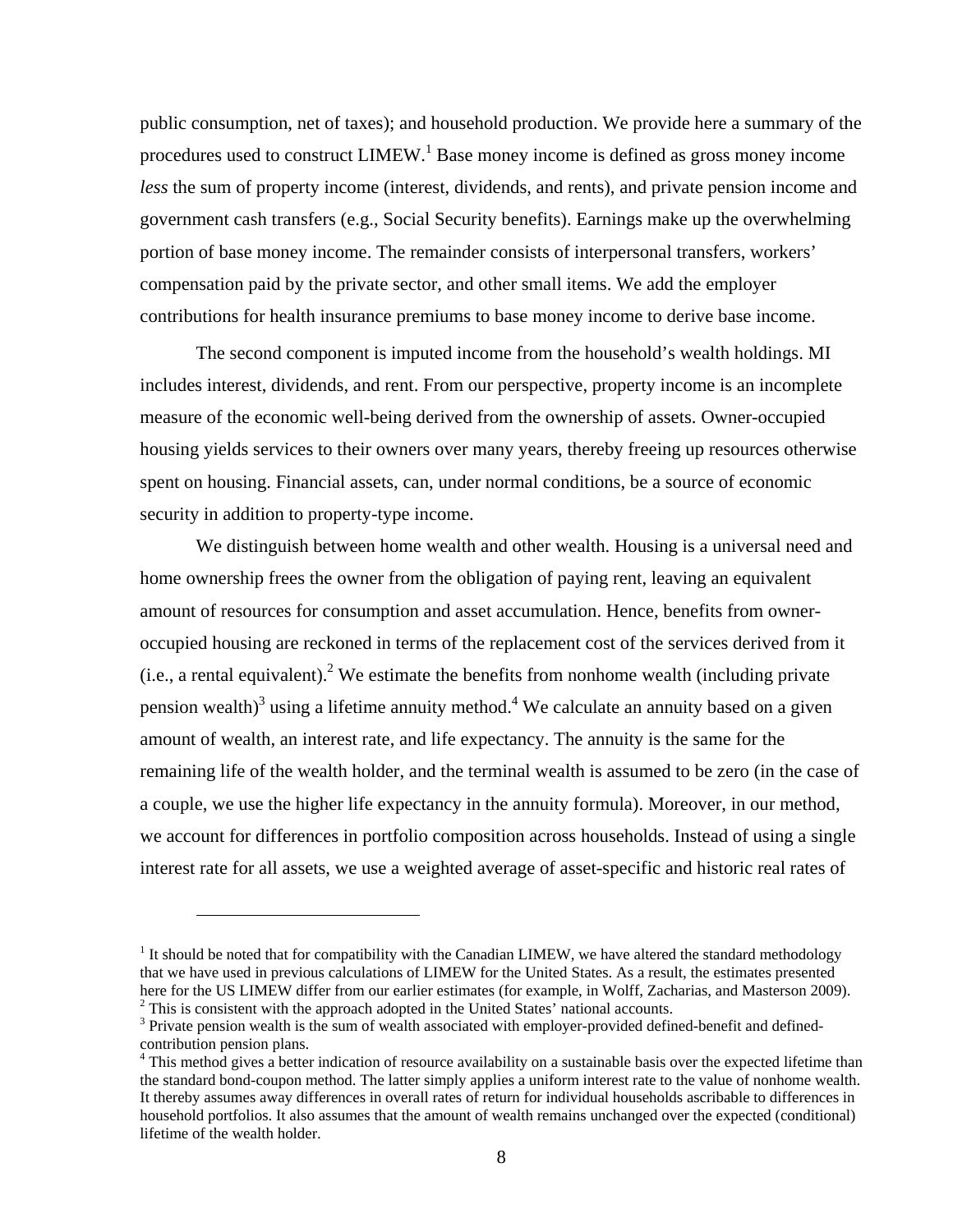return,<sup>5</sup> where the weights are the proportions of the different assets in a household's total wealth.

The third component is net government expenditures—the difference between government expenditures incurred on behalf of households and taxes paid by households. Our approach to determine expenditures and taxes is based on the social accounting approach (Hicks 1946; Lakin 2002: 43-46). Government expenditures included in LIMEW are cash transfers, noncash transfers, and public consumption. These expenditures, in general, are derived from the National Income and Product Accounts. Government cash transfers are treated as part of the money income of the recipients. In the case of government noncash transfers, our approach is to distribute the appropriate actual cost incurred by the government among recipients of the benefit.<sup>6</sup>

A contrasting approach is the "fungible value" method used by the US Census Bureau to value medical benefits in its extended income measures. The fungible value method is based on the argument that the income value for the recipient of a given noncash transfer is, on average, less than the actual cost incurred by the government in providing that benefit (see, for example, Canberra Group 2001: 24, 65). This valuation method involves estimating how much the household could have paid for the medical benefit after meeting its expenditures on basic items such as food and clothing, with the maximum payment for the medical benefit set equal to the average cost incurred by the government. We elected not to use the fungible value approach because of its implication that recipients with income below the minimum threshold receive no benefit from the service (like health care). This implication is inconsistent with our goal of measuring the household's access to or command over products. Further, unlike the social accounting method, the fungible value method would not yield the actual total government expenditure when aggregated across recipients. Such a feature is incompatible with our goal of estimating net government expenditures using a consistent methodology.

The other type of government expenditure that we include in LIMEW is public consumption. We begin with a detailed functional classification of government expenditures. We then exclude certain items because they fail to satisfy the general criterion of increasing the

 $<sup>5</sup>$  The rate of return used in our procedure is real total return (the sum of the change in capital value and income</sup> from the asset, adjusted for inflation). For example, for stocks, the total real return would be the inflation-adjusted sum of the change in stock prices plus dividend yields.

<sup>&</sup>lt;sup>6</sup> In the case of medical benefits, the relevant cost is the "insurance value" differentiated by risk classes.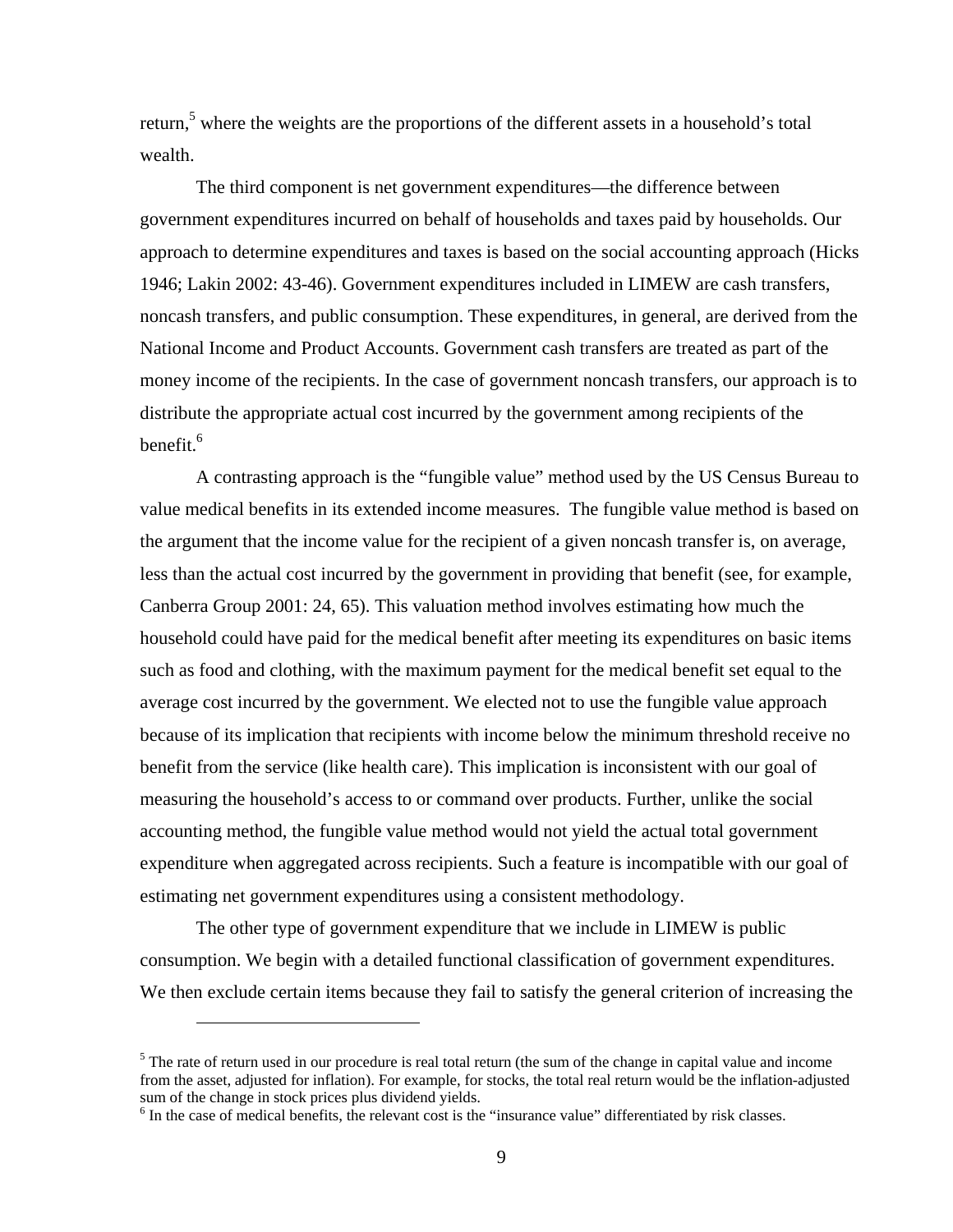household's access to goods or services. These items generally form part of the social overhead (e.g., national defense) and do not provide for a market substitute. Other expenditures, such as transportation, are allocated only in part to households because part of the expenditure is also incurred on behalf of the business sector. The household sector's share in such expenditures can be estimated on the basis of information regarding its utilization (for example, miles driven by households and businesses). The remaining expenditures (such as health) are allocated fully to households.

In the second stage, the expenditures for each functional category are distributed among households. The distribution procedures we follow build on earlier studies employing the government cost approach (e.g., Ruggles and O'Higgins 1981). Some expenditures such as education, highways, and water and sewerage are distributed on the basis of estimated patterns of utilization or consumption, while others such as public health, fire, and police are distributed equally among the relevant population.

The third part of net government expenditures is taxes. Our objective is to determine the actual tax payments made by households. We do not consider tax incidence in our analysis. Our approach is consistent with the government cost approach. We align the aggregate taxes in the microdata with their counterparts in the National Income and Product Accounts (NIPA), as we did for government expenditures. We include only taxes paid directly by households, including federal and state personal income taxes, property taxes on owner-occupied housing, payroll taxes (employee portion), and consumption taxes.<sup>7</sup> Taxes on corporate profits, on businessowned property, and on other businesses, as well as nontax payments, are not allocated to the household sector because they are paid directly by the business sector.

The fourth component of LIMEW is the imputed value of household production. Three broad categories of unpaid activities are included in the definition of household production: (1) core production activities, such as cooking and cleaning; (2) procurement activities, such as shopping for groceries and for clothing; and (3) care activities, such as caring for babies and reading to children. These activities are considered as "production," since they can be assigned, generally, to third parties apart from the person who performs them, although third parties are *not* always a substitute for the person, especially for the third activity.

 $7$  Consumption taxes were not aligned to national accounts because an estimate of aggregate consumption taxes paid by the household sector is not available.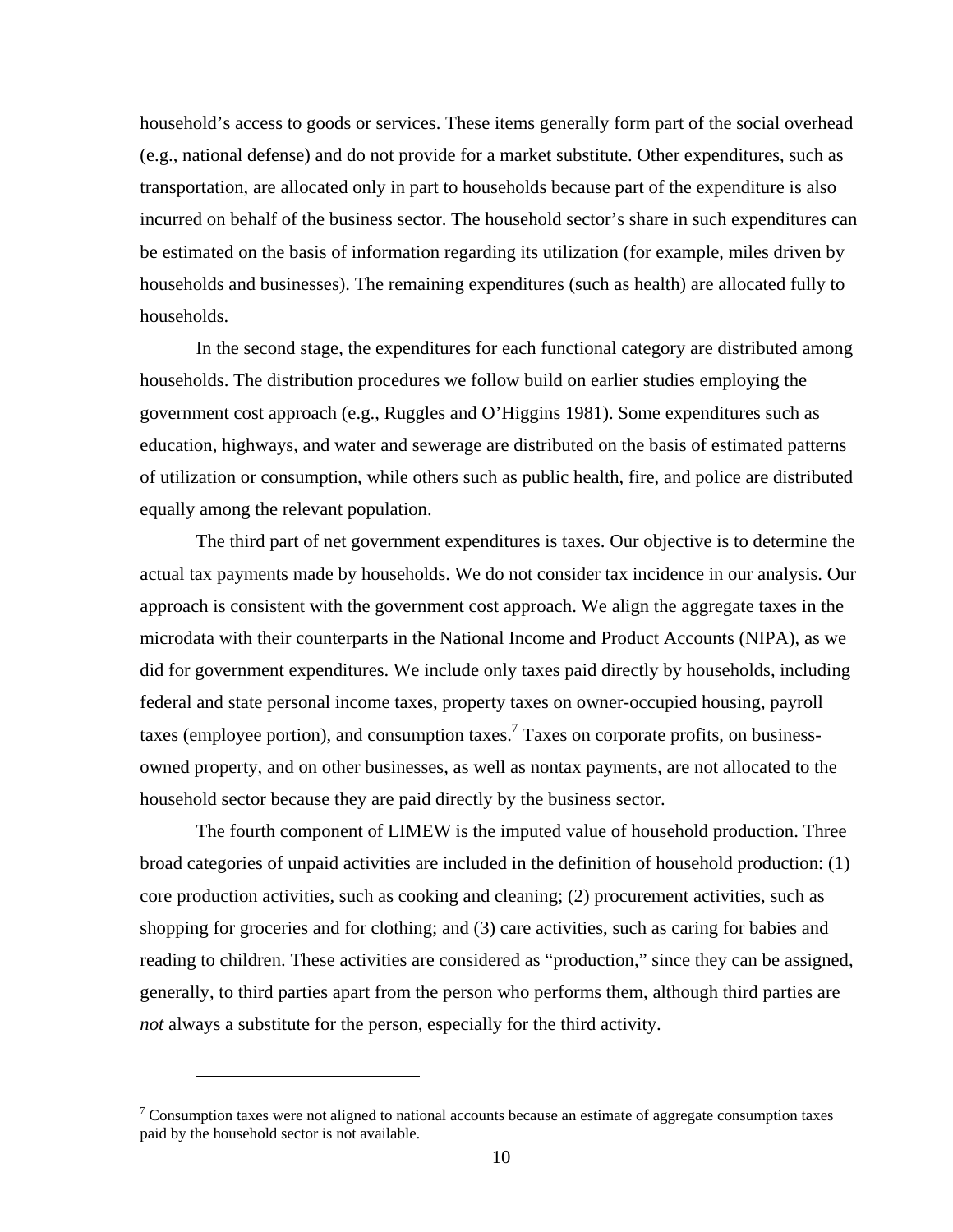Our strategy for imputing the value of household production is to value the amount of time spent by individuals on the basis of its replacement cost, as indicated by the average earnings of domestic servants or household employees (Kuznets, Epstein, and Jenks 1941: 432- 433; Landefeld and McCulla 2000). Research suggests that there are significant differences among households in the quality and composition of the "outputs" of household production, as well as the efficiency of housework (National Research Council 2005: ch. 3). The differentials are correlated with household-level characteristics (such as wealth) and characteristics of household members (such as the influence of parental education on childrearing practices). Therefore, we modify the replacement-cost procedure and apply to the average replacement cost a discount or premium that depends on how the individual (whose time is being valued) ranks in terms of a performance index. Ideally, the performance index should account for all the factors relevant in determining differentials in household production and the weights of the factors should be derived from a full-fledged multivariate analysis. Given the absence of such research findings, we incorporated three key factors that affect efficiency and quality differentials household income, educational attainment, and time availability—with equal weights attached to each.

## **4. THE LEVEL OF WELL-BEING IN CANADA VERSUS THE UNITED STATES**

The benchmark years for Canada are 1999 and 2005, and those for the United States are 2000 and 2004. We refer to the comparisons between the US in 1999 and Canada in 2000 as comparisons "around 2000." Analogously, the comparisons between the US in 2004 and Canada in 2005 are referred to as comparisons "around 2005." The Canadian wealth concept includes a variable called "pension wealth." This is a combination of two types of pension wealth: (1) defined contribution (DC) plans, in which individuals have actual retirement accounts such as 401(k) plans and Individual Retirement Accounts (IRAs), as in the US; and (2) defined benefit (DB) pension wealth, in which the formula used to compute the benefit accruing to individual workers at the time of retirement is based on years of service and earnings history. In the Canadian data, the two types of pension wealth cannot be separated. For comparability with the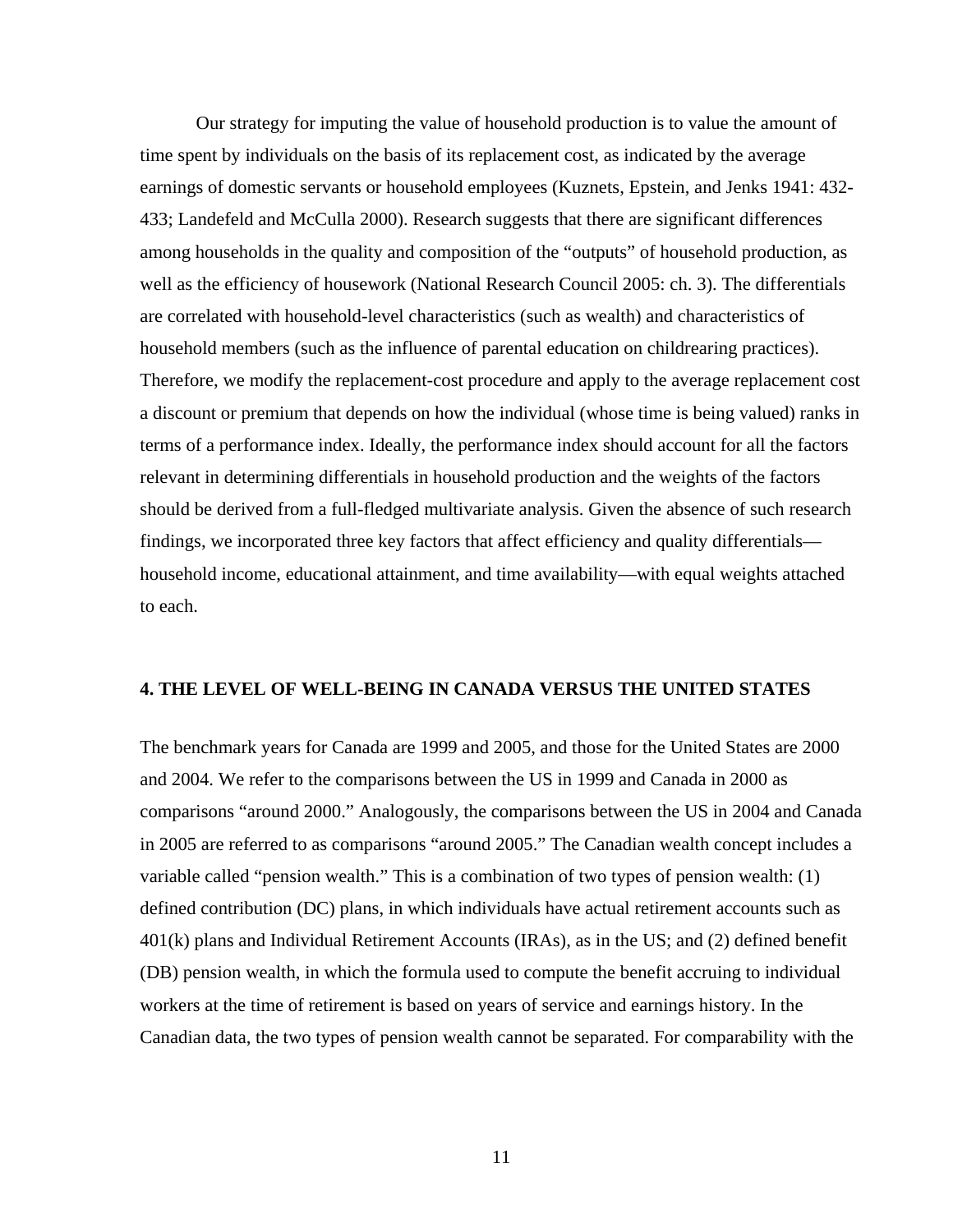Canadian data, we have added a measure of DB pension wealth to the US data in 2000 and 2004 (see Wolff 2007, for example, for sources and methods for this estimation).<sup>8</sup>

## **4.1 Level of Well-Being**

 $\overline{a}$ 

The picture of economic well-being differs substantially between LIMEW and MI. By construction, MI had values less than LIMEW (see Table 2). The median value of MI amounted to 58 percent of the median LIMEW for Canada and 60 percent for the United States around 2000. Median MI was 14 percent higher in the US than in Canada. However, by 2005 or so, median MI in the two countries were virtually at parity. Median LIMEW, on the other hand, was 10 percent higher in the US around 2000, and 9 percent higher around 2005. Thus, the gap in median LIMEW between the US and Canada was quite a bit less than that in median MI around 2000, but the reverse was true around 2005.

Table 2 also shows two alternative LIMEW indices. If we strip away household production from LIMEW, we arrive at a measure called *post-fiscal income* (PFI). This measure reflects the effect of net fiscal incidence in an accounting sense; that is, it includes as part of household income all government expenditures incurred on behalf of households (public consumption and transfers), and net of tax payments by households. Median PFI was 24 percent greater in the United States than in Canada around 2000, but dropped to 14 percent higher around 2005. The larger differential, compared to the LIMEW, reflects the greater importance of household production in Canada compared to the US.

The second alternative measure, called comprehensive disposable income (CDI), shows the effects of stripping away both household production and public consumption from LIMEW. This measure reflects market-based transactions. The differential is even greater than PFI—a ratio of 1.30 between Canada and the United States around 2000 and 1.17 around 2005—a reflection of the greater importance of public consumption in Canada vis-à-vis the US.

Addendum A of Table 2 shows total hours worked. By our calculations, the median Canadian household put in 7 percent less hours in total work than their American counterparts. The biggest difference around 2000 was in market work, where the median Canadian household worked 11 percent less than the median American household. There was virtually no difference in median hours spent in household production around 2000, but most of the difference around

 $8$  The inclusion of DB pension wealth in LIMEW is a new addition to our methodology (DB pension wealth was not included in our earlier estimates).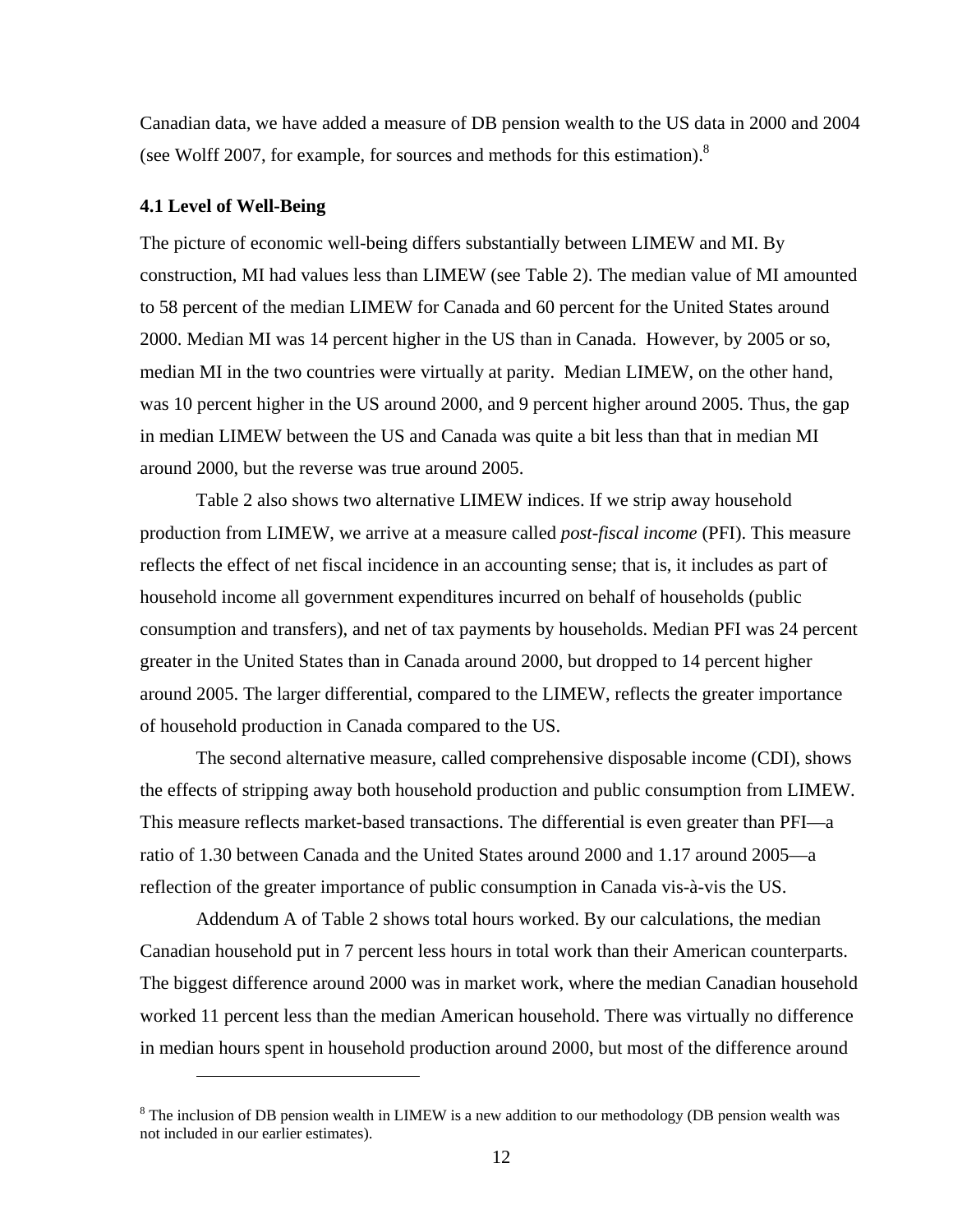2005 was due to household production: for American households, market work fell so that there was only six hours difference between the median American and Canadian household, while for Canada, household production fell dramatically, so that the median American household spent 13 percent more on household production around 2005. The net result of these shifts was that around 2005, the median American household spent 12 percent more time in overall work.

Figure 1 provides more details on time worked. Results are shown for *mean* annual hours worked by men and women separately. Around 2000, men and women both worked fewer total hours in Canada than in the United States—a 12 percent difference in each case. The biggest differential was in market work, where Canadian men worked 17 percent fewer hours than American men on average, and Canadian women 19 percent less than American women. Average hours spent in household production was also 5 percent less for Canadian men than American men and 7 percent less for Canadian women in comparison to American women. Total hours of work remained lower for the Canadians around 2005, too, by roughly the same extent as around 2000. However, there were some changes in the pattern of time allocation between market work and household production. The differential in market work between Canadian and American men was 14 percent (a 3 percentage point decline) and between Canadian and American women it was down to 13 percent (a 6 percentage point decline). Perhaps reflecting the greater allocation of time toward market work, the differential in the hours of household production between the two countries widened for both men and women: the average Canadian man spent 11 percent less than his American counterpart (an increase of 6 percentage points), while for Canadian women, the gap rose to 10 percent (an increase of 3 percentage points). The observed changes appear to be consistent with the trends in the unemployment rate. The unemployment rate in the US rose from 4.2 to 5.1 percent between 2000 and 2004, while the Canadians had the opposite experience of an improving labor market with the unemployment rate falling to 6.8 percent in 2005 from the level of 7.6 percent in 2000.<sup>9</sup>

Addendum B of Table 2 shows trends in the various measures of well-being in equivalent dollars (that is, adjusted for changes in family size and composition).<sup>10</sup> There is a

<sup>9</sup> The data on the unemployment rates were taken from the *International Financial Statistics Database*, published by the International Monetary Fund.

<sup>&</sup>lt;sup>10</sup> The equivalence scale used here is the three-parameter scale employed in the US Census Bureau's experimental poverty measures (Short 2001: A-2). The three parameters attempt to take into account the following features of household consumption: on average, children consume less than adults; consumption rises less than proportionately with household size; and the increase in household consumption is generally more when a child is added to a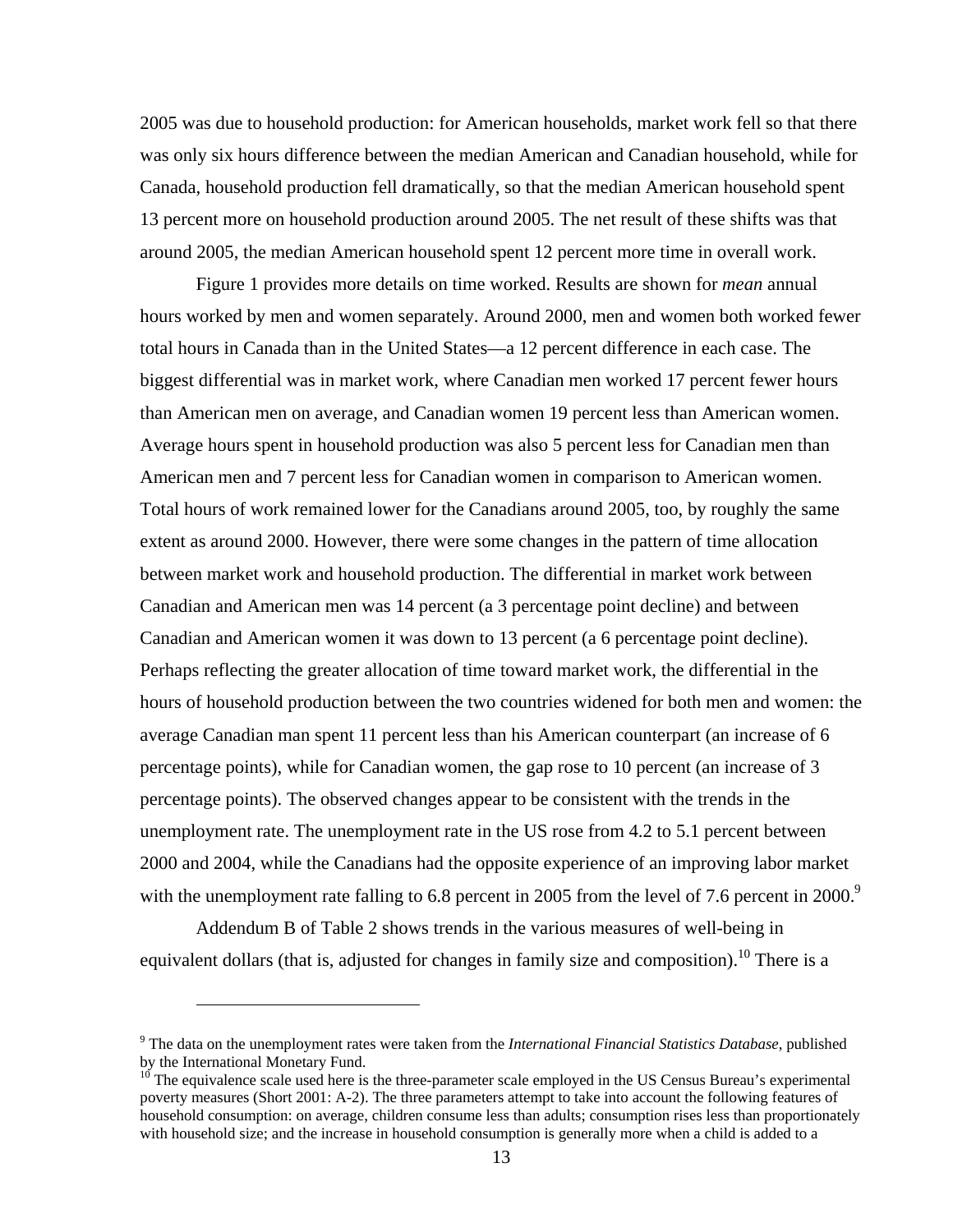slight widening of the differential between the United States and Canada around 2000. The ratio of equivalent MI is 1.18 compared to 1.14 for unadjusted MI, while the difference in the ratio of median equivalent LIMEW and median LIMEW is not as large: 1.12 compared to 1.10, respectively. Around 2005 the ratios of equivalence-scale adjusted measures were hardly different from the ratios of the non-adjusted measures at all: 1.08 compared to 1.09 for LIMEW and 1.03 compared to 1.02 for  $MI$ <sup>11</sup>

We also show differences in real per capita LIMEW and MI in Table 2, Addendum C. Here, differences are extremely marked, with the United States enjoying a 29 percent advantage in the former and 26 percent advantage in the latter relative to Canada around 2000. By 2005, these differences had shrunk significantly, to 18 percent for LIMEW and 8 percent for MI.

In Panel B of Table 2, we compute annual rates of growth of each of the components. Median MI and median LIMEW show quite different rates of change over the 2000-2004 period in the case of the United States. Indeed, median MI fell at an annual rate of 0.98 percent, while median LIMEW increased at an annual rate of 0.74 percent. In the case of Canada, the direction of change was the same, but the rate of change was quite different with the former, rising by 1.22 percent per year from 1999 to 2005, and the latter by 0.66 percent per year. Thus, while median MI increased in Canada over these years, median MI fell in the US. In contrast, median LIMEW increased a bit faster in the US compared to Canada. In the case of the US, median LIMEW grew faster than either PFI (0.35 percent per year) or CDI (0.12 percent per year). In contrast, in Canada, CDI recorded the highest growth rate, at 1.73 percent per year, followed by PFI at 1.62 percent per year and, lastly, LIMEW at 0.66 percent per year.

MI shows a lower (that is, more negative) rate of growth when an equivalence scale adjustment is applied in the case of the United States, while median equivalent MI grows faster in Canada. Median equivalent LIMEW also grew more slowly than median LIMEW in the US,

single-person family than when a child is added to a two-person family. Specifically, the scale sets the ratio of the scale for two adults and one adult to a fixed value of 1.41. For single-parent households, the formula is  $(A + 0.8 +$ 0.5C)<sup>0.7</sup>; and for all other households, the formula is  $(A + 0.5C)^{0.7}$ , where A indicates the number of adults and C indicates the number of children.

 $11$  The difference in the effect of equivalence scale adjustment on the comparisons around 2000 (slight widening) relative to the comparisons around 2005 (practically no difference) appears to be due to the change in the relative value of the equivalence scale between the two years. Around 2000, the average value of the Canadian scale was about 2 percent higher than in the US, while around 2005, the average values were practically identical in the two countries.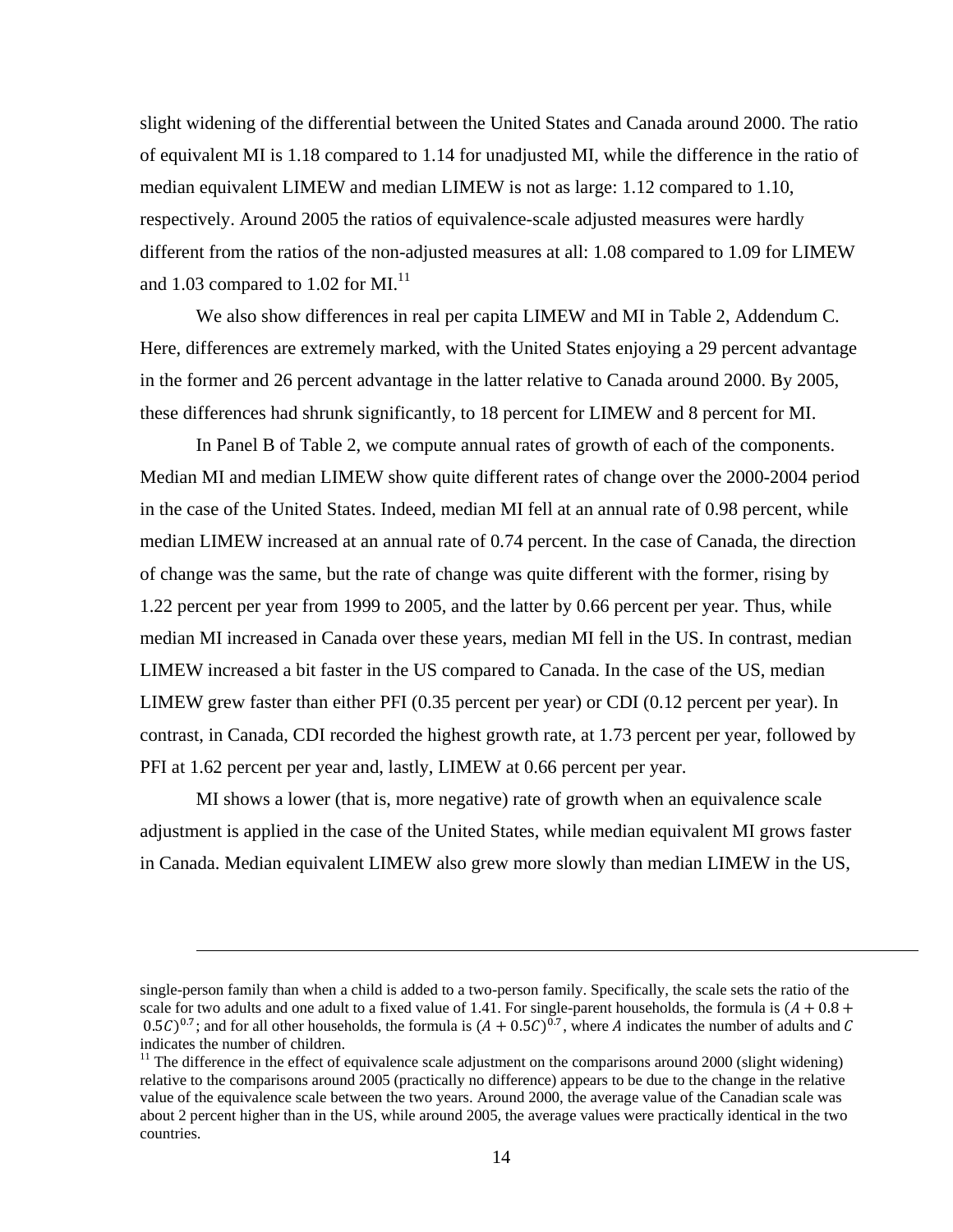while the reverse was true for Canada. Indeed, median equivalent LIMEW showed a higher rate of increase in Canada than in the  $US<sup>12</sup>$ 

By our calculations, there was a noticeable decline in median annual hours worked over the early 2000s in Canada, 0.92 percent per year, and a more moderate decline in the United States, 0.35 percent per year. In the American case, this decline was entirely driven by a sharp reduction in hours spent in the labor market, and hours of housework actually increased. In the Canadian case, there was no change in hours of market work and a sharp reduction in hours of housework.

Just for comparison, we also show trends in real per capita GDP, LIMEW, and MI over the same period in Table 2, Panel B, Addendum C. Between 2000 and 2004, real per capita GDP grew in the United States at an annual rate of 1.82 percent, more than 1.5 percentage points faster than real per capita LIMEW. Real MI per capita, on the other hand, contracted at an annual rate of 0.89 percent. In the case of Canada, the three measures showed similar rates of growth. GDP per capita grew at 1.9 percent per year, and LIMEW per capita grew at 1.6 percent per year, while MI per capita advanced by 2.0 percent per year from 1999 to 2005. Thus, it appears that while the growth in personal economic well-being lagged behind macroeconomic performance in the US, the opposite was true in Canada.

#### **4.2 Composition of LIMEW**

 $\overline{a}$ 

The composition of LIMEW by income quintile for the two countries is shown in Table 3. Looking at the last row for each country, we see that LIMEW in the United States has a much higher share of income from wealth than does Canada in both periods—25.5 and 22.9 versus 15.6 and 17 percent. Correspondingly, the importance of household production is much greater in Canada—a 32.4 percent share versus a 21.0 percent share in the US around 2000, and 27.8 versus 21.4 percent around 2005. The share of base income is slightly higher in the US, and the share of net government expenditures is less around 2000, but roughly the same around 2005.

There are also differences across quintiles. We see that base income as a share of LIMEW rises slightly between the first and fourth quintile and then takes a sharp decline for the top quintile in the United States around 2000, while for Canada, the share is relatively constant for the first three quintiles and rises over the two highest. Around 2005, the share of base

 $12$  See note 11 above on the changes in the equivalence scale.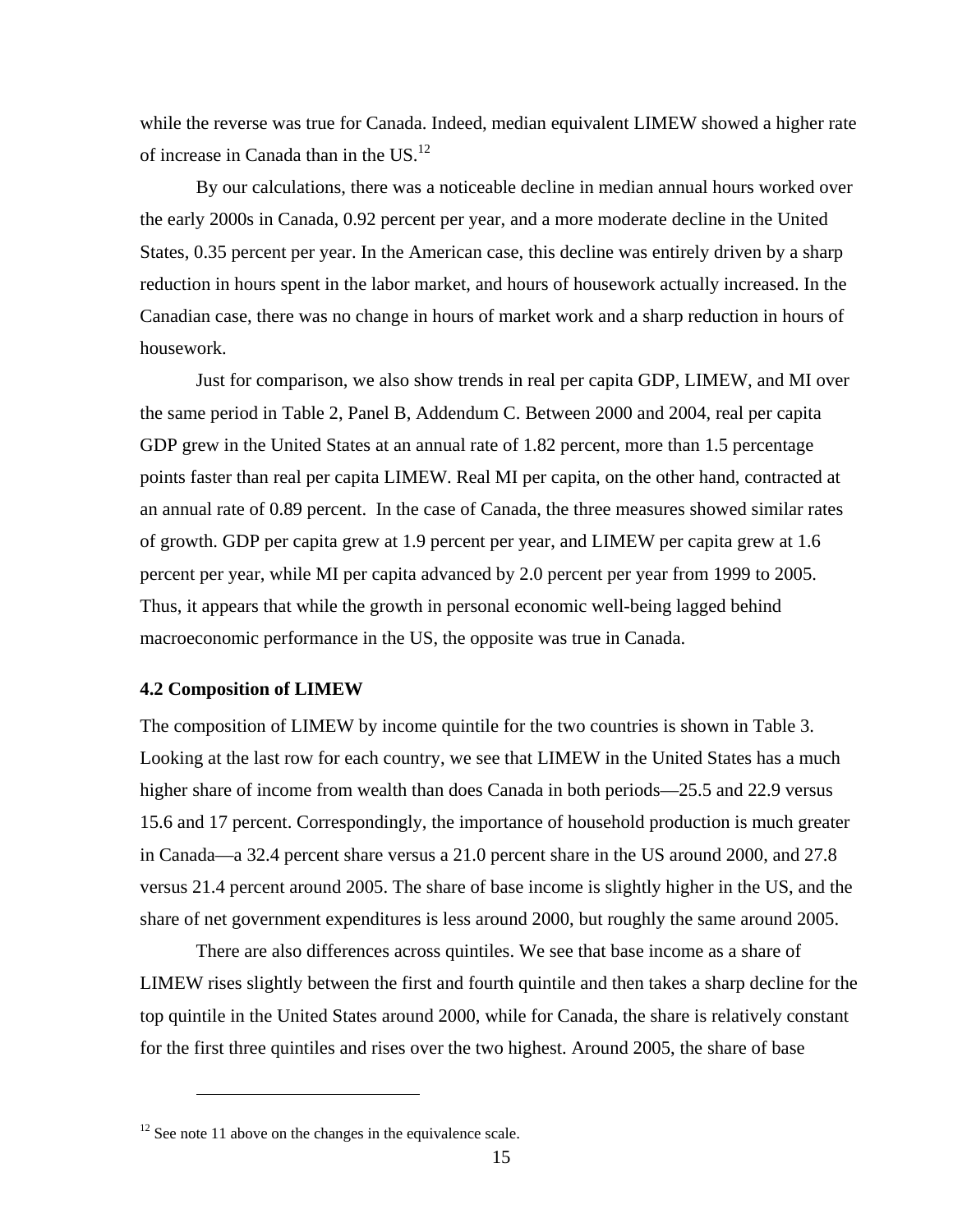income in US LIMEW is highest for the first and the fourth quintiles, while in Canada, base income's share falls from the first to the third quintile, then rises in the fourth and fifth again. In both countries around 2000, income from wealth rises with LIMEW quintile, but the increase is much sharper in the US, from a 9.3 percent share to a 39.5 percent share, than it is in Canada, from an 11.3 to an 18.8 percent share. Around 2005, all quintiles have lower shares of income from wealth in the US, while there has been a shift in Canada to a sharper rise in income from wealth share across quintiles, with the bottom two quintiles losing ground in terms of share of LIMEW, and the top two quintiles gaining.

Net government expenditures as a share of LIMEW decline across quintiles in both countries in both years. But in this case, the decrease is sharper in Canada, from 18.3 to -8.3 percent, than it is in the United States, from 15.3 to -7.9 percent around 2000. This implies that the fiscal system is more redistributive in Canada than it is in the US (see below). By 2005, shares of net government expenditures had increased across the board in both countries, although the gains were larger in the US, and the increases were larger for the upper four quintiles than for the bottom quintile in both countries. Household production as a share of LIMEW increased across LIMEW quintiles for both countries for both years, with the exception that the top quintile's share is dramatically lower than the fourth quintile's in the US and slightly lower for Canada in 2005. While the US saw increases in the share of household production in the bottom four quintiles in the early 2000s, and only a small drop in the top quintile, Canada experienced across-the-board decreases.

For the population as a whole, the most notable change in the United States during the early 2000s was that net government expenditures as a share of LIMEW rose by 3.6 percentage points. This was largely a reflection of the sharp rise in the federal government deficit over these years, as taxes plunged by \$1,291 in 2000 dollars (from an 18.0 to 16.4 percent share of LIMEW).<sup>13</sup> The growth in net government expenditures was also facilitated by an equal boost in transfers and a smaller increase in public consumption. The income from wealth component, in contrast, fell by 2.7 percentage points. This movement largely reflected the downturn in financial markets of the early 2000s. The share of base income in LIMEW fell moderately, by 1.3 percentage points, while that of household production showed a small increase of 0.4 percentage points.

 $13$  All dollar values for the paper are in 2000 PPP dollars, unless otherwise noted.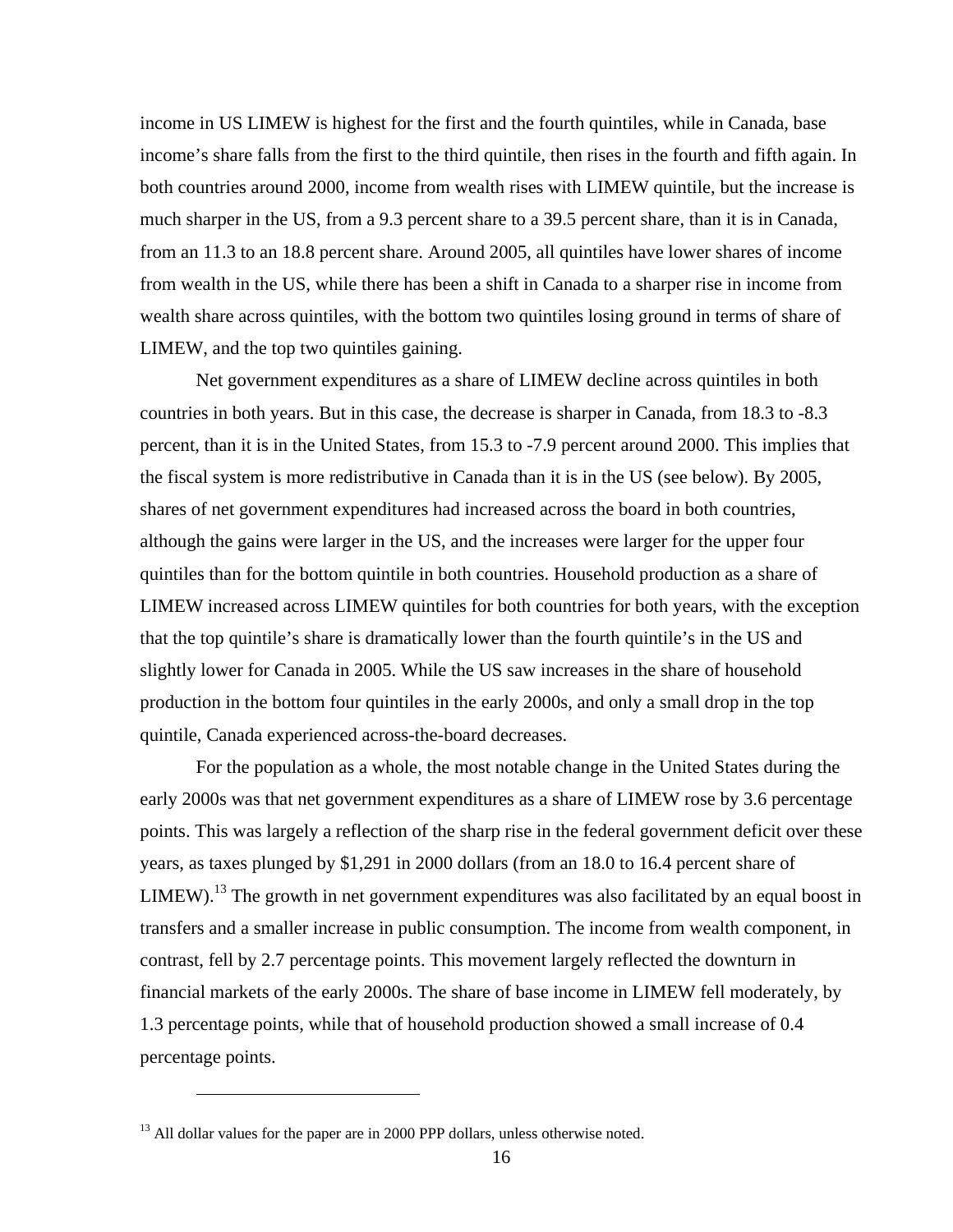In contrast, in Canada, the share of base income in LIMEW rose by 1.7 percentage points between 1999 and 2005, and the share of income from wealth rose by 1.5 percentage points. The share of net government expenditures also showed a rise of 1.5 percentage points. These three increases were offset by a plunge in the share of household production in LIMEW of 4.6 percentage points, which largely reflected a decline in hours spent in housework.

Since the relative importance of individual components can vary across the distribution, it is also interesting to examine how the composition of the LIMEW has changed for households in different parts of the distribution. In the case of the United States, base income as a share of LIMEW declined among the middle three LIMEW quintiles, showed almost no change for the bottom, but rose for the top. This change was largely a reflection of the rising earnings inequality because the middle quintiles actually saw an absolute decline in their base income, the lowest quintile saw no change, and the top quintile experienced growth over these years.<sup>14</sup> The share of income from wealth decreased among all quintiles but fell most sharply for the top because of the larger importance of this component among the rich. Net government's share in LIMEW rose across the board, but the rise was smallest for the bottom quintile. This change largely reflected the fact that tax cuts were higher for upper income groups. The share of household production in LIMEW increased among the bottom four quintiles, but fell for the top quintile, as time spent doing housework declined among higher income families.

In Canada, the pattern of change was substantially different. The share of base income in LIMEW increased for the bottom four quintiles, with the top quintile showing a slight decline. Unlike in the United States, there was growth in base income for the bottom 80 percent of the LIMEW distribution in Canada, while the growth in base income was slightly less than the growth in LIMEW for the top quintile in Canada.<sup>15</sup> In contrast, the share of income from wealth in LIMEW declined for the bottom 60 percent, rose slightly for the fourth quintile, and increased dramatically for the top quintile. In fact, the bottom 40 percent suffered absolute declines in their income from wealth. The changes suggest a rise in wealth inequality over these years. The change in the share of net government expenditures was positive for all quintiles, while that of household production was negative across the board.

<sup>&</sup>lt;sup>14</sup> The Gini coefficient for base money income rose from 0.546 to 0.555 between 2000 and 2004.

<sup>&</sup>lt;sup>15</sup> In Canada, the Gini coefficient for base money income declined slightly from 0.558 to 0.556 between 1999 and 2005.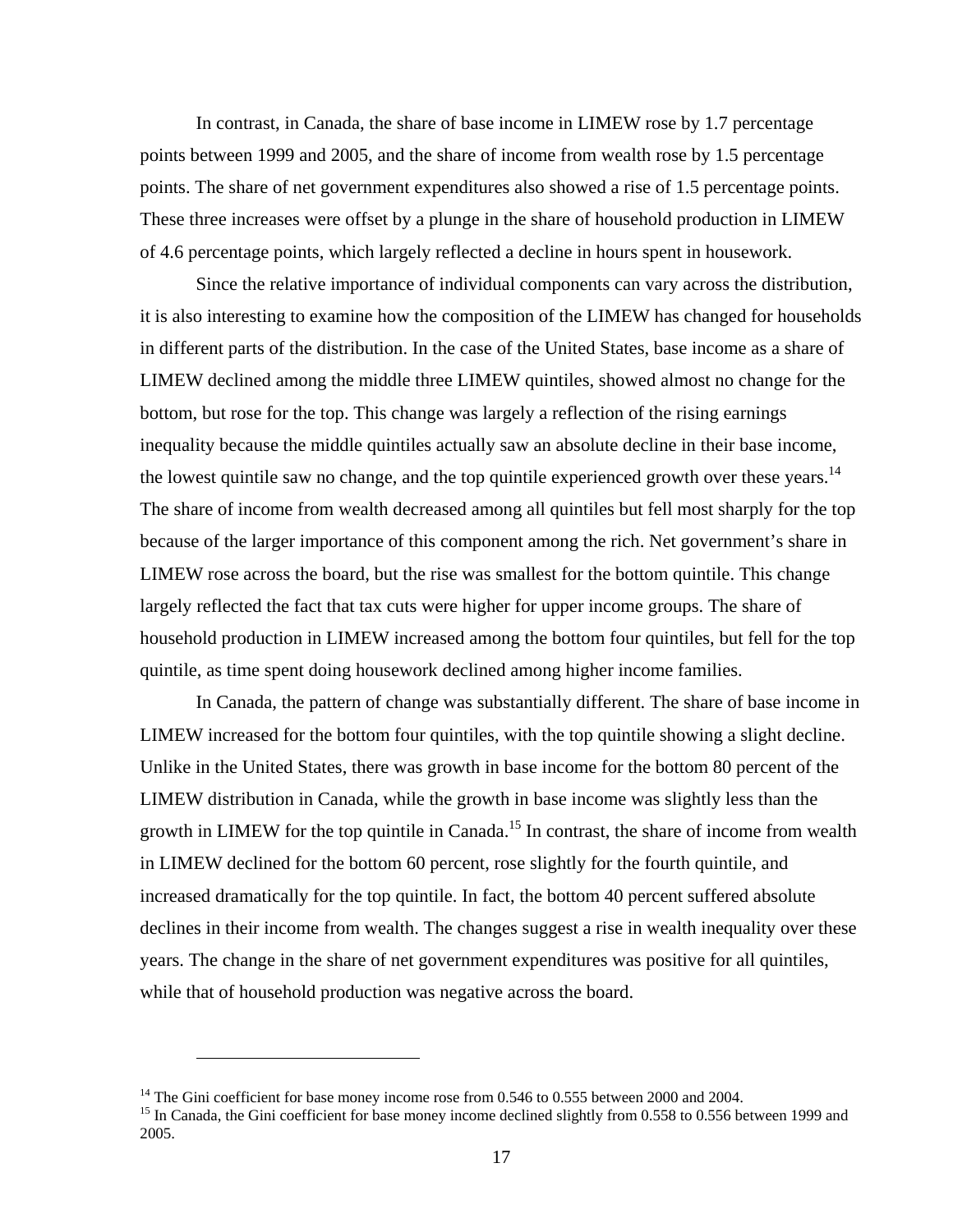## **4.3 Sources of Growth of LIMEW**

Table 4 shows a more detailed breakdown of the components of mean LIMEW for the two countries. It is first of note that *mean* LIMEW was much higher in the United States in both periods, a ratio of 1.29 around 2000, and 1.22 around 2005. This compares to ratios of 1.26 and 1.11 in mean MI and 1.10 and 1.09 in median LIMEW. As might be apparent, these differences reflect the larger degree of inequality in the US compared to Canada. It is also of interest that while base income in PPP dollar terms was 38 (23) percent higher in the US than in Canada, income from nonhome wealth was over three (two) times higher in the US around 2000 (2005). The latter reflected the much higher holdings of nonhome wealth in the US. In contrast, income from home wealth was substantially lower in the US, a ratio of 0.72 (0.64). In terms of net government expenditures, transfers were much lower in the US, a ratio of 0.79 (0.86), while taxes and public consumption were all slightly lower in the US. Household production was also 16 (6) percent lower in the US than in Canada.

In percentage terms, income from nonhome wealth as a share of LIMEW was much higher in the United States than Canada around 2000 (21.9 versus 9.2 percent), though the gap shrank by 2005 (to 19.8 versus 11.1), income from home wealth was much lower (3.6 versus 6.4 percent around 2000, 3.1 versus 6.0 percent around 2005), and transfers, public consumption, taxes, and household production were all higher in Canada (see Panel B of Table 4 and Figure 2). Also, as noted earlier, while base income and income from wealth—particularly nonhome wealth—declined as a share of LIMEW in the US from 2000 to 2004 and that of transfers and taxes became more positive, the share of base income and income from wealth in LIMEW rose in Canada from 1999 to 2005 and household production declined (Panel C).

Panel D shows the contribution to the overall change in mean LIMEW by component and country during the early 2000s (see also Figure 3). From 2000 to 2004 mean LIMEW grew by a meager 1.1 percent in the United States because of declines in base income and income from wealth. Of this increase, net government expenditures added 3.6 percentage points, while household production played a secondary role, with a contribution of 0.6 percentage points. In Canada, in contrast, mean LIMEW gained a robust 6.7 percent from 1999 to 2005. Of this increase, the biggest contributor by far was base income, which accounted for 5.1 percentage points of the overall rise. Income from wealth contributed another 2.6 percentage points and net government expenditures 1.7 percentage points, while household production subtracted 2.8 percentage points from the growth in LIMEW.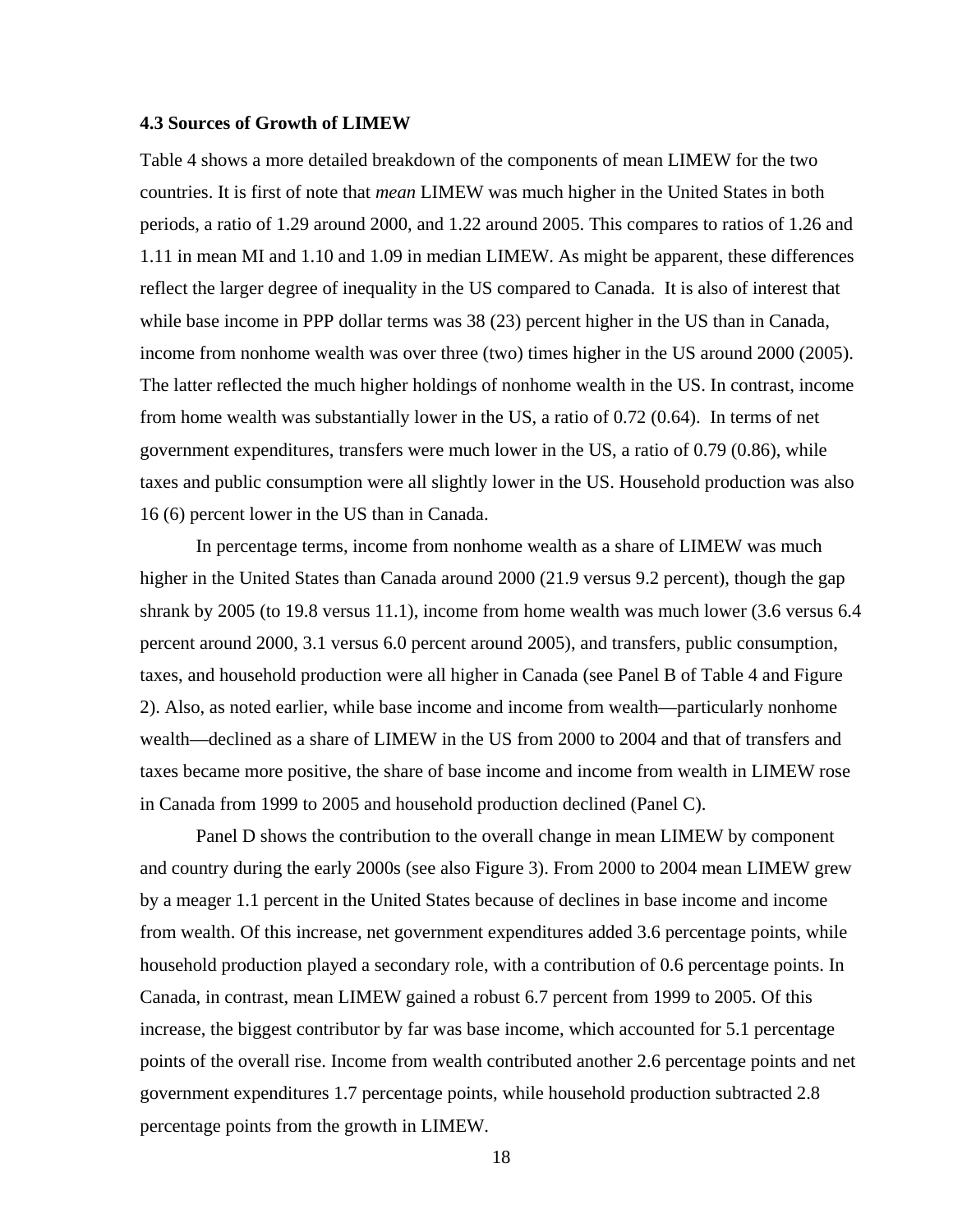As noted above, income from wealth was substantially higher in the United States. Some information on the factors behind the difference is provided in Table 5. The US had a lower income from home wealth in spite of its higher amount of home wealth. Gross home wealth was roughly 1.5 times higher, but imputed rent was 3 percent lower in the US, suggesting that the implicit rental rate on owner-occupied homes was much higher in Canada. On the other hand, the relatively higher amount of the annuitized value of mortgage debt in the US reflects the similarly higher level of debt itself (the US-to-Canada ratios for both the variables were in the range 1.93 to 2.00). The ratio of the annuitized value to the level of debt was almost identical in the two countries (around 5.5). Thus, the relatively lower income from home wealth in the US resulted from a combination of the lower rental rate and higher mortgage debt in the US.

The United States had a much higher income from nonhome wealth, reflecting mainly the higher amount of nonhome wealth held by American households, as noted above. However, the relatively higher effective rate of return on nonhome wealth also played a role in widening the gap in income from nonhome wealth in favor of the US. The gap in the rate of return was especially notable for pension assets, which constituted a much higher proportion of nonhome assets in Canada than in the US. Pension assets were less than a third of the nonhome assets in the US, while its share was roughly 50 percent in Canada.

It is quite likely that differences in the methodologies of the wealth surveys in the two countries also play a role in accounting for the observed outcomes. An important consideration here is the extent to which reliable information was collected from the "super-wealthy." The American wealth data is based on the Federal Reserve Board's Survey of Consumer Finances. Each survey consists of a core representative sample combined with a high-income supplement. The high-income supplement was selected as a list sample from statistical records (the Individual Tax File) derived from tax data by the Statistics of Income Division of the Internal Revenue Service (SOI). This second sample was designed to disproportionately select families that were likely to be relatively wealthy (see, for example, Kennickell 2001, for a more extended discussion of the design of the list sample in the 2001 SCF). In contrast, the Canadian wealth source, the Canadian Survey of Consumer Finances (SCF), while it does have some stratification by wealth, very likely does not capture the wealth holdings of the very rich as much as the US SCF.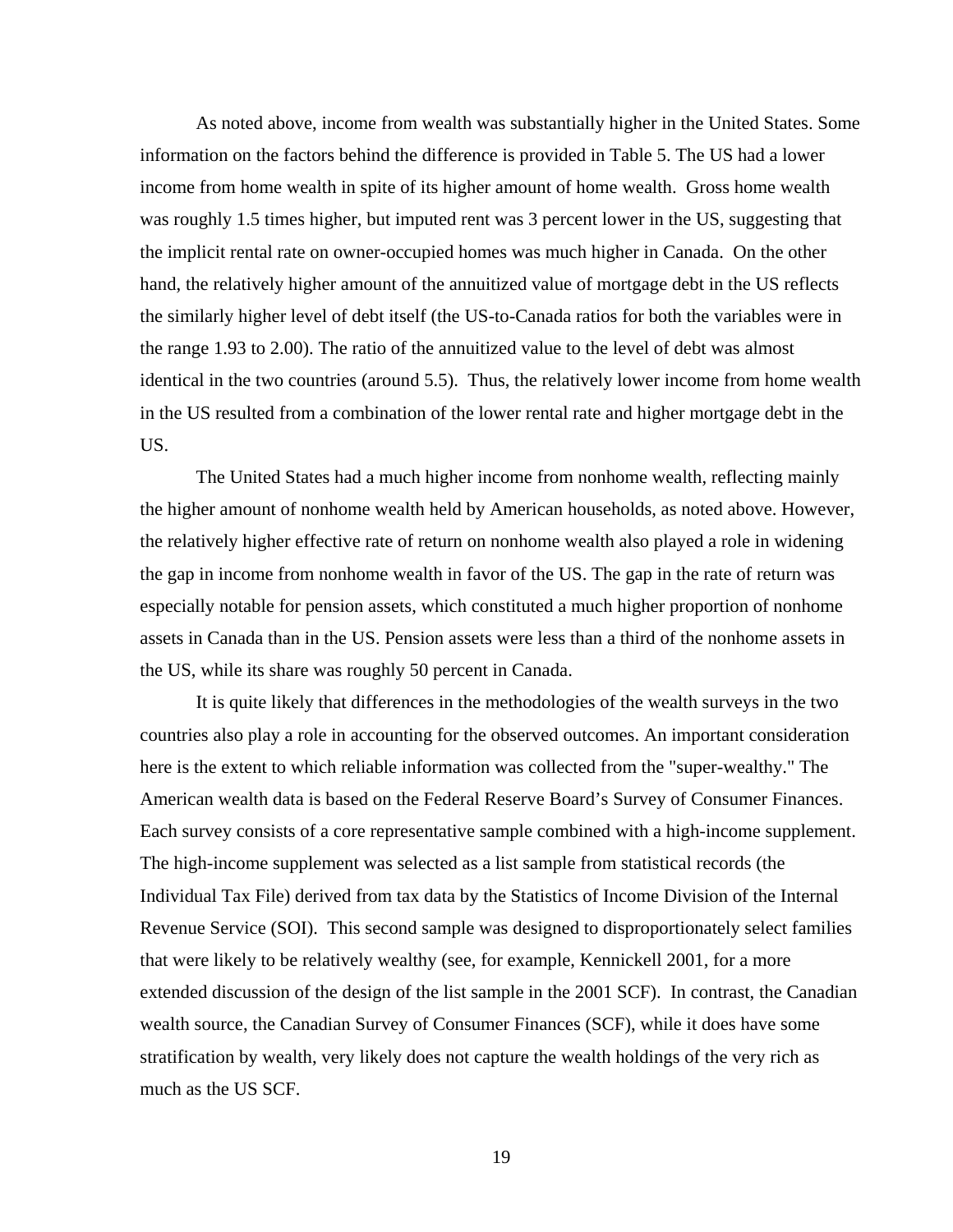In contrast to income from wealth, the value of household production in LIMEW was lower in the United States than in Canada. The proximate factors behind the difference are shown in Table 6. The value of household production is the product of hours of household production and the implicit unit value. There is no explicit unit value for hours of household production at the household-level because, in general, the unit value of household production can differ among the individuals in a household. The valuation was done using the average wage of domestic workers, adjusted by an index that accounts for the differences among individuals in education, time availability, and household income (see Section 3). The average wage used in the calculations is shown in the table. We have also shown the value of household production that would have resulted if we were to use the average wage without any adjustment. The results indicate that the adjustment we made to the average wage had no effect on the ratio of the value of household production of one country to another around 2000, and only a minor effect around 2005.<sup>16</sup> The main factor behind the higher value of household production in Canada was the higher wage of domestic workers relative to the US. The catching up of the US seems to be mainly due to the rise in the relative wage of domestic workers, mirrored in the rising relative unit value of household production. The real hourly wage of domestic workers fell in Canada, from \$9.20 to \$8.80, while in the US it rose from \$7.40 to \$7.70 (all amounts are in PPP-adjusted 2000 international dollars). To a smaller extent, the narrowing was also due to the fact that the hours spent on household production went up in the US relative to Canada.

## **4.4 The Middle Class**

 $\overline{a}$ 

We define the middle class as the middle quintile of the LIMEW distribution. The changes in the middle quintile's average is, in general, quite close to that in the overall median, and taking a closer look at the middle quintile can yield some insights into the factors behind the trends in well-being for the average household. There are some interesting contrasts between Canada and the United States. As shown in Figure 4, base income accounted for a larger share of LIMEW for the middle quintile in the US compared to in Canada, though there was some convergence in the early 2000s (57.4 versus 46.5 percent around 2000, 52.8 versus 48.3 percent around 2005). Overall income from wealth made up a larger share in Canada, with home wealth accounting for

 $16$  By construction, the composite index that we constructed to adjust the average wage has an average value of zero for *individuals*. However, this property will not carry over to *households*, as evidenced in the table by the discrepancy between the implicit unit value and the average wage.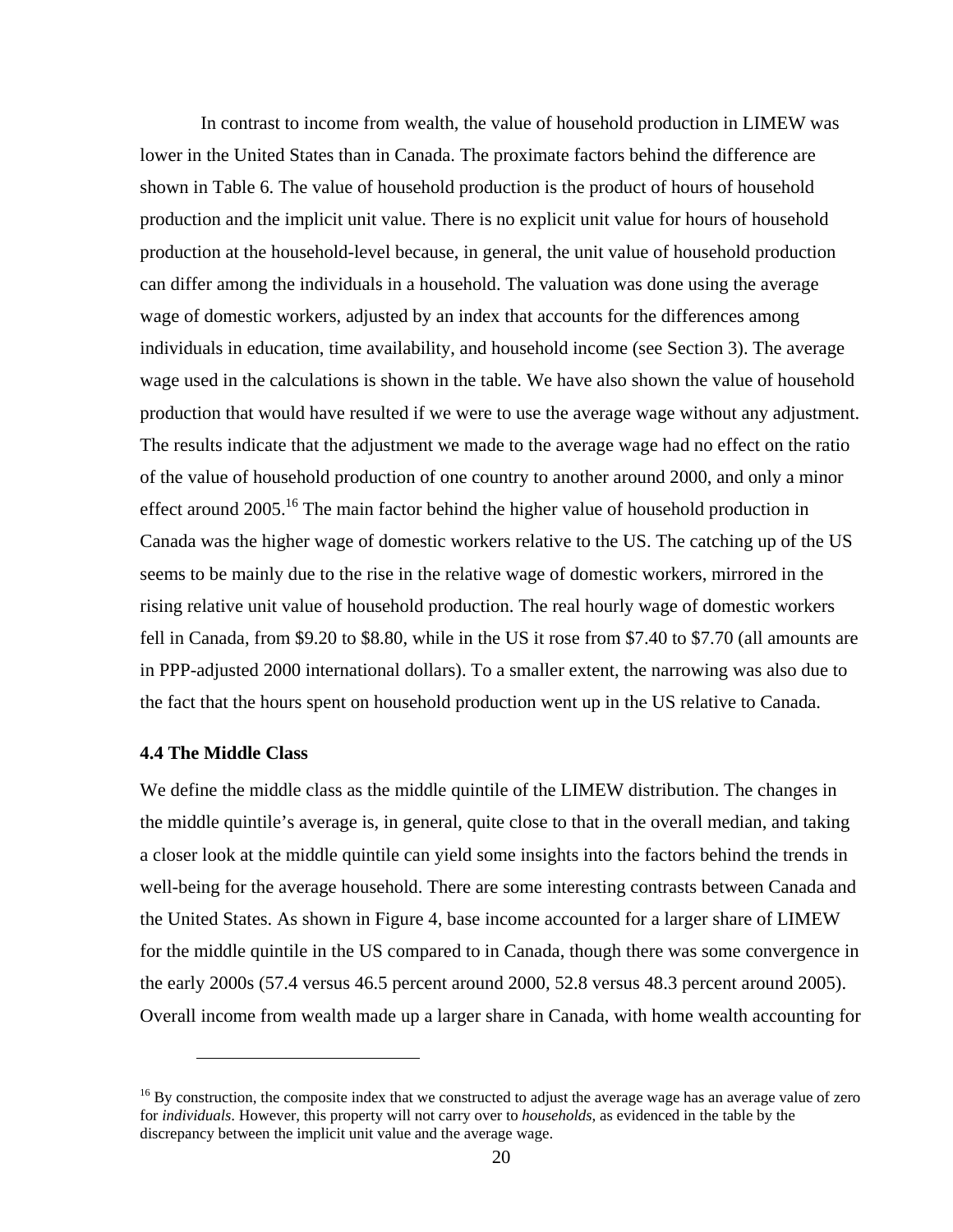a larger share of LIMEW in Canada, and nonhome wealth contributing more in the US. Net government expenditures were more important in Canada around 2000 (7.7 versus 8.8 percent), but by 2005, the shares were roughly the same in the two countries. In both years, transfers and public consumption constituted a higher share of the LIMEW of the middle quintile in Canada, but taxes were also much higher than in the US. Household production, in contrast, played a bigger role in well-being in Canada than in the US around 2000, but this difference decreased substantially by around 2005.

LIMEW of the middle quintile gained 3.0 percent in the United States from 2000 to 2004 (see Table 7 and Figure 5). By far, the main contributor was net government expenditures, which added 4.3 percentage points. Of this, 2.9 percentage points came from increased transfers, 0.7 percentage points from increased public consumption, and 0.7 percentage points from reduced taxes. Household production added another 2.4 percentage points. Of this, 31.5 percent came from increased hours of housework and 68.5 percent from an increased unit value of the time spent by the household on household production. In contrast, a decline in base income reflecting falling real wages over the period—subtracted 3.0 percentage points, and declining income from wealth—mainly from home wealth—reduced it by another 0.6 percentage points.

In the case of Canada, LIMEW of the middle quintile grew by 4.4 percentage points from 1999 to 2005. Of this, 3.9 percentage points came from increased base income as real wages rose. Net government expenditures, mainly from rising transfers and public consumption, added another 3.2 percentage points. These rises were offset by a plunge in household production of 3.1 percentage points, 81.6 percent of which was due to a reduction in hours of housework and 18.4 percent from a reduction in the unit value of household production.

In sum, according to the LIMEW measure, the public sector was the leading source of middle class well-being growth between 2000 and 2004 in the United States, while the growth of base income (notably, labor earnings) and the public sector led the way in Canada from 1999 to 2005.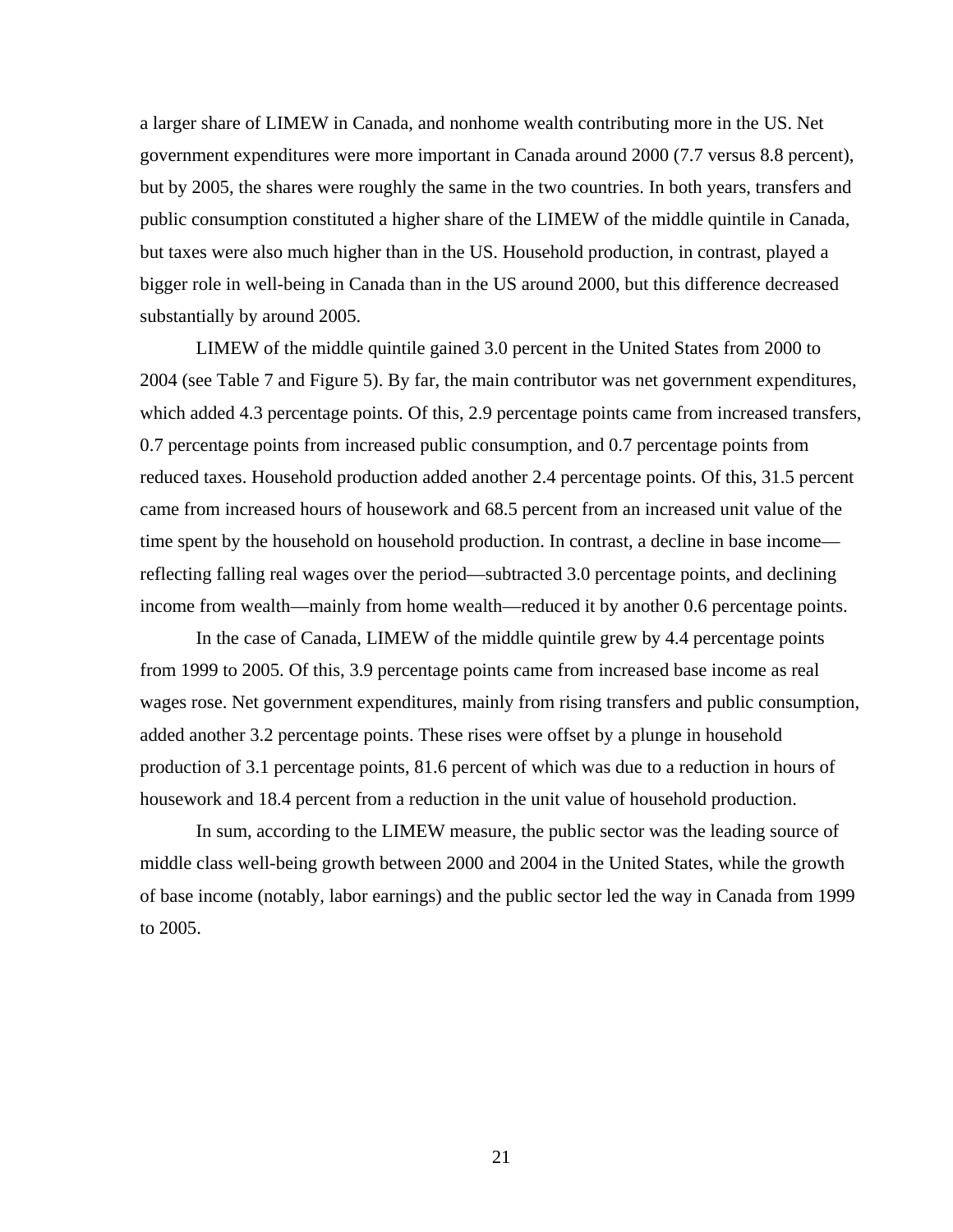## **5. DEMOGRAPHIC DIFFERENCES IN ECONOMIC WELL-BEING**

We next look at disparities in well-being between population groups based on marital status, age of the householder, and education of the householder.<sup>17</sup> We measure these by the ratio of mean values.<sup>18</sup>

## **5.1 Marital Status**

 $\overline{a}$ 

Both countries show a very high gap in LIMEW between families with a single-female householder ("single females") and families with a married householder ("married couples") (see Figure 6a).<sup>19</sup> Around 2000, single females had an average LIMEW that was 62 percent that of married couples in the United States and 64 percent in Canada. Similar ratios held around 2005. In the US around 2000, single females had slightly less than half the base income of married couples, 39 percent the income from wealth, and 51 percent the level of household production. However, single females had 43 percent more on average in government transfers and 34 percent greater public consumption, and paid only 36 percent as much in taxes as married couples. By 2005, there was a shift from income from wealth to household production for female-headed households, as income from wealth dropped to 32 percent that of married couples, while household production rose to 57 percent.

In the case of Canada, the base income of single females averaged 42 percent that of married couples in 1999, income from wealth was 42 percent as well, and household production was 58 percent. On the other hand, as in the United States, transfers received by single females were higher (by 14 percent) than that of married couples, public consumption was 15 percent greater, and taxes paid were only 41 percent that of married couples. In contrast to the US, between 2000 and 2005, Canadian female-headed households gained on married couples in

 $17$  In the years prior to 1980, the husband was always designated as the "head" or householder in married-couple families in the Census Bureau surveys in the United States. Since then, the householder is the person in whose name the housing unit is owned or rented. If it is owned or rented jointly by a married couple, then the householder may be either the wife or the husband.

<sup>&</sup>lt;sup>18</sup> We prefer to use mean values, rather than medians, because it allows us to decompose the difference between subgroups into individual components. However, we will also note the ratio of median values when appropriate.

<sup>&</sup>lt;sup>19</sup> We include only family households in this comparison, thus leaving out households with only one person and households with only unrelated individuals (e.g., roommates or unmarried partners). Also, due to space constraints, we have excluded single-male householders from the analysis.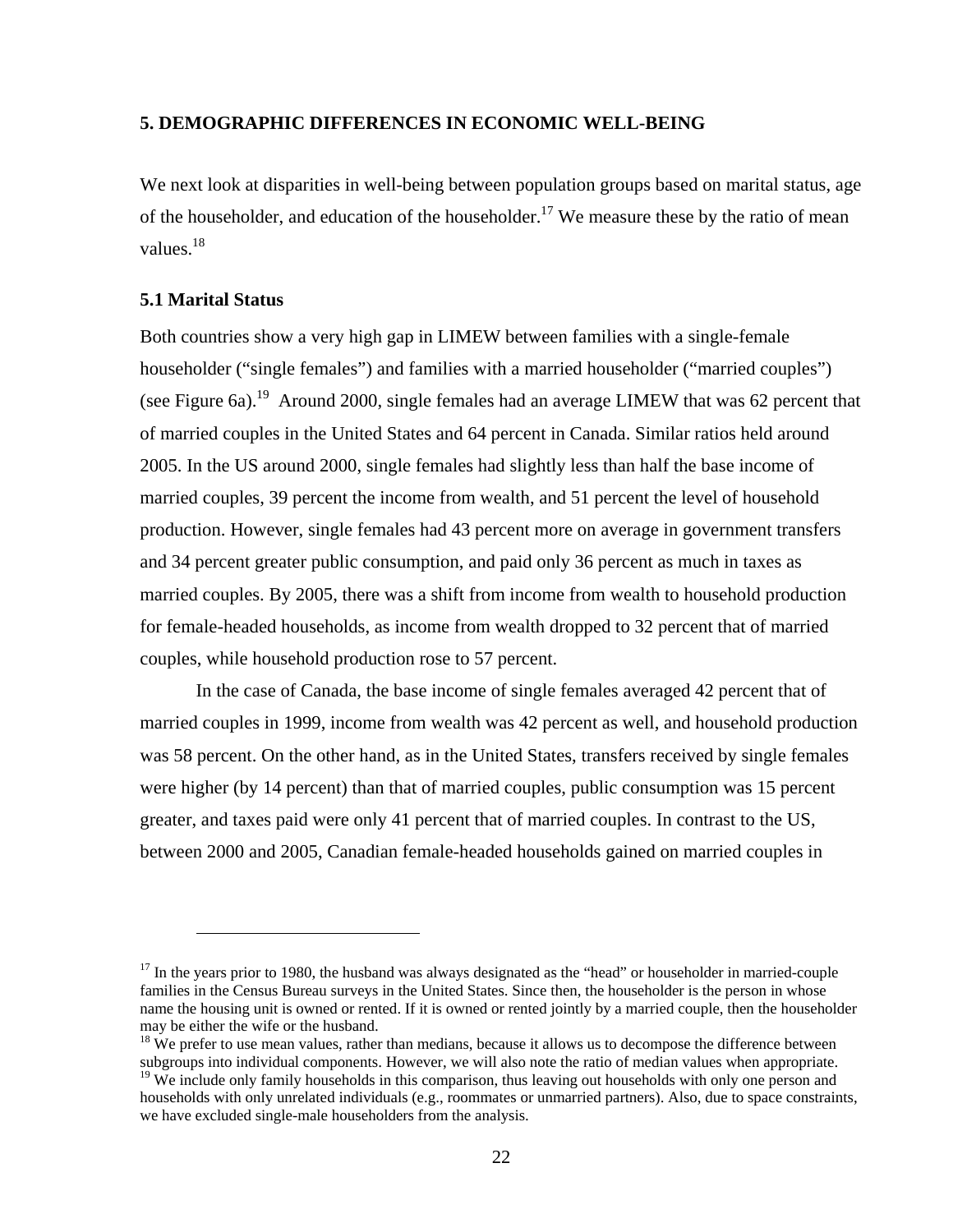terms of base income, increasing to 48 percent, and decreased their relative household production to 56 percent, while losing only a little relative income from wealth.

Around 2000, the average LIMEW for single females was lower by \$45,800 in the United States as compared to married couples (see Figure 6b). The gap in base income was \$34,100, 74 percent of the overall gap. The gap in income from wealth was less, \$19,200 or 42 percent of the overall gap. Further, the gap in home production was \$13,900 or 30 percent of the gap. On the other side of the ledger, married couples paid, on average, \$14,400 more in taxes than single females, and received \$3,500 less in the way of transfers and \$3,400 less in the way of public consumption. The total net government advantage for single females relative to married couples amounted to \$21,400. For Canada, the mean LIMEW for single females was lower by \$32,500. The difference in base income amounted to \$27,600 or 85 percent of the gap in LIMEW, much higher than in the US. The gap in income from wealth was correspondingly lower and accounted for 25 percent of the overall gap, which was much lower than in the US, while the difference in household production explained 40 percent of the overall gap. As in the US, transfers and public consumption were higher for single females and the tax burden lower, so that the overall gap in net government spending was \$16,300 in favor of single females.

By 2005, the gap in overall LIMEW was \$700 smaller in the United States and \$1,100 larger in Canada. In the US, the gap in base income increased by \$500, and in income from wealth by \$300. The advantage enjoyed by female-headed households in net government expenditures increased by \$1,300, while the gap in household production shrank by \$2,800. In Canada, the gap in base income fell by \$500, the gap in net government expenditures changed in female-headed households' favor by \$900, but the gap in income from wealth increased by \$2,400.

Comparing the difference in LIMEW between single females and married couples in the two countries, we find that the gap in base income was \$6,500 (\$7,500), and that of income from wealth was \$11,100 (\$9,000) greater in the United States around 2000 (2005). However, the gap in government transfers in favor of single females was \$2,000 (\$2,700) greater in the US, that of public consumption \$2,000 (\$1,700) greater in US, and that of taxes paid was \$1,100 greater (\$1,500 smaller) in the US around 2000 (2005). All told, the gap in net government spending in favor of single females was \$5,100 (\$2,900) greater in the US around 2000 (2005).

There was no change in the ratio of LIMEW between single females and married couples in the United States over the period from 2000 to 2004. While base income, income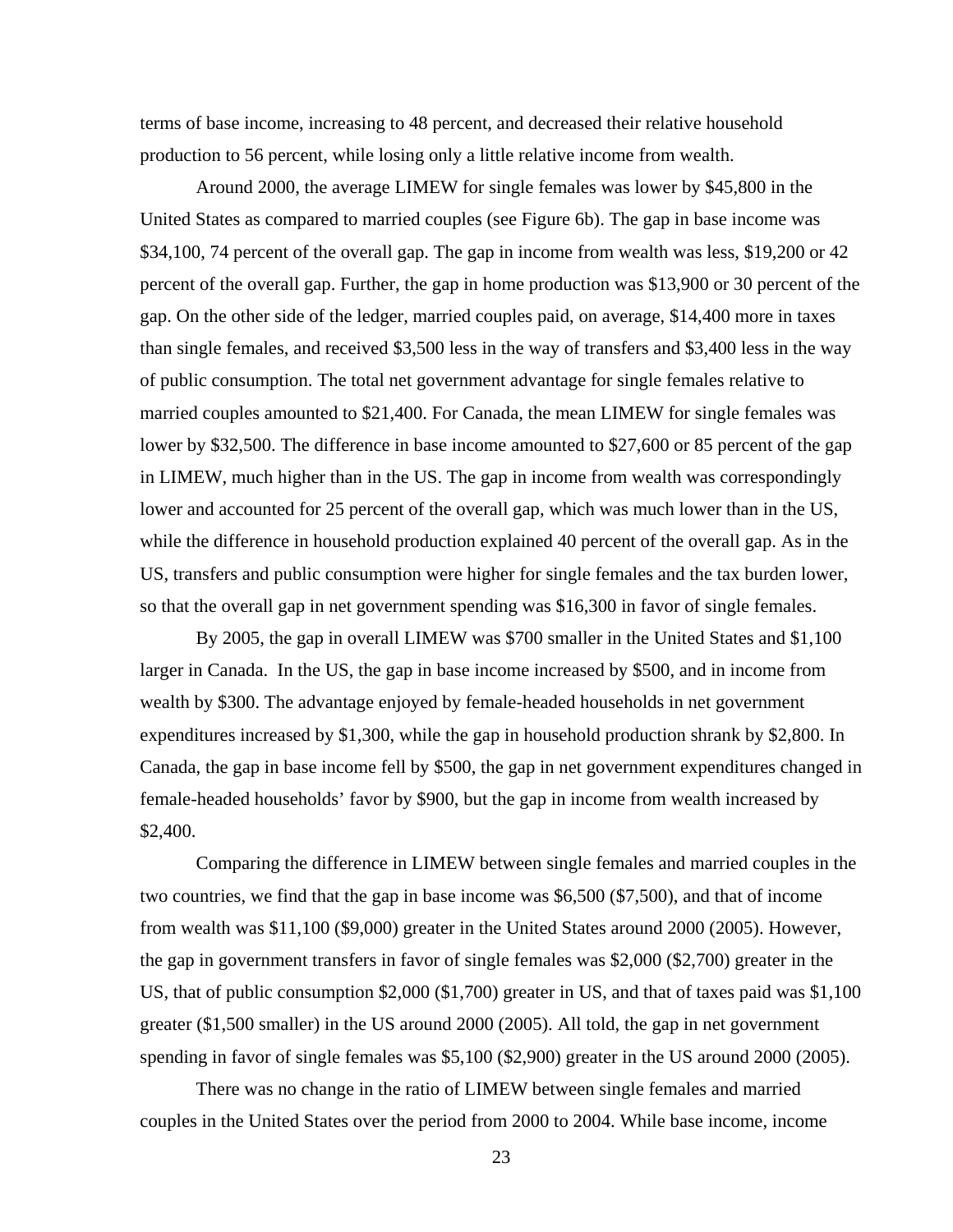from wealth, and transfers received by single females fell relative to married couples, and their relative tax burden increased, household production and public consumption of the former rose enough relative to married couples to offset these losses. In Canada, there was a small increase in the relative level of LIMEW of single females relative to married couples from 1999 to 2005.

#### **5.2 Age Group**

We next examine well-being for elderly versus nonelderly households. It is, at first, striking that according to LIMEW, the elderly were considerably better off than the nonelderly in the United States around 2000, a ratio of 1.08 (see Figure 7a). In contrast, in Canada, the LIMEW of the elderly averaged only 86 percent that of the nonelderly. Yet again, there was convergence between 2000 and 2005, as the US ratio dipped to 0.99 and the Canadian ratio rose to 0.91.

In the United States, the elderly had 18 percent (20 percent) of the base income of the nonelderly but over three (two and a half) times the income from wealth, and 92 percent (90 percent) of household production around 2000 (2005). The elderly also had four to five times the amount of government transfers, but only about a third the level of public consumption, and paid only about 40 percent of the taxes of the nonelderly in the two years. The higher income from wealth of the elderly reflects the fact that the LIMEW includes the annuity value from nonhome wealth as income, which is quite high for the elderly, owing to a greater amount of accumulated wealth and a shorter remaining life expectancy. The greater transfers to the elderly reflect the large share of age-based entitlement programs (Social Security and Medicare) in total transfers. Taxes also fall much more on the nonelderly household than on the elderly because of the former's larger taxable income.<sup>20</sup>

In Canada, the elderly received one tenth of the base income of the nonelderly, had twice as much income from wealth, and 81 percent of the household production (rising to 91 percent in 2005). As in the United States, the elderly received much more in the way of government transfers, a ratio of 3.4, but had a lower relative level of public consumption (81 percent in 1999 and 79 percent in 2005). Their tax burden relative to the nonelderly was higher than in the US, a ratio of 55 percent in 1999, which fell to 51 percent in 2005.

Around 2000, the average LIMEW for the elderly in the United States was higher than it was for the nonelderly by \$7,500 (see Figure 7b). The gap in base income was \$49,200 in favor

 $^{20}$  Most of Social Security income is excluded from taxable income.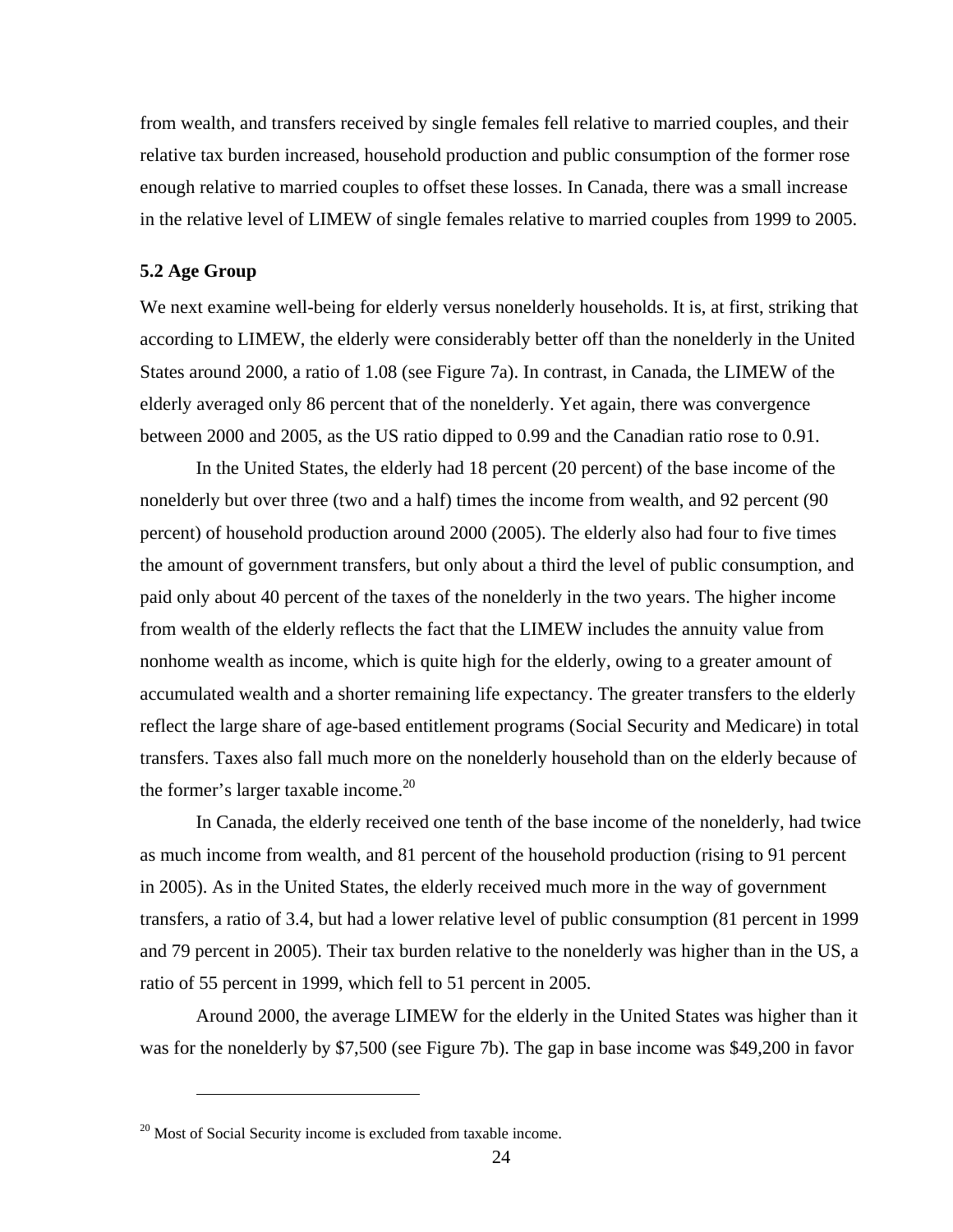of the nonelderly, but the gap in income from wealth was \$34,800 in favor of the elderly, while the difference in home production was \$1,500 in favor of the nonelderly. The elderly received \$18,000 more in the way of government transfers than the nonelderly did, but received \$6,200 less in public consumption, and paid \$11,700 less in taxes. The total net government advantage for the elderly relative to the nonelderly amounted to \$23,400.

In Canada, the mean LIMEW of the elderly relative to the nonelderly was lower by \$10,500 around 2000. The difference in base income amounted to \$39,800, lower than in the United States. The gap in income from wealth in favor of the elderly was \$9,500—much lower than in the US—while the difference in household production in favor of the nonelderly was \$4,500—much higher than in the US. As in the US, transfers were much higher for the elderly than the nonelderly and public consumption less for the elderly (though the gap was much smaller than in the US). The gap in the taxes paid by the elderly relative to the nonelderly was also smaller than it was in the US, so that the overall gap in net government spending was \$24,400 in favor of the elderly, slightly higher than in the US.

Around 2005, the average LIMEW for the elderly in the United States was lower than it was for the nonelderly by \$6,500. The gap in base income fell to \$47,100 in favor of the nonelderly, but the gap in income from wealth declined to \$25,600 in favor of the elderly, while the difference in home production rose to \$2,000 in favor of the nonelderly. The elderly advantage in government transfers rose to \$19,100, but the gap in public consumption increased to \$6,500, and that of taxes fell to \$9,800 less in taxes. The total net government advantage for the elderly relative to the nonelderly shrank to \$22,500. In Canada, the gap in mean LIMEW between the elderly and the nonelderly fell to \$7,300 in 2005. The difference in base income increased to \$43,600, closer to the gap in the US. The gap in income from wealth in favor of the elderly also grew to \$11,800, almost half that in the US, while the difference in household production in favor of the nonelderly fell to \$2,000, the same as in the US. The gaps in transfers and taxes both moved more in favor of the elderly to \$18,800 and \$9,900, respectively, while the gap in public consumption grew to \$2,200. The overall gap in net government spending increased to \$26,500 in favor of the elderly.

Comparing the disparity in LIMEW between the elderly and the nonelderly in the two countries, we find that the gap in base income in favor of the nonelderly was \$9,300 greater in the United States around 2000, but only \$3,500 greater around 2005 (see Figure 7b). The gap in income from wealth in favor of the elderly was \$25,300 greater in the US, but fell to \$13,500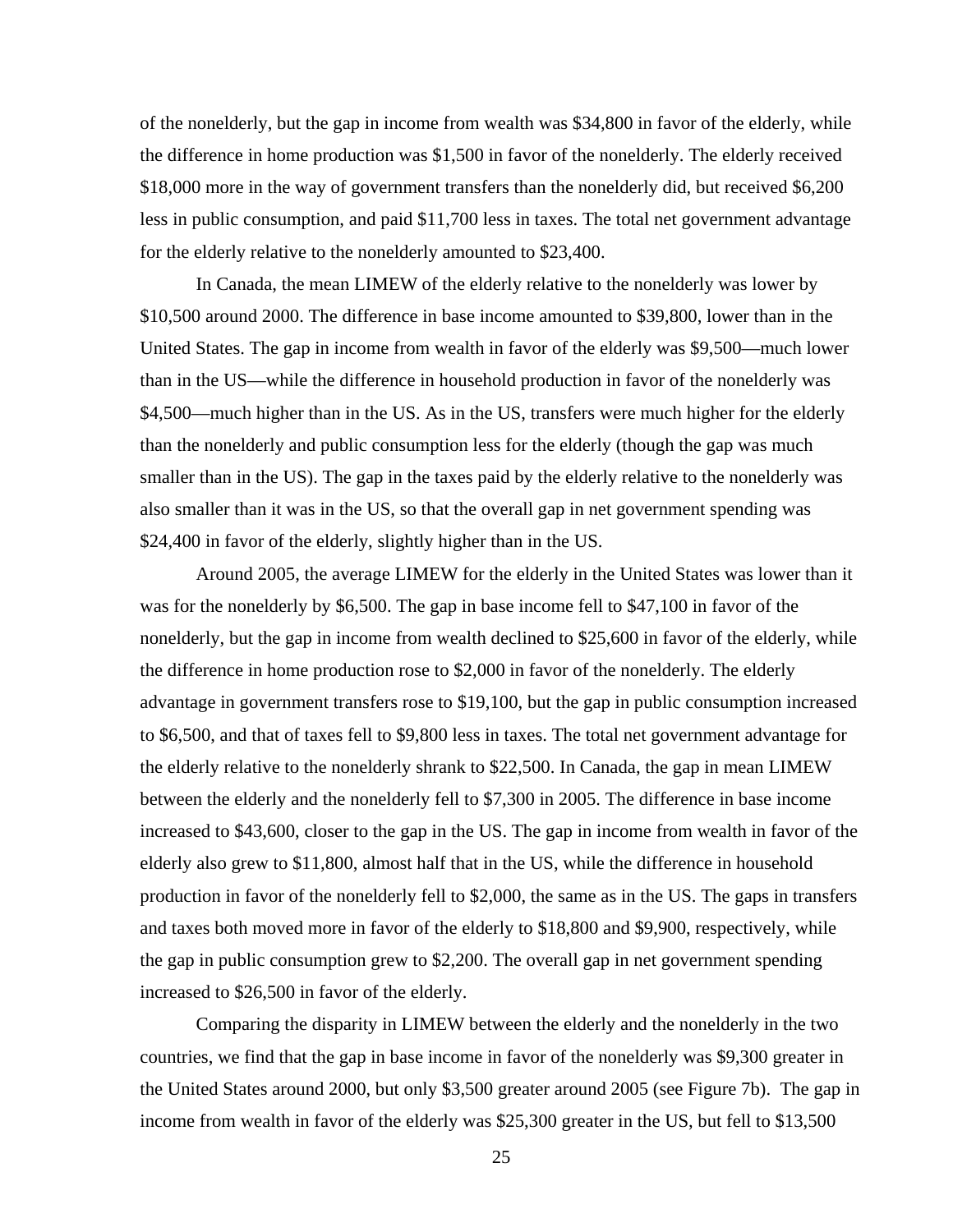around 2005, and the gap in government transfers in favor of the elderly was \$600 greater in the US, falling to \$300 around 2005. However, the disparity in public consumption in favor of the nonelderly was \$4,500 greater in the US (hardly changed at \$4,300 around 2005), and that of taxes paid was \$2,900 less in Canada around 2000, but slightly more in Canada around 2005. All told, the gap in net government spending in favor of the elderly was \$1,000 more in Canada, a very small difference around 2000, increasing to \$4,100 around 2005.

There was quite a drop in the ratio of LIMEW between elderly and nonelderly households in the United States over the period from 2000 to 2004 from 1.08 to 0.99. In contrast, the ratio increased in Canada from 0.86 to 0.91 from 1999 to 2005. In the US, the falling ratio could be traced primarily to a large reduction in the income from wealth (mainly from nonhome wealth) of the elderly relative to the nonelderly from a ratio of 3.09 to 2.56. A secondary contributor was a fall-off in the ratio of transfers received by the elderly relative to the nonelderly from 4.8 to 4.2. In the case of Canada, the improvement of the elderly relative to the nonelderly was due primarily to an increase in the ratio of income from wealth between the two groups from 2.00 to 2.08 and an increase in that of household production from 0.81 to 0.91.

## **5.3 Educational Group**

We next examine well-being by educational group based on the educational attainment of the householder. As shown in Figure 8a, gaps in well-being based on LIMEW by schooling group were larger in the United States than in Canada in dollar terms. The percentage gap relative to college graduates was also higher in the US than in Canada. Around 2000, the ratio of LIMEW for the least educated group relative to college graduates was 0.53 in the US, compared to 0.60 in Canada; the ratio between high school and college graduates was 0.64 in the US and 0.68 in Canada; and those between people with some college and college graduates were, respectively, 0.72 and 0.73. By 2005 or so, the ratio for those without high school diplomas had dropped to 0.50 in the US, while in Canada it had risen to 0.64. The same divergence occurred for high school graduates, with the American ratio dropping to 0.63 and the Canadian ratio rising to 0.74, and also for those with some college, with the American ratio slipping to 0.70 and the Canadian ratio rising to 0.76.

Some of the difference between the two countries can be traced to the steeper gradient of income from wealth of the lower educational groups relative to college graduates in the United States. In the US around 2000, the ratio with respect to the college-educated group increased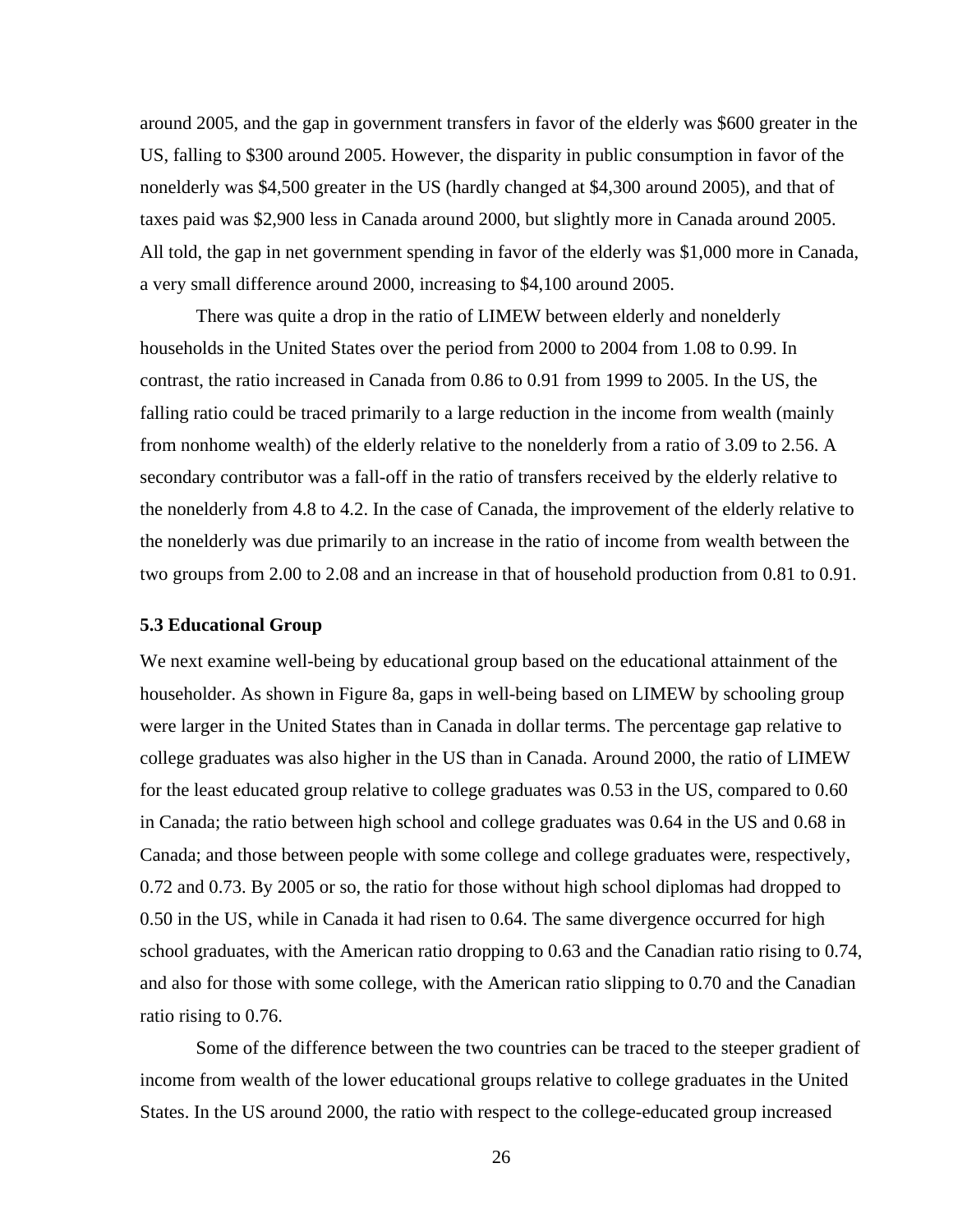from 0.41 for the least educated to 0.57 for high school graduates and 0.62 for those with some college, whereas in Canada, the ratios were all about 0.50. Similar patterns held around 2005. Average household production was also lower for less educated groups, but the gradient across education groups was similar in the two countries around 2000, with the ratios rising from 0.51 to 0.62 and then to 0.72 in the US, and from 0.57 to 0.67 and then to 0.74 in Canada. Results are similar around 2005.

Transfers received by the lowest education group were 2.9 times greater in the United States and 2.4 times greater in Canada than those received by college graduates around 2000, and 2.3 and 2.2 times greater, respectively, around 2005. Mean transfers for high school graduates were 83 percent greater than those for college graduates in the US and 40 percent more in Canada around 2000, and 64 and 50 percent more, respectively, around 2005. Transfers were 37 percent greater in the US and 24 percent greater in Canada for those with some college around 2000 compared to college graduates, and 26 and 24 percent greater, respectively, around 2005. Mean public consumption showed little variation across educational groups in both countries, though in the US, those with less than a college degree tended to receive more in public consumption, while those groups in Canada received less. The tax burden faced by less educated groups was lower than that for college graduates in both countries, but the gradient was once again steeper in the US, with the ratio of average taxes paid relative to college graduates rising from 0.20 to 0.37 and then to 0.52 in the US, and from 0.36 to 0.53 and then to 0.59 in Canada around 2000. Similar patterns existed for 2005.

Focusing on the differences between high school and college graduates, we find that around 2000, the average LIMEW of college graduates in the United States was higher than that of high school graduates by \$45,800. Most of this large difference was due to a gap in base income of \$43,900. The gap in income from wealth was less (\$15,100) while the difference in household production was \$10,300. Offsetting these three components were higher transfers for high school graduates, a difference of \$4,200, and much lower taxes, a difference of \$19,100. The total net government advantage for high school graduates relative to college graduates amounted to \$23,600. By around 2005, the gap in LIMEW had increased to \$48,300. The greatest contributor was the decline in the gap in taxes, which shrank to \$15,100 in favor of high school graduates. The \$1,000 increase in the gap in income from wealth also contributed. These changes were offset by a \$2,000 drop in the gap in base income, which fell to \$41,900.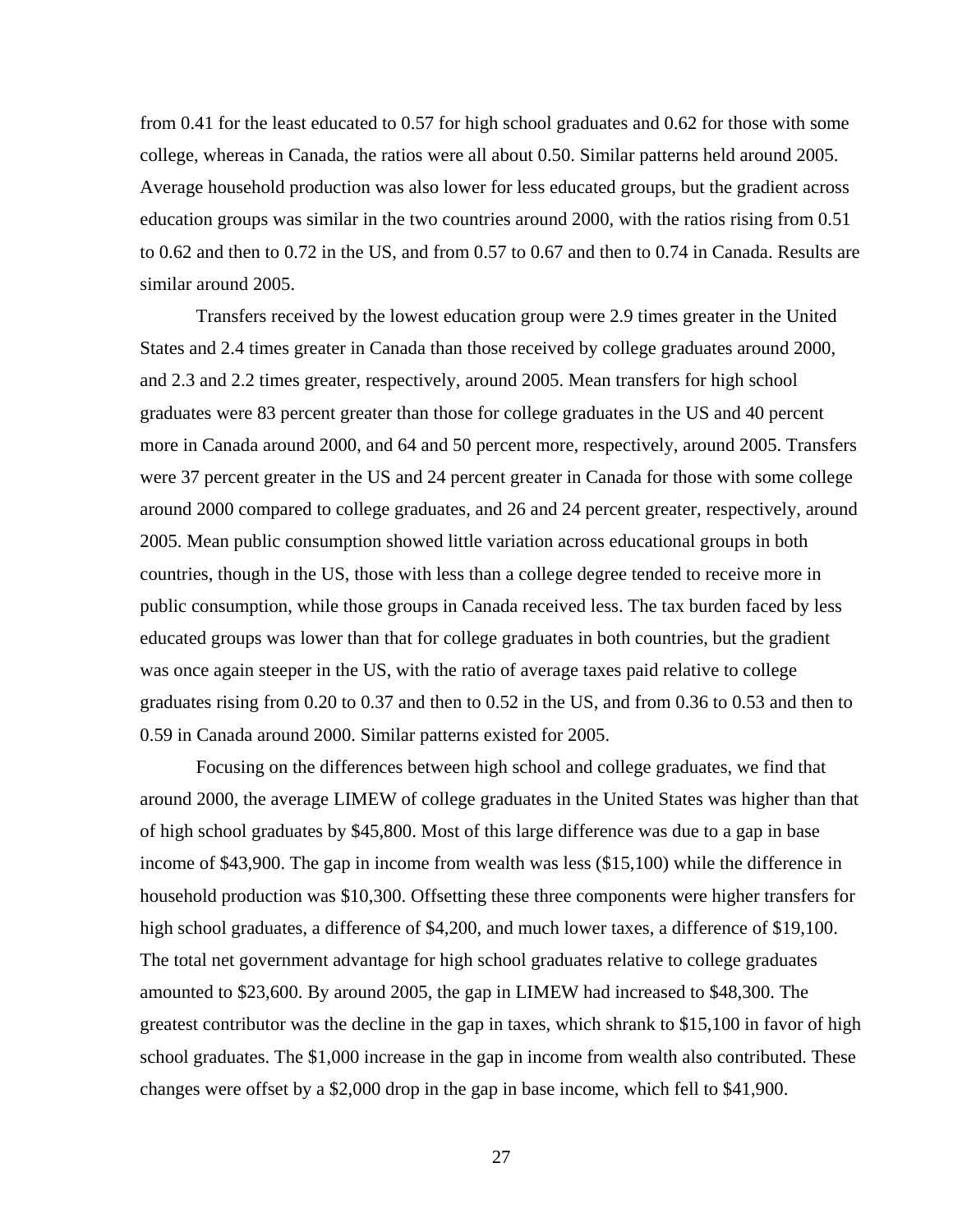In Canada, the mean LIMEW of high school graduates relative to college graduates was lower by \$31,400. The difference in base income amounted to \$27,600, lower than in the United States. The gap in income from wealth was \$9,700, much lower than in the US, while the difference in household production was \$10,700, about equal to the US. As in the US, transfers were higher for high school graduates and taxes paid were significantly less. The overall gap in net government spending was \$16,600 in favor of high school graduates, quite a bit lower than in the US. Unlike in the US, in Canada, the LIMEW gap shrank substantially by around 2005 to \$25,900. This was due mainly to the \$8,700 decline in the gap in income from wealth and the smaller \$1,200 increase in the advantage in transfers. Offsetting these gains were a \$3,000 increase in the gap in base income and a \$1,400 decline in the advantage enjoyed by high school graduates in taxes paid. The net impact of government expenditures was small, increasing the LIMEW gap by \$500.

Comparing the difference in LIMEW between high school and college graduates in the two countries around 2000, we find that the gap in LIMEW in favor of college graduates was \$14,400 greater in the United States (see Figure 8b). The gap in base income in favor of college graduates was \$16,300 greater in the US, 113 percent of the overall gap in LIMEW, while that of income from wealth was \$5,500 greater in the US, 38 percent of the overall LIMEW gap. The gap in government transfers in favor of high school graduates was \$1,400 greater in the US and that of taxes paid was \$5,000 greater in the US. All told, the gap in net government spending in favor of high school graduates was \$7,100 greater in the US. By around 2005, the difference in the gap had grown to \$22,400, as the gap grew by \$2,500 in the US and shrank by \$5,500 in Canada. This increase in the overall gap was due mainly to a huge increase in the gap in income from wealth between the two countries, which was partially offset by a decrease in the gap from base income between Canada and the US.

Overall educational differences in LIMEW widened slightly in the United States between 2000 and 2004. The ratio of LIMEW between the lowest educational group and college graduates fell by 3 percentage points, that between high school graduates and college graduates fell by one percentage point, and that between those with some college and college graduates declined by two percentage points. In contrast, in Canada, the differentials were actually reduced from 1999 to 2005, with the corresponding ratios increasing by 3, one, and 3 percentage points, respectively. In the US, the falling ratios could be traced mainly to widening gaps in income from wealth relative to college graduates and a fall-off in the ratio of transfers received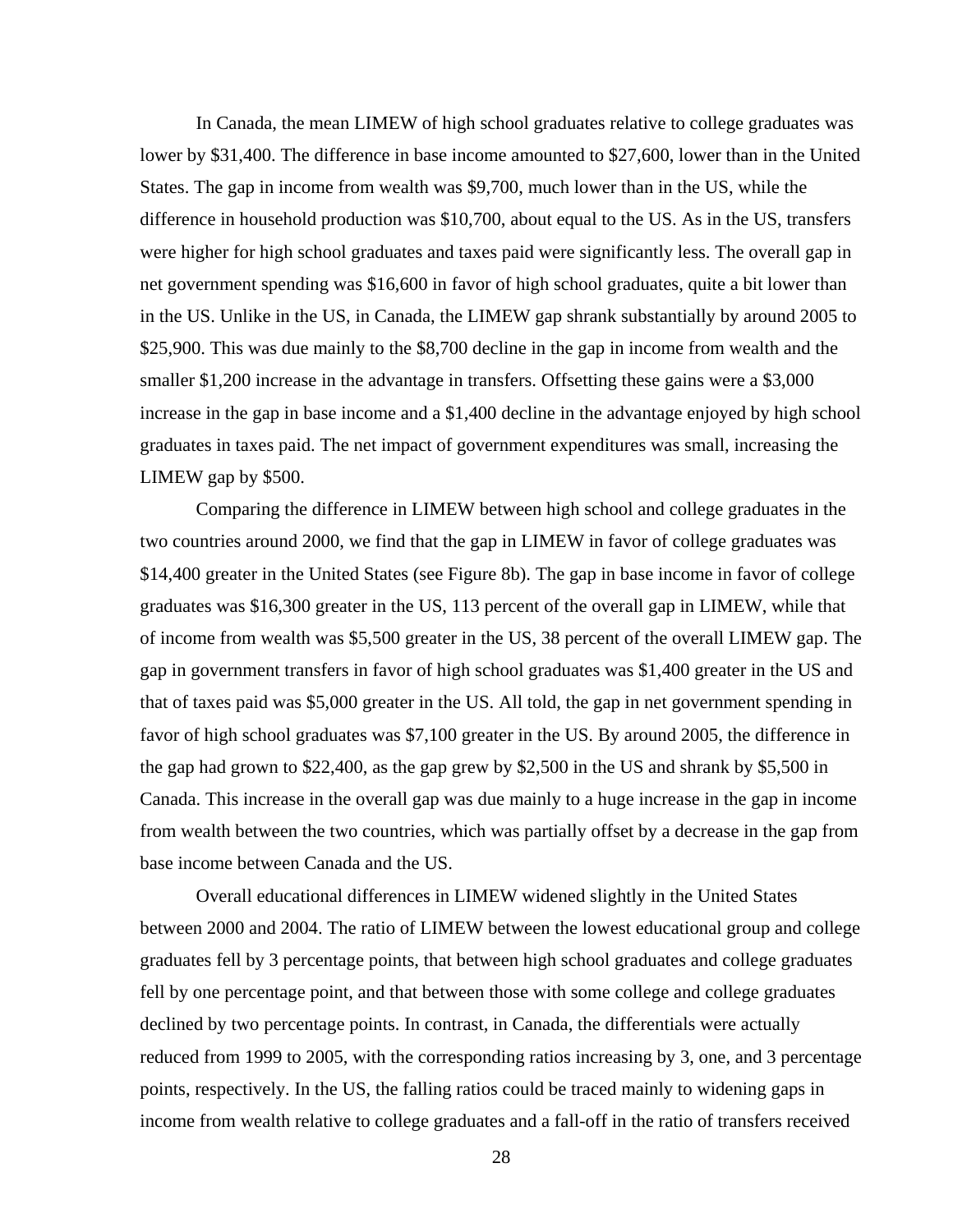by the less educated relative to college graduates. In the case of Canada, the improvement of the less educated relative to college graduates was due primarily to relative gains in income from both home and nonhome wealth of the less educated groups relative to college graduates.

## **6. INEQUALITY**

 $\overline{a}$ 

We next look at trends in overall inequality. We begin our investigation with quintile shares (see Table 8).<sup>21</sup> The share of total LIMEW received by the top (LIMEW) quintile in the United States was 48 percent around 2000, compared to only 40 percent in Canada. The shares of the bottom four quintiles were correspondingly lower in the US than in Canada. We also find greater inequality in the US in terms of MI quintiles, but the differences between Canada and the US are less marked than in the case of LIMEW. We also see a reduction of LIMEW inequality in the US from 2000 to 2004, with the share of the top quintile falling by 0.9 percentage points and that of the middle three quintiles gaining. In Canada, in contrast, the share of the top quintile increased by 1.3 percentage points from 1999 to 2005, while those of the bottom three fell.

Gini coefficients for different measures of well-being are shown in Table 9. Around the year 2000, the Gini index for LIMEW was 42.6 in the United States, but only 34.0 in Canada an 8.6 point difference. The Gini coefficient in both countries rises when household production is subtracted from LIMEW to yield PFI, reflecting the equalizing effects of household production, and rises again when public consumption is deleted to yield CDI, since public consumption is distributed very progressively. However, differences in Gini coefficients for PFI and CDI between the US and Canada are even greater than those for LIMEW.

The Gini coefficient for MI is greater than that of LIMEW in both countries. Compared to LIMEW, MI shows larger inequality because it is a pretax measure and also because it does not take into account government noncash transfers. Moreover, MI also excludes public consumption and household production, which are relatively equally distributed, and, hence, their inclusion in LIMEW lowers LIMEW inequality relative to MI inequality. However, with regard to MI, Canada once again shows lower inequality than the United States, though the

 $21$  The quintiles of each income measure are defined by ranking households according to that measure. Therefore, in general, a given quintile of the different measures need not be made up of the same households.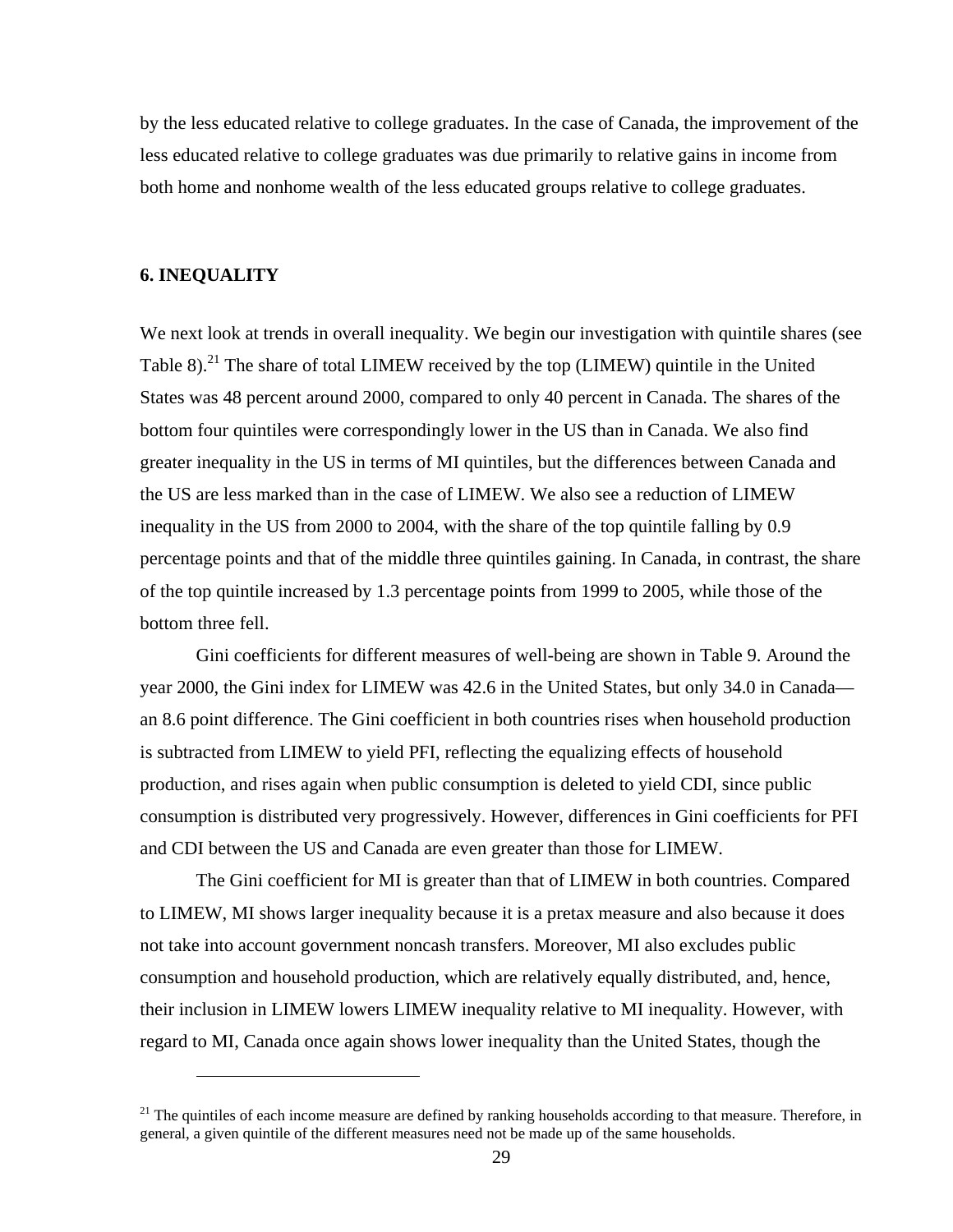difference in Gini coefficients for MI between the two countries, 5.0 points, is lower than the gap in Gini coefficients for LIMEW.

Table 9 also shows Gini coefficients for equivalence scale adjusted measures of LIMEW and MI. The effect of the adjustment is to lower measured inequality in both measures. This is not surprising in light of the well-known positive correlation that exists between household size and income. The bottom rungs of the income distribution tend to have more single-person households and smaller families than the higher rungs. Additionally, in the case of LIMEW, public consumption and household production display strong positive correlation with household size. Consider, for example, households with school-age children. The single largest component of public consumption is public education, for which we have imputed per-pupil expenditures as a part of LIMEW. As a result, households with more school-age children would, in general, have a higher level of public consumption from educational expenditures. Similarly, hours spent on household production also tend to increase with the number of children at home, thus producing a positive correlation between household size and value of household production. $^{22}$ 

The inequality of equivalent LIMEW shows a much greater difference between the two countries, 12.0 Gini points, than that of unadjusted LIMEW. Likewise, the differential in the Gini coefficient between the two countries for equivalent MI, 6.9 Gini points, is greater than that of unadjusted MI. Panel B of the table shows the same set of measures for family households only.<sup>23</sup> As expected, measured inequality is lower for families than all households since single individuals are excluded. However, the difference in inequality between the United States and Canada is even more marked on the basis of these family-only measures than on the basis of those for all households.

Between 2000 and 2004, the Gini coefficient for LIMEW fell by 0.6 points in the United States and that for equivalent LIMEW by 1.0 points. In contrast, in Canada, the Gini coefficient of LIMEW rose by 1.7 points from 1999 to 2005 and that for equivalent LIMEW by 1.9 Gini points. MI shows a different pattern. For the US, the Gini coefficient for MI increased by 0.5 points and that for equivalent MI increased by 0.4 Gini points. The results are similar for

<u>.</u>

 $^{22}$  A separate issue concerns the applicability of standard equivalence scales to income measures that include nonmarket components such as public consumption and household production. This is an area that requires further research.

 $^{23}$  A family household is a household with at least one family. The Census Bureau defines "family" as a group of two or more persons living in the same household and related to each other by blood, marriage, or adoption.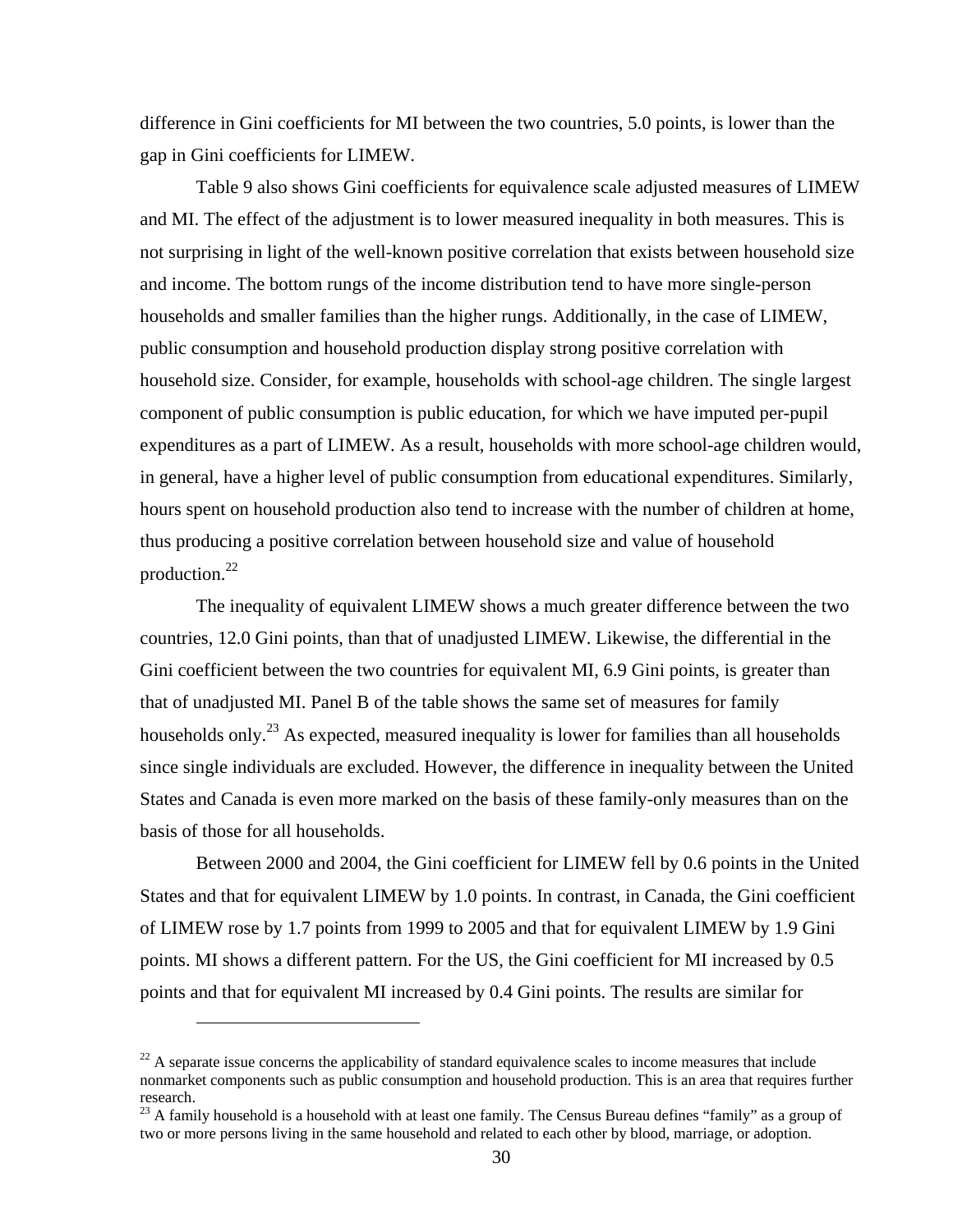Canada, where the Gini index for MI and equivalent MI both show a 0.3 point increase. Other LIMEW measures show somewhat different patterns, particularly for the US. In the case of PFI, the Gini coefficient fell by 0.1 points in the US and increased by 2.0 points in Canada, while that for CDI recorded a 0.2 point increase in the US and a 1.7 point rise in Canada. Family household measures all showed increases in inequality greater than the corresponding household measure in the US, while in Canada they all showed increases comparable to those of the corresponding household measures.

Decomposition of inequality by income components (or sources) is a standard technique used to assess the amount of inequality accounted for by individual components of income. The decomposition results, while not suggesting causality, can serve as a rough guide to the inequality-enhancing or inequality-reducing effects of the constituent components of a measure. To assess the contribution of different components to the changes in inequality of LIMEW, we first decompose the Gini coefficient of LIMEW in a given year into the level of inequality accounted for by the component. The level of inequality accounted for by a component is the product of that component's concentration coefficient and its share in total income (Table 10, Panel A). $^{24}$ 

 The contribution of a component to the difference in the Gini coefficients between the two countries is then calculated as the difference between the amount of inequality accounted for by that component in Canada less that in the United States (Table 10, panel B).

The contribution of base money income to the level of LIMEW inequality is somewhat higher in the United States compared to Canada. The lower contribution in Canada reflected both its smaller share of base money income in LIMEW and its lower degree of inequality in the distribution of base money income across the LIMEW distribution. The contribution of income from nonhome wealth to the level of inequality was substantially higher in the US than in

<u>.</u>

<sup>&</sup>lt;sup>24</sup> The concentration coefficient of an income source *j*, denoted as *c*<sub>*i*</sub> can be expressed as: *c*<sub>*i*</sub> =  $r$ <sub>*i*</sub>g<sub>*i*</sub>, where  $r_j = \text{cov}(y_j, F) / \text{cov}(y_j, F_j)$ ,  $g_j$  is the Gini coefficient of income source,  $y_j$  is the amount of income from the income source, and  $F_j$  and  $F_j$  are the cumulative distributions of the income source and total income (Lerman and Yitzhaki 1985). Since the Gini of base income is identical in both LIMEW and MI by construction, the difference in its concentration coefficient is solely due to the difference in the "Gini correlation" between the two variables,  $r_j$ .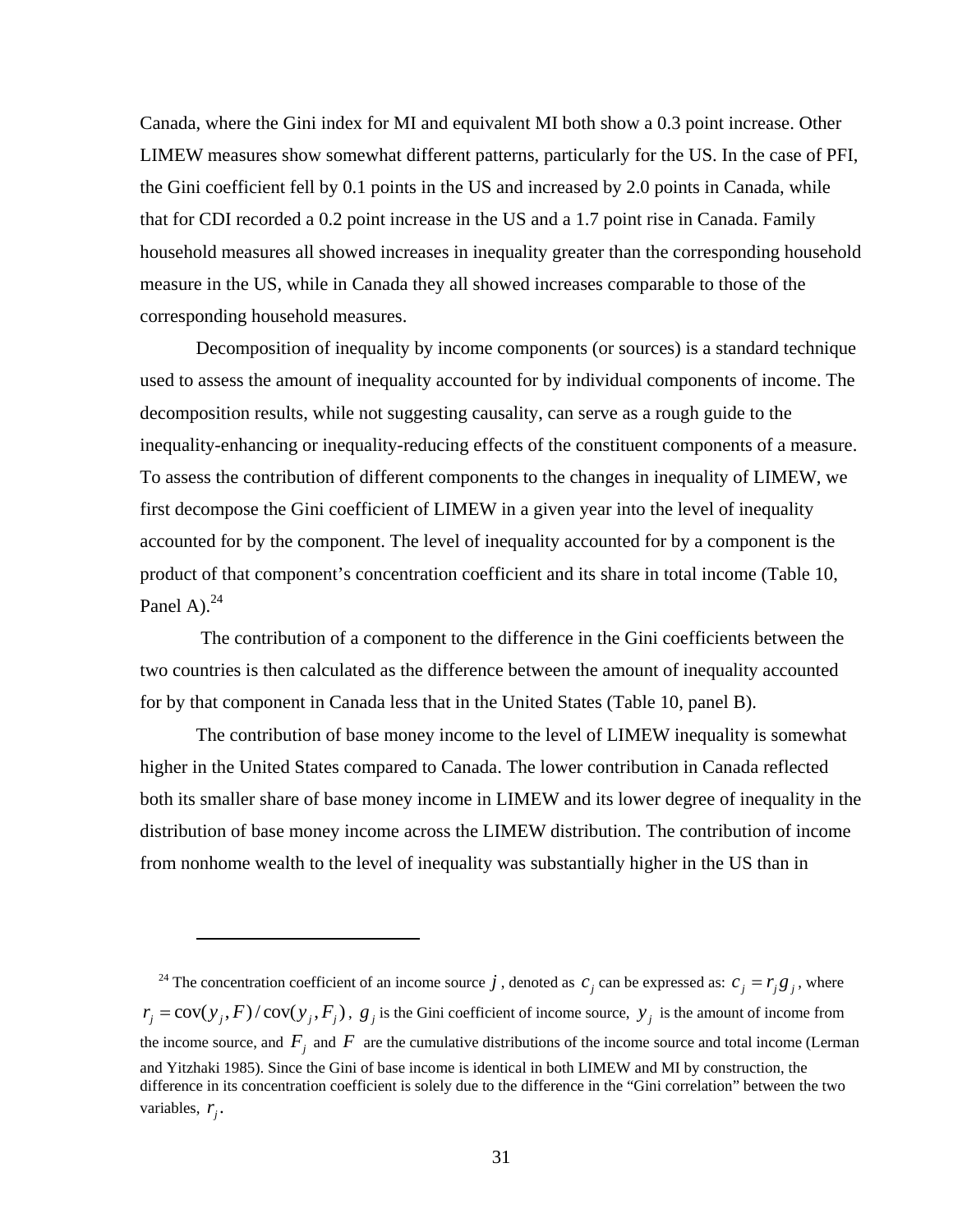Canada. Almost all of this could be attributed to the higher share of this component in LIMEW in the US than in Canada.

Base income and income from wealth contributed positively to the gap in LIMEW inequality between the United States and Canada. In contrast, net government expenditures had an almost neutral effect. In both countries, net government spending made a negative contribution to LIMEW inequality, but the contribution of this component was virtually identical in the two countries. This similarity was also true of the three sub-components of net government spending—transfers, public consumption, and taxes. The contribution of household production to LIMEW inequality was greater in Canada than in the US. This difference reflected mainly the larger share of household production in LIMEW in Canada than in the US (32 percent versus 21 percent).

Of the difference in the LIMEW Gini coefficient of 0.086 between the United States and Canada, by far the biggest contribution was made by income from nonhome wealth, 0.119 points. Base income contributed another 0.021 points to the gap. Offsetting these were household production, which subtracted 0.047 from the gap between the US and Canada, and net government spending, which subtracted a trivial 0.002.

Corresponding calculations are also shown for MI. Of the 0.028 gap in the Gini coefficient for MI between the United States and Canada, base money income and transfers had small effects, while current pension income subtracted 0.047 from the gap and property income contributed 0.031.

We now shift our focus from overall inequality to examine how Canadian households in the different deciles of the (LIMEW) distribution have fared relative to their American counterparts (see Figure 9). It is notable that unlike the Wolfson and Murphy (1998) finding for 1995, there was no cross-over point between the Canadian and American curves in either year. In fact, the Canadian curve lay fully below the American curve in each of the two years, though the Canadian curve was closer to the American curve in the later year. Of course, our data are for around 2000 and 2005, whereas the Wolfson and Murphy (1998) comparison was for 1995. Another difference is that we are comparing LIMEW in the two countries, whereas they looked at family disposable income differences. However, we both use the Penn World Table PPP for our comparisons.

We also find that the lead enjoyed by American households was "pro-rich" in both the years. It was not merely "pro-rich," but "pro-very rich". That is, the lead was much larger for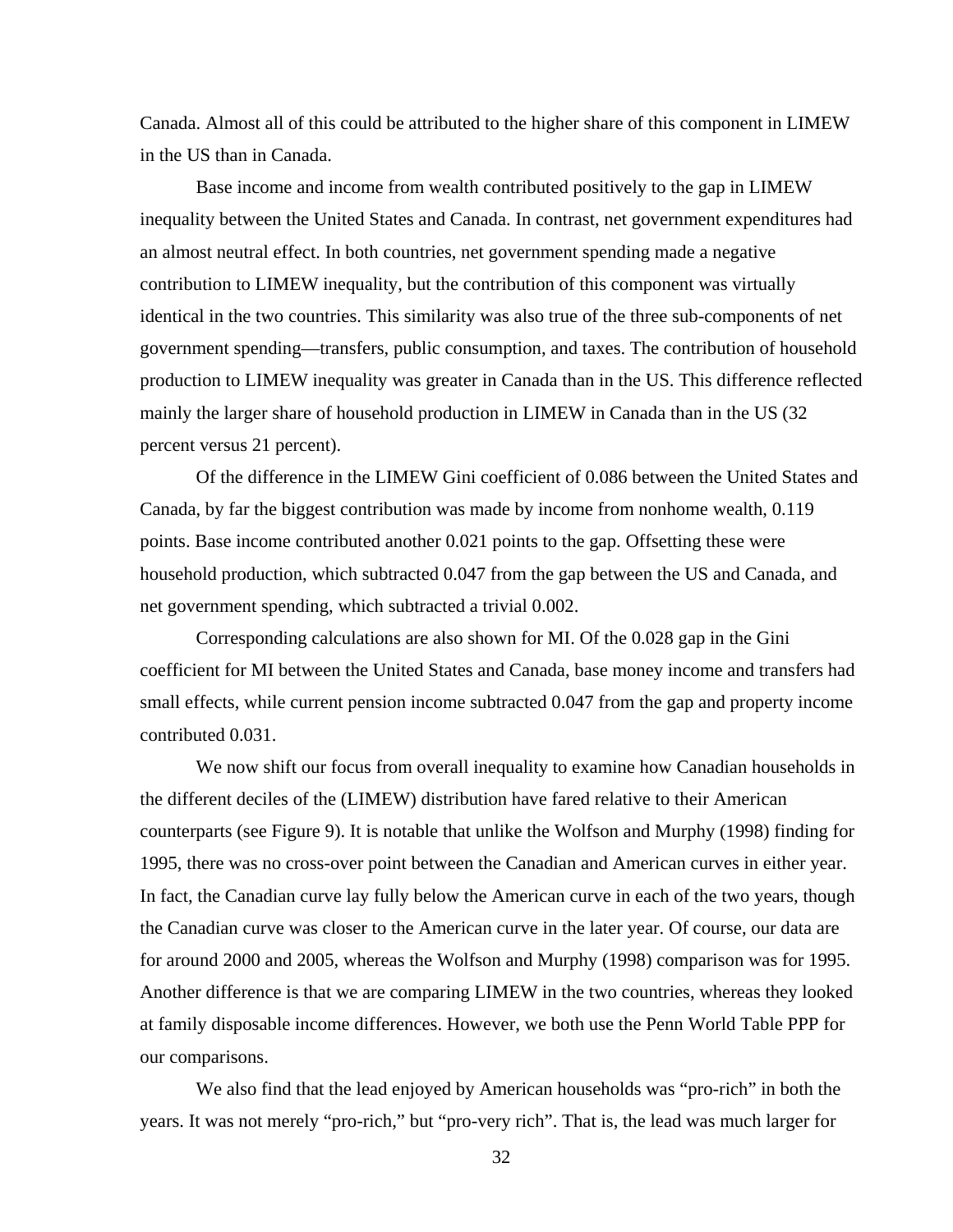the 9th and, particularly, the top deciles.<sup>25</sup> The relatively less "pro-very rich" pattern in the later year was probably a result of the losses suffered by the rich American households in their income from wealth, and also because of the growth in income from wealth for the rich Canadian households. We can also see that American households throughout the distribution lost their lead over Canadian households. It also appears that the relative reduction in the gap was higher for those in the upper portions of the distribution. This pattern is accounted for by the differences in income growth rates across the deciles. Growth in well-being favored the higher income groups more than the lower income groups in both countries. However, the Canadian pattern in growth rates was more "pro-rich" than that of the United States. The only group that suffered a notable absolute decline in their LIMEW was the top decile in the US.

## **7. CONCLUSION**

 $\overline{a}$ 

There are some important similarities between Canada and the United States, but there are some striking dissimilarities, as well. There are three main factors that account for disparities between the two countries. First, income from nonhome wealth is substantially higher as a share of LIMEW in the US, though the difference declined somewhat over the first half of the decade of the 2000s. Second, household production played a larger role in LIMEW in Canada, though here, too, the difference declined over this time period. Third, the inequality of base income (mainly labor earnings) was lower in Canada, with virtually no change in the difference over these years. Surprisingly, despite the more extensive welfare state in Canada, net government expenditures were basically a wash in accounting for differences between the two countries. The reason is that while transfers and public consumption both played a larger role in Canada, these were offset by larger taxes in Canada.

With regard to dissimilarities in living standards, we do find that that median equivalent LIMEW was 8 percent higher in the United States than in Canada around 2005. However, this difference was more than fully accounted for by the greater hours worked in the US (12 percent higher at the median and 14 percent higher for the mean). Median equivalent LIMEW also grew faster in Canada than in the US over the first half of the decade of the 2000s—at annual rates of

 $^{25}$  The top decile in the United States had an average LIMEW that was double that of their Canadian counterpart in 2000 and about 75 percent higher in 2005.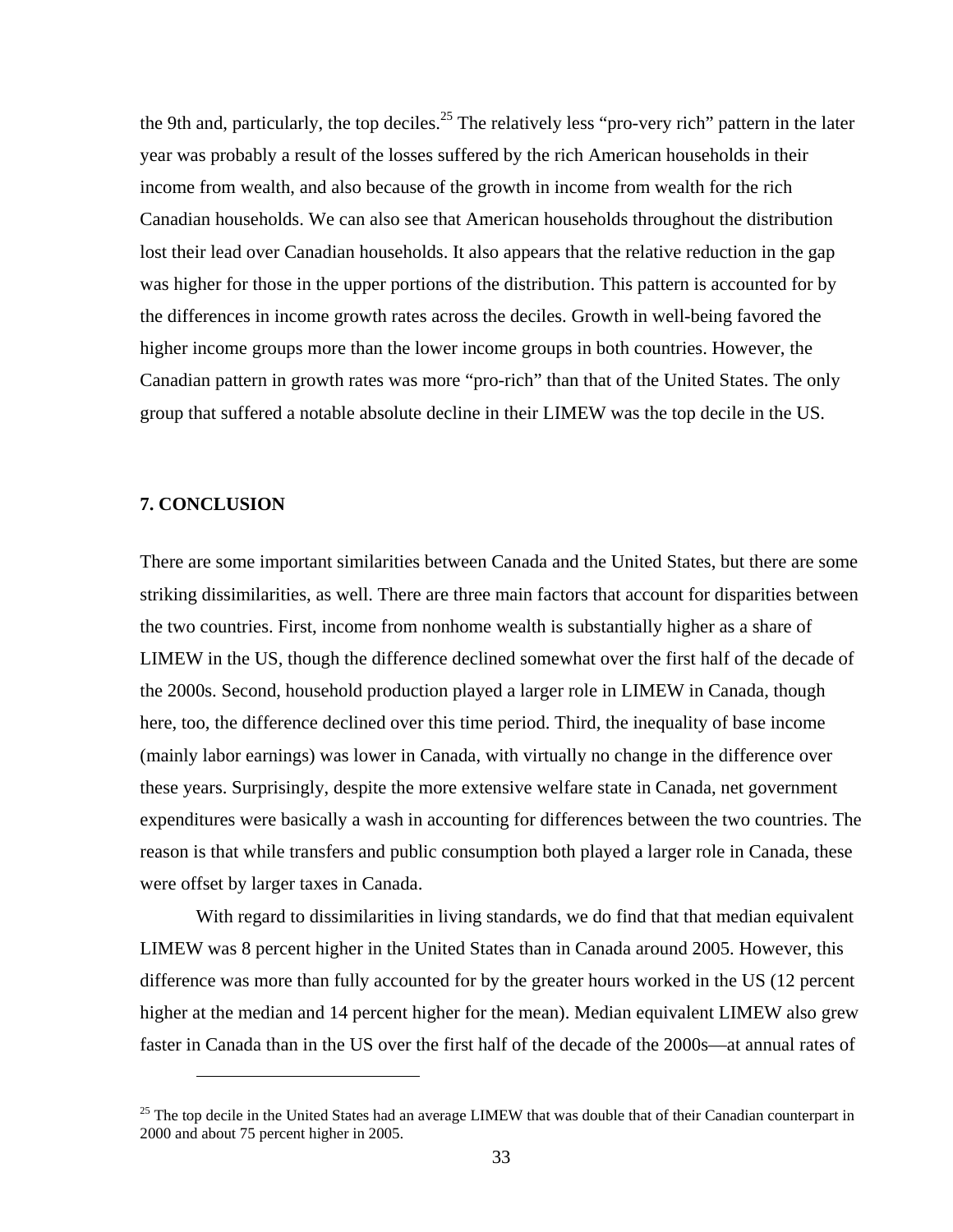1.1 percent versus 0.6 percent—so that the gap in median equivalent LIMEW fell over these years.

Inequality was much greater in the United States than in Canada. Around 2005, the Gini index for LIMEW was 37.6 in the US, but only 28.5 in Canada—a 9.2 point difference. However, while the Gini index for equivalent LIMEW fell by 1.0 point in the US from 2000 to 2004, it increased by 1.9 points in Canada from 1999 to 2005, reducing the Gini index gap between the two countries from 12.0 to 9.2 points.

 Of the difference in the (nonequivalent) LIMEW Gini coefficient of 0.086 between the United States and Canada in 2000, by far the biggest contribution was made by income from nonhome wealth, which contributed 0.114 to the gap. Base income also made a positive contribution of 0.021 points in around 2000. This result accords with previous findings of Wolfson and Murphy (1998) and Beach, Finnie, and Gray (2010) of higher earnings and labor market inequality in the US than in Canada.

 Surprisingly, particularly in light of the preceding literature, net government expenditures contributed very little to the difference in inequality between the two countries. This result seems to conflict with the findings of Garfinkel, Rainwater, and Smeeding (2006), Heisz (2007), and Brandolini and Smeeding (2007). Garfinkel, Rainwater, and Smeeding (2006), in particular, emphasizes the importance of noncash government transfers in reducing inequality in Canada vis-à-vis the United States. Like these authors, we do find that both transfers and public consumption are considerably larger as a share of total LIMEW in Canada than in the US. However, the same is true for total taxes paid, and this factor helps to offset the redistributive effect of transfers and public consumption.

Overall, LIMEW in the United States had a much higher share of income from wealth in 2000 than did Canada—26 versus 16 percent. Correspondingly, the importance of household production was much greater in Canada—a 32 versus a 21 percent share in the US. The share of base income was somewhat higher in the US (53.6 versus 50.2 percent), while the share of net government expenditures was slightly larger in Canada (1.8 versus -0.1 percent).

The most notable change in the U.S during the early 2000s was that net government expenditures as a share of LIMEW rose by 3.6 percentage points. The income from wealth component, on the other hand, fell by 2.7 percentage points, reflecting the bust in financial markets of the early 2000s. In contrast, in Canada, the share of base income in LIMEW rose by 1.7 percentage points between 1999 and 2005, and that of both income from wealth and net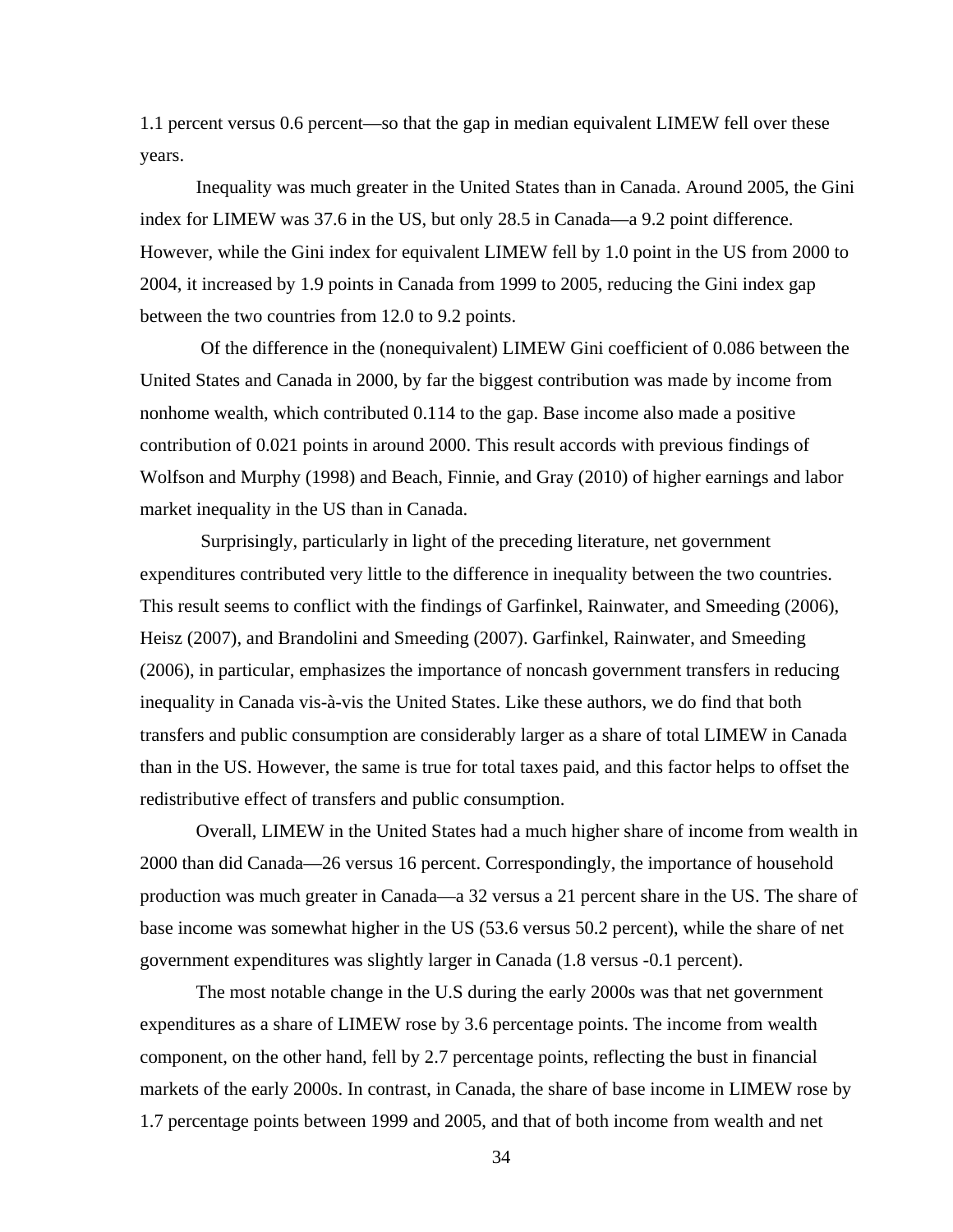government expenditure rose by 1.5 percentage points. These increases were offset by a plunge in the share of household production in LIMEW of 4.6 percentage points, which largely reflected a decline in hours spent in housework.

It is somewhat surprising that around 2005, at least, the share of net government spending in LIMEW was about the same in Canada and the United States (around 3.4 percent). This result seems to conflict with the earlier literature on US-Canada comparisons (see above). However, as noted above, the reason is that while both transfers and public consumption (particularly the former) make up higher shares of LIMEW in Canada than in the US, the share of total taxes in LIMEW is also considerably higher.

From 2000 to 2004 mean LIMEW in the United States grew by a meager 1.1 percent because of declines in base income and income from wealth. However, net government expenditures added 3.6 percentage points. In Canada, in contrast, mean LIMEW gained a robust 6.7 percent from 1999 to 2005. Of this increase, the biggest contributor by far was base income which accounted for 5.1 percentage points of the overall rise. Income from wealth contributed another 2.6 percentage points, while household production subtracted 2.8 percentage points from the growth in LIMEW.

Base income was a much more important component of LIMEW for the *middle quintile*  in the United States compared to Canada (57 versus 47 percent in around 2000). Overall, income from wealth made up about 12 percent of LIMEW in the US and 13 percent in Canada, but home wealth accounted for a substantially larger share of Canada's LIMEW than it did in the US. Net government expenditures played a slightly bigger role in well-being in Canada than in the US (8.8 versus 7.7 percent of LIMEW), and household production a much larger role (31.5 versus 23.3 percent of LIMEW).

LIMEW of the *middle quintile* increased 3.0 percent in the United States from 2000 to 2004. By far, the main contributor was net government expenditures, which added 4.3 percentage points. In contrast, a decline in base income, reflecting falling real wages over the period, subtracted 3.0 percentage points, and declining income from wealth, mainly from home wealth, reduced it by another 0.6 percentage points. In the case of Canada, LIMEW of the middle quintile grew by 4.4 percentage points from 1999 to 2005. Of this, 3.9 percentage points came from increased base income as real wages rose. This was offset by a plunge in household production of 3.1 percentage points. In sum, according to the LIMEW measure, the public sector was the leading source of the growth in middle class well-being between 2000 and 2004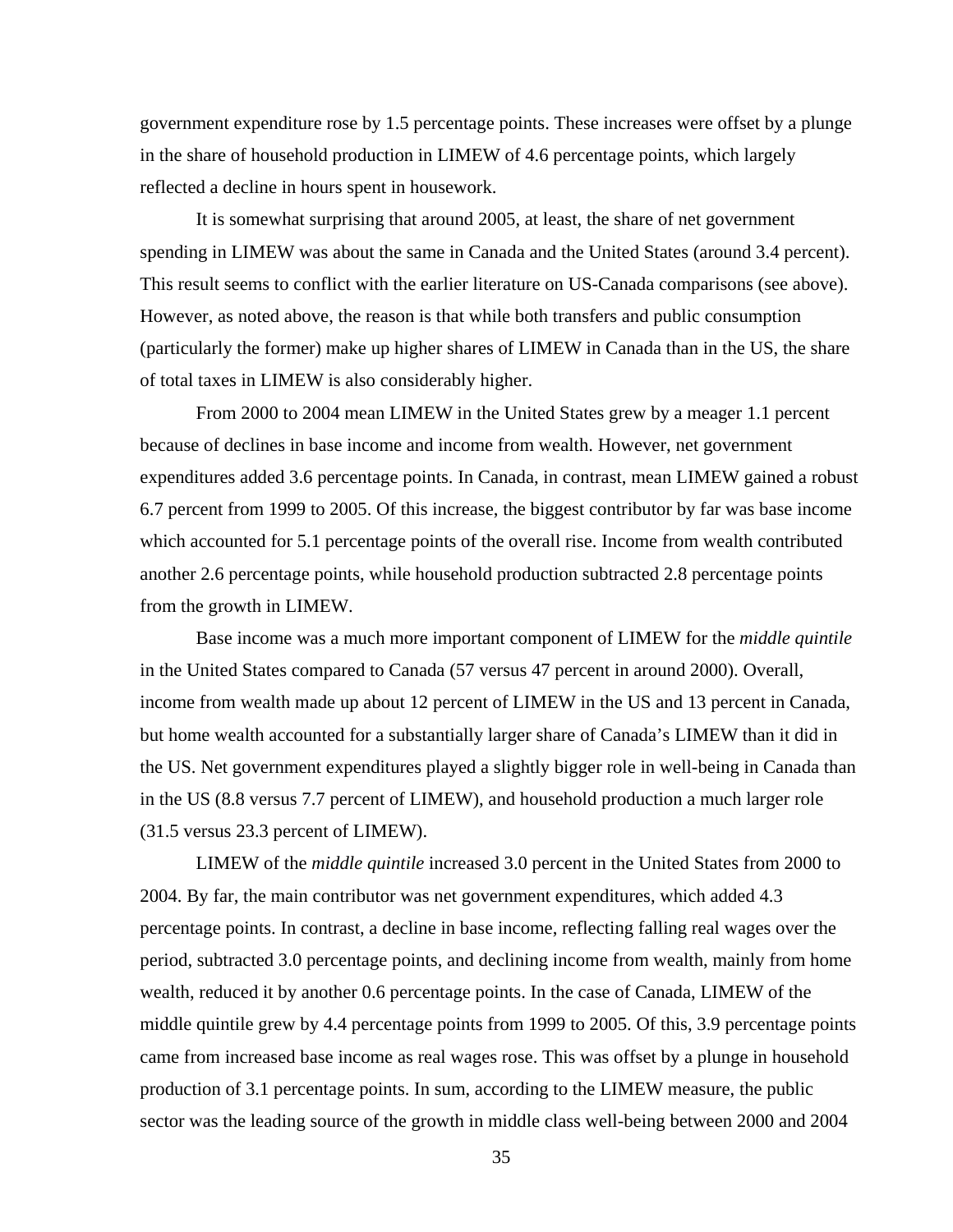in the US, while the growth of base income (notably, labor earnings) and the public sector led the way in Canada from 1999 to 2005.

Around 2000, single females had an average LIMEW that was 62 percent that of married couples in the United States and 64 percent in Canada. There was virtually no change in the ratio of LIMEW between single females and married couples in the two countries during the early 2000s. According to LIMEW, the elderly were considerably better off than the nonelderly around 2000 in the US, a ratio of 1.08. In contrast, in Canada, the LIMEW of the elderly averaged only 86 percent that of the nonelderly. There was quite a sharp drop in the ratio of the LIMEW between elderly and nonelderly households in the US over the period from 2000 to 2004 of 9 percentage points, whereas in Canada the ratio increased by 5 percentage points.

Gaps in well-being based on LIMEW by schooling group are higher in the United States than in Canada. Around 2000, the ratio of LIMEW for the least educated group relative to college graduates was 0.53 in the US, compared to 0.60 in Canada; the ratio between high school and college graduates was 0.64 in the US and 0.68 in Canada; and that between those with some college and college graduates was 0.72 in the US and 0.73 in Canada. Educational differences in LIMEW widened slightly in the US between 2000 and 2004, while in Canada, the differentials were actually reduced from 1999 to 2005.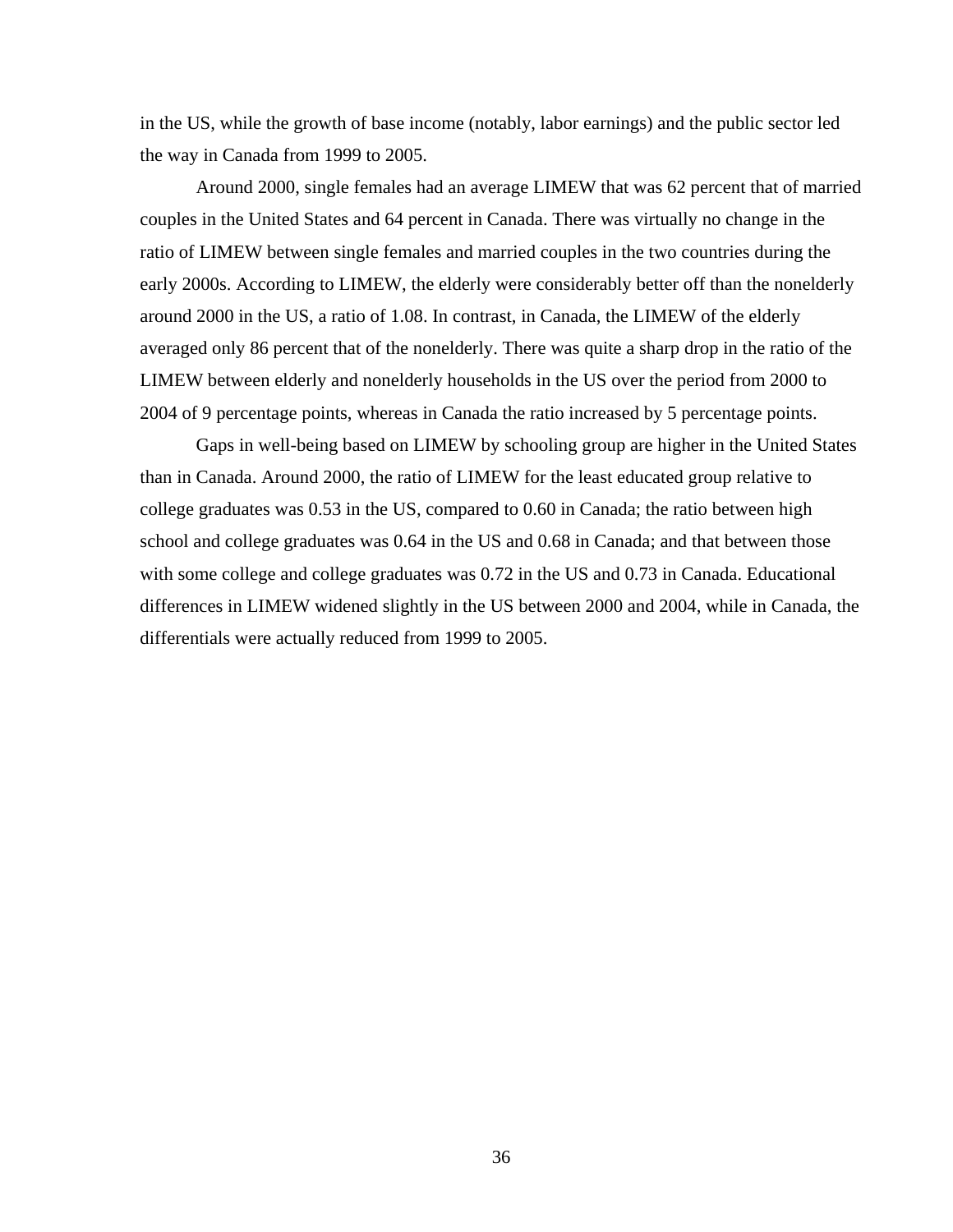## **REFERENCES**

- Beach, Charles M., Ross Finnie and David Gray. 2010. "Long-Run Inequality and Short-Run Instability of Men's and Women's Earnings in Canada." *Review of Income and Wealth* 56(3): 572-596.
- Brandolini, Andrea and Timothy M. Smeeding. 2007. "Inequality Patterns in Western-Type Democracies: Cross-Country Differences and Time Changes." Centre for Household, Income, Labour and Demographic Economics, No. 8. Turin, Italy.
- Canberra Group. 2001. Expert Group on Household Income Statistics: Final Report and Recommendations. Ottawa: Canberra Group.
- Foster, James E. and Michael C. Wolfson. 2010. "Polarization and the Decline of the Middle Class: Canada and the U.S." *Journal of Economic Inequality* 8: 247-273.
- Garfinkel, Irwin, Lee Rainwater and Timothy M. Smeeding. 2006. "A Re-examination of Welfare States and Inequality in Rich Nations: How In-Kind Transfers and Indirect Taxes Change the Story." *Journal of Policy Analysis and Management* 25(4): 897-919.
- Heisz, Andrew. 2007. "Income Inequality and Redistribution in Canada: 1976-2004." Analytical Studies Branch Research Paper Series. Catalogue No. 11F0019MIE. No.298. May. Ottawa: Statistics Canada.
- Hicks, Ursula K. 1946. "The Terminology of Tax Analysis." *The Economic Journal* 56(221): 38–50.
- Kennickell, Arthur B. 2001. "Modeling Wealth with Multiple Observations of Income: Redesign of the Sample for the 2001 Survey of Consumer Finances." October, http://www.federalreserve.gov/pubs/oss/oss2/method.html.
- Kuznets, Simon S., Lillian Epstein, and Elizabeth Jenks. 1941. *National Income and Its Composition, 1919–1938.* New York: National Bureau of Economic Research.
- Lakin, Caroline. 2002. "The Effects of Taxes and Benefits on Household Income, 2000-01." Social Analysis and Reporting Division, Office for National Statistics, U. K. http://www.statistics.gov.uk/
- Landefeld, J. Steven, and Stephanie H. McCulla. 2000. "Accounting for Nonmarket Household Production within a National Accounts Framework." *Review of Income and Wealth*  46(3): 289–307.
- Lerman, Robert I., and Shlomo Yitzhaki. 1985. "Income Inequality Effects by Income Source: A New Approach and Applications to the United States." *Review of Economics and Statistics* 67(1): 151-156.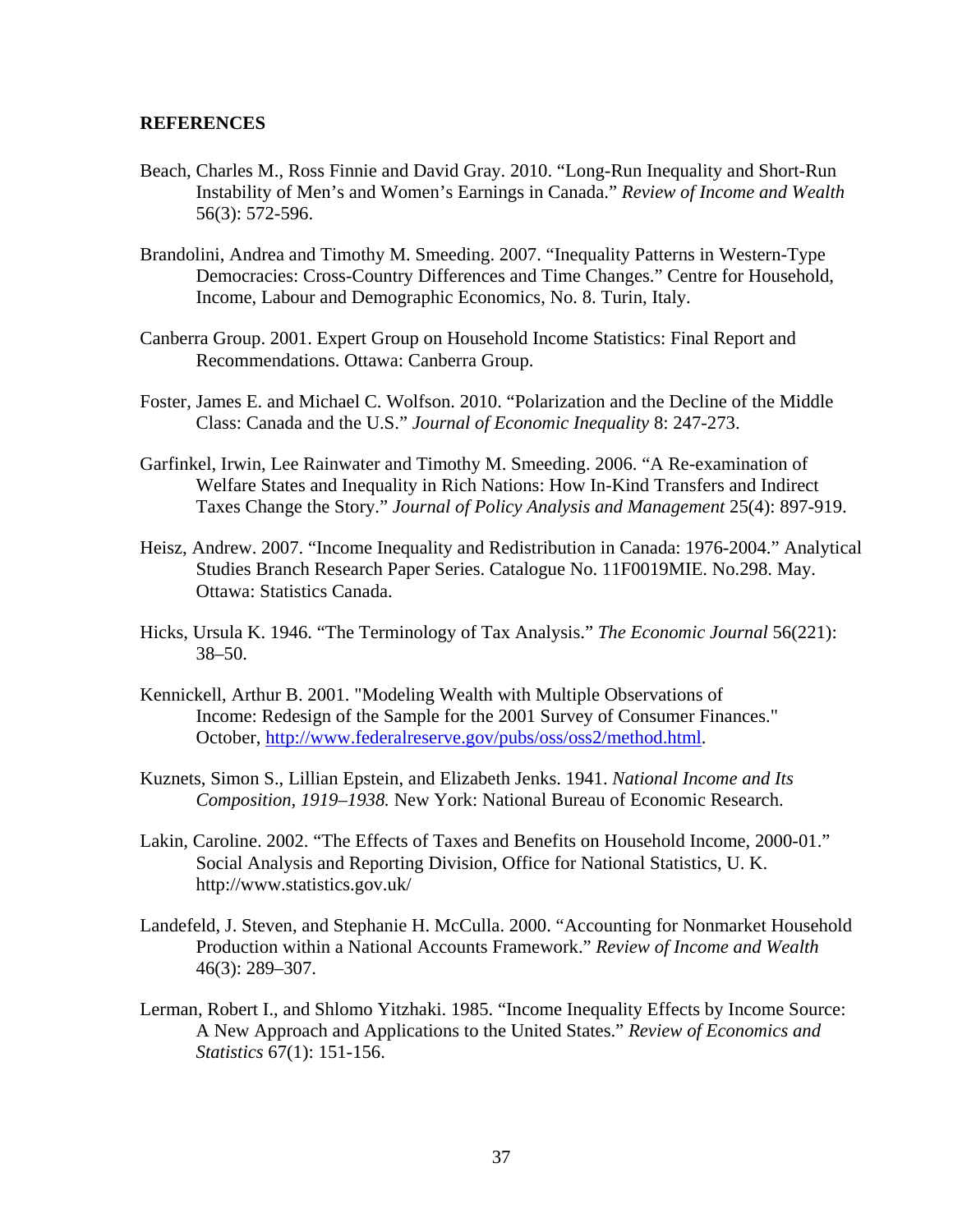- National Research Council. 2005. *Beyond the Market: Designing Nonmarket Accounts for the United States*. Panel to Study the Design of Nonmarket Accounts, K.G. Abraham and C. Mackie (eds.) Washington, DC: The National Academies Press.
- Osberg, Lars and Andrew Sharpe. 2009. "New Estimates of the Index of Economic Well-being for Selected OECD Countries, 1980-2007." Centre for the Study of Living Standards Research Report, No.11. Ottawa, Canada.
- Ruggles, Patricia, and Michael O'Higgins. 1981. "The Distribution of Public Expenditure among Households in the United States." *Review of Income and Wealth* 27(2): 137–64.
- Sharpe, Andrew, Alexander Murray, Benjamin Evans and Elspeth Hazell. 2011. *The Levy Institute Measure of Economic Well-Being: Estimates for Canada, 1999 and 2005.* Working Paper No. 680, July. Annandale-on-Hudson, N.Y.: Levy Economics Institute of Bard College.
- Short, Kathleen. 2001. *Experimental poverty measures 1999*. Current Population Reports no. 216. Washington DC: U.S. Dept. of Commerce Economic and Statistics Administration Bureau of the Census.
- UNDP (United Nations Development Programme)–Human Development Report Office. 2010. *Human Development Reports 2010*. New York: Palgrave Macmillan.
- Wolff, Edward N. 2007. "The Retirement Wealth of the Baby Boom Generation." *Journal of Monetary Economics,* 54(1), January: 1-40.
- Wolff, Edward N., and Ajit Zacharias. 2007a. "The Levy Institute Measure of Economic Well-Being: United States, 1989 to 2001." *Eastern Economic Journal* 33(4): 443-470.

\_\_\_\_\_\_\_. 2007b. "The Distributional Consequences of Government Spending and Taxation in the U.S., 1989 and 2000." *Review of Income and Wealth* 53(4): 692-715.

\_\_\_\_\_\_\_. 2009. "Household Wealth and the Measurement of Economic Well-Being in the United States." *Journal of Economic Inequality,* 7: 83-115.

- Wolff, Edward N., Ajit Zacharias, and Thomas Masterson. 2009. "Long-Term Trends in the Levy Institute Measure of Economic Well-Being (LIMEW), United States, 1959-2004." Working Paper No. 556, January. Annandale-on-Hudson, N.Y.: Levy Economics Institute of Bard College.
- Wolfson, Michael and Brian B. Murphy. 1998. "New Views on Inequality Trends in Canada and the United States." *Monthly Labor Review* 121(4): 3-23.

\_\_\_\_\_\_\_. 2000. "Income Taxes in Canada and the United States." *Perspectives*. Catalogue No. 75-001-XPE, Summer. Ottawa: Statistics Canada.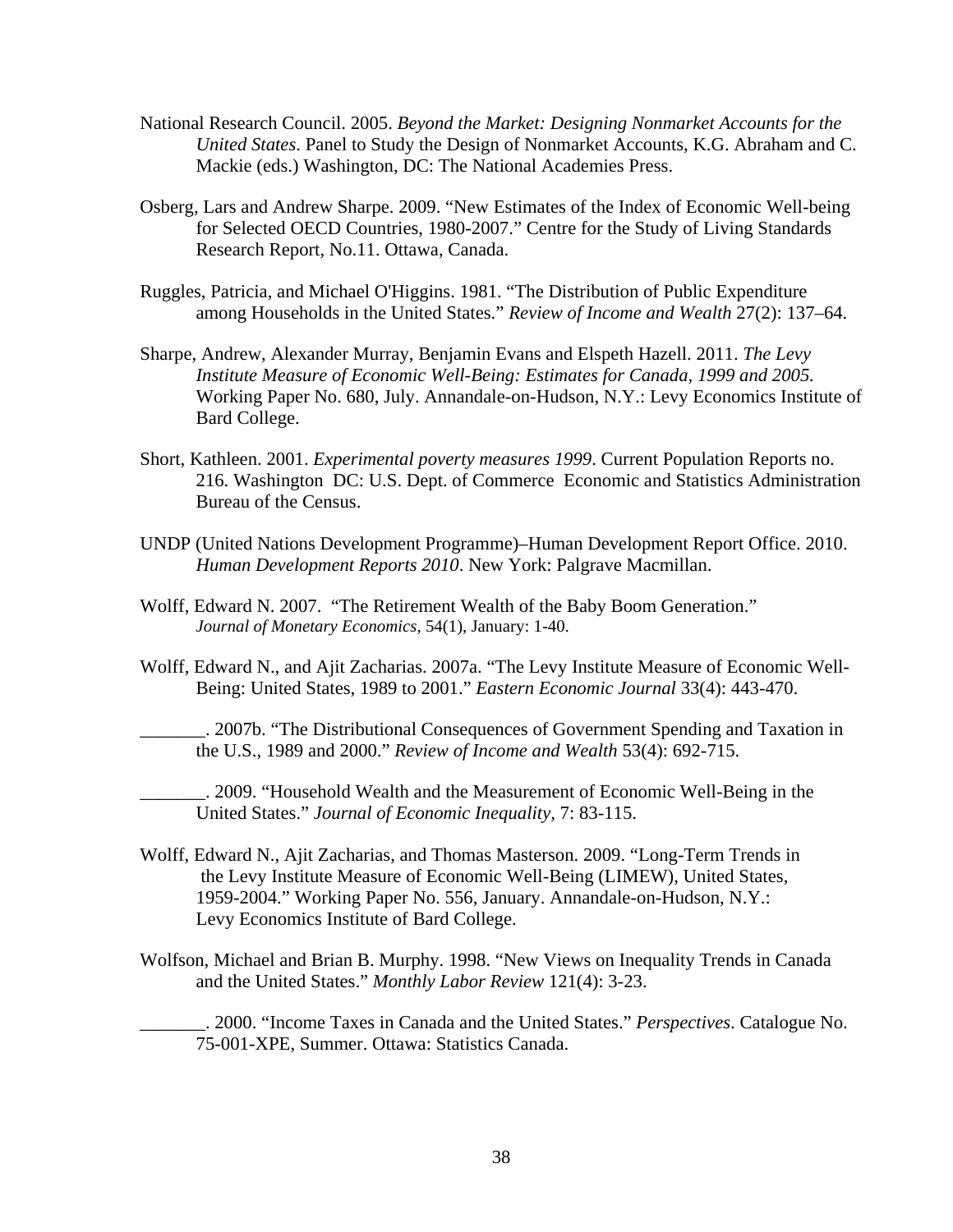## **TABLES**

*Table 1* Components of LIMEW

| <b>LIMEW</b>                                                                 |
|------------------------------------------------------------------------------|
| Money income (MI)                                                            |
| Less: Property income, private pension income, and government cash transfers |
| <i>Equals:</i> Base money income                                             |
| <i>Plus:</i> Employer contributions for health insurance                     |
| Equals: Base income                                                          |
| Plus: Income from wealth                                                     |
| Annuity from nonhome wealth (including private pension wealth)               |
| Imputed rent on owner-occupied housing                                       |
| Less: Taxes                                                                  |
| Income taxes $1$                                                             |
| Payroll taxes $1$                                                            |
| Property taxes $1$                                                           |
| <b>Consumption taxes</b>                                                     |
| <i>Plus:</i> Cash transfers $^1$                                             |
| Plus: Noncash transfers <sup>1,2</sup>                                       |
| Plus: Public consumption                                                     |
| Plus: Household production                                                   |
| Equals: LIMEW                                                                |
|                                                                              |

*Note:* 

(1) Aligned with the NIPA estimates.

(2) The government-cost approach is used.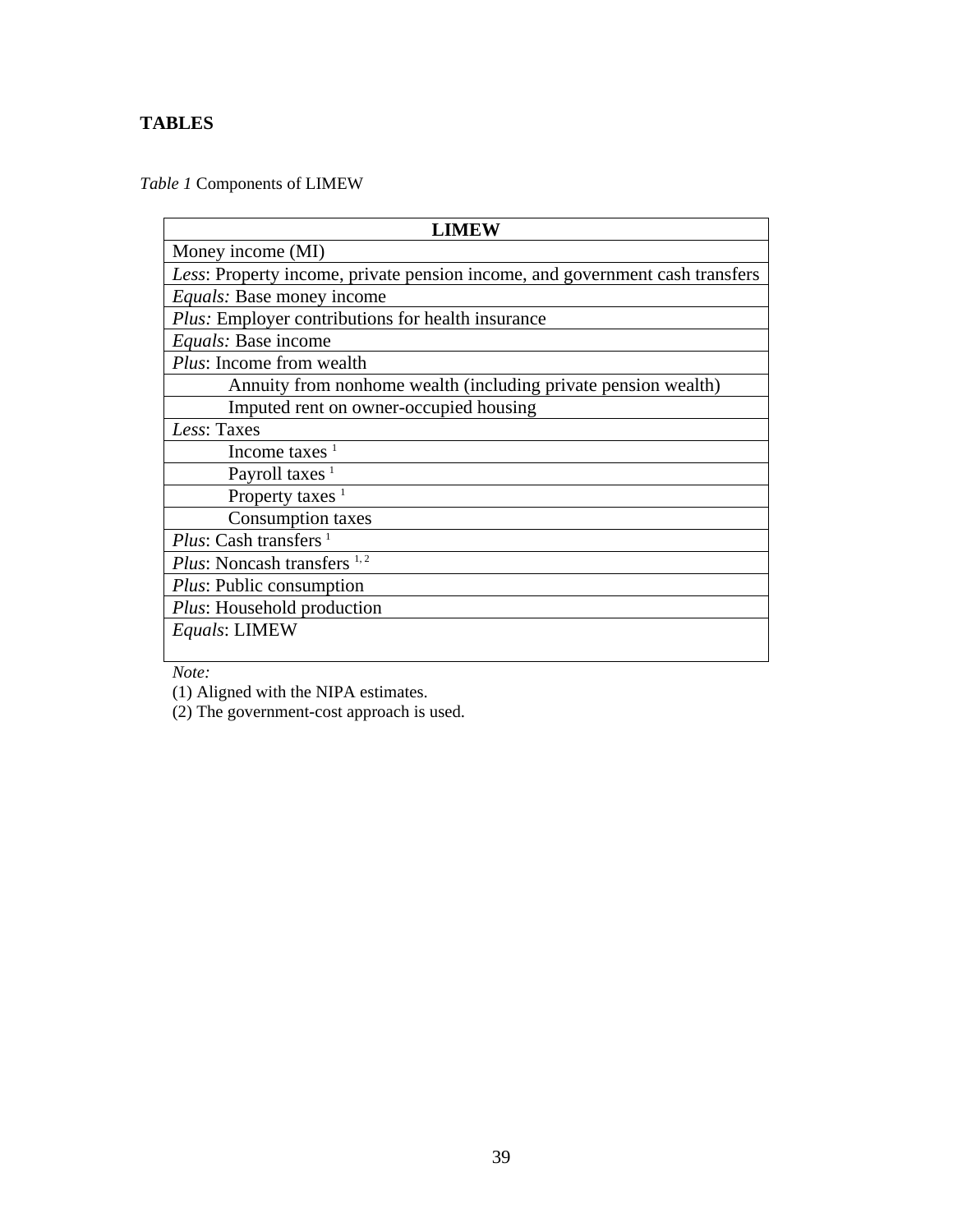|                                                  | US      |                          | Canada |        |
|--------------------------------------------------|---------|--------------------------|--------|--------|
|                                                  | 2000    | 2004                     | 1999   | 2005   |
| Levy measures                                    |         |                          |        |        |
| <b>LIMEW</b>                                     | 69,514  | 71,599                   | 63,350 | 65,902 |
| PFI <sup>2</sup>                                 | 52,598  | 53,332                   | 42,447 | 46,743 |
| CDI <sup>3</sup>                                 | 43,754  | 43,971                   | 33,784 | 37,438 |
| <b>Conventional measure</b>                      |         |                          |        |        |
| Money income (MI)                                | 42,000  | 40,370                   | 36,686 | 39,451 |
| Addendum A: Annual hours of work (median values) |         |                          |        |        |
| Market work                                      | 2,340   | 2,080                    | 2,086  | 2,086  |
| <b>Housework</b>                                 | 2,063   | 2,123                    | 2,093  | 1,872  |
| Total                                            | 4,749   | 4,683                    | 4,429  | 4,189  |
| Addendum B: Equivalence scale adjustment         |         |                          |        |        |
| <b>Equivalent LIMEW</b>                          | 91,915  | 94,170                   | 81,916 | 87,362 |
| Equivalent MI                                    | 57,095  | 54,808                   | 48,262 | 53,135 |
| Addendum C: Real per capita amounts              |         |                          |        |        |
| GDP <sup>4</sup>                                 | 35,051  | 37,666                   | 27,286 | 30,591 |
| <b>LIMEW</b>                                     | 35,799  | 36,077                   | 27,690 | 30,472 |
| MI                                               | 21,893  | 21,122                   | 17,386 | 19,609 |
| Addendum D:                                      |         |                          |        |        |
| LIMEW per hour of work                           | 18.52   | 19.22                    | 15.40  | 16.88  |
|                                                  |         | B. Annual rate of change |        |        |
|                                                  | US      | Canada                   |        |        |
|                                                  | 2000-04 | 1999-2005                |        |        |
| Levy measures                                    |         |                          |        |        |
| <b>LIMEW</b>                                     | 0.74    | 0.66                     |        |        |
| PFI <sup>2</sup>                                 | 0.35    | 1.62                     |        |        |
| CDI <sup>3</sup>                                 | 0.12    | 1.73                     |        |        |
| <b>Official measures</b>                         |         |                          |        |        |
| Money income (MI)                                | $-0.98$ | 1.22                     |        |        |
| Addendum A: Annual hours of work (median values) |         |                          |        |        |
| Market work                                      | $-2.90$ | 0.00                     |        |        |
| Housework                                        | 0.73    | $-1.84$                  |        |        |
| Total                                            | $-0.35$ | $-0.92$                  |        |        |
| Addendum B: Equivalence scale adjustment         |         |                          |        |        |
| <b>Equivalent LIMEW</b>                          | 0.61    | 1.08                     |        |        |
| Equivalent MI                                    | $-1.02$ | 1.62                     |        |        |
| Addendum C: Real per capita amounts              |         |                          |        |        |
| GDP <sup>4</sup>                                 | 1.82    | 1.92                     |        |        |
| <b>LIMEW</b>                                     | 0.19    | 1.61                     |        |        |
| MI                                               | $-0.89$ | 2.03                     |        |        |
| Addendum D:                                      |         |                          |        |        |
| LIMEW per hour of work                           | 2.79    | 1.54                     |        |        |

*Table 2* Economic well-being and work, Canada and the US, around 2000 and 2005

*Notes:* 

(1) Purchasing power parities (PPPs) for actual individual consumption (2000 base year) from OECD. (2) PFI equals LIMEW less the value of household production.

(3) CDI equals LIMEW less the value of household production and public consumption.

(4) GDP in 2000 constant PPPs from OECD.

*Source: Authors' calculations*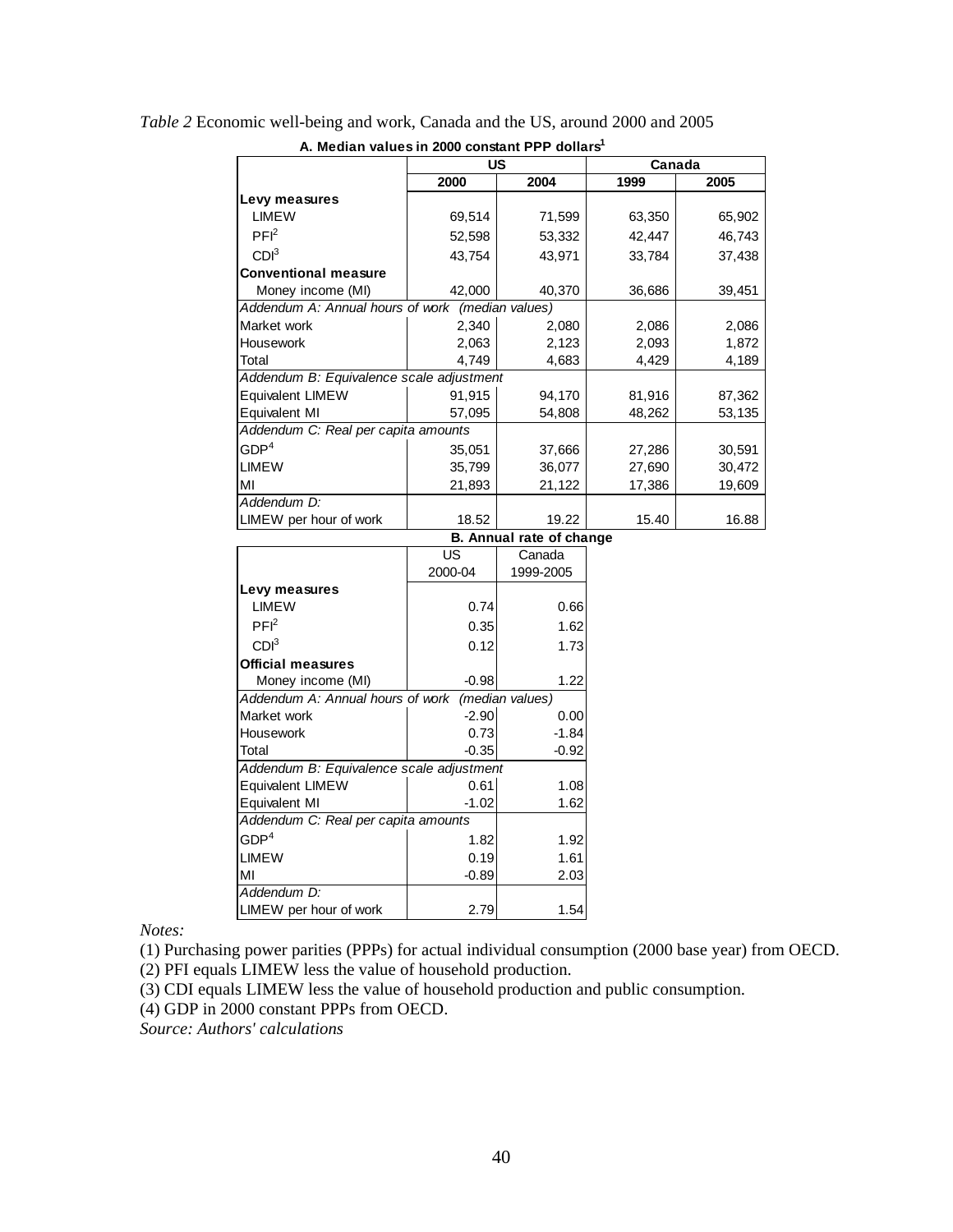| <b>Quintiles</b> | <b>Mean LIMEW</b> | <b>Total</b> | <b>Base</b> | Income         | <b>Net</b>   | Household  |  |  |
|------------------|-------------------|--------------|-------------|----------------|--------------|------------|--|--|
|                  | (in 2000 PPP\$)   |              | income      | from wealth    | government   | production |  |  |
|                  |                   |              |             |                | expenditures |            |  |  |
|                  |                   |              |             |                |              |            |  |  |
|                  |                   |              |             |                |              |            |  |  |
|                  | <b>US 2000</b>    |              |             |                |              |            |  |  |
| Lowest           | 24,881            | 100          | 54.4        | 9.3            | 15.3         | 21.0       |  |  |
| Second           | 47,333            | 100          | 56.4        | 10.1           | 11.2         | 22.3       |  |  |
| Third            | 69,731            | 100          | 57.4        | 11.6           | 7.7          | 23.3       |  |  |
| Fourth           | 99,314            | 100          | 57.9        | 15.0           | 2.8          | 24.4       |  |  |
| Highest          | 225,741           | 100          | 49.8        | 39.5           | $-7.9$       | 18.5       |  |  |
| All              | 93,404            | 100          | 53.6        | 25.6           | $-0.1$       | 21.0       |  |  |
|                  |                   |              |             | <b>US 2004</b> |              |            |  |  |
| Lowest           | 24,886            | 100          | 54.6        | 7.1            | 16.4         | 21.8       |  |  |
| Second           | 48,257            | 100          | 51.8        | 8.8            | 15.4         | 24.0       |  |  |
| Third            | 71,842            | 100          | 52.8        | 10.7           | 11.6         | 24.9       |  |  |
| Fourth           | 102,949           | 100          | 54.2        | 13.8           | 7.2          | 24.8       |  |  |
| Highest          | 224,108           | 100          | 51.1        | 35.7           | $-4.9$       | 18.1       |  |  |
| All              | 94,411            | 100          | 52.3        | 22.9           | 3.4          | 21.4       |  |  |
|                  |                   |              |             | Canada 1999    |              |            |  |  |
| Lowest           | 22,561            | 100          | 46.2        | 11.3           | 18.3         | 24.2       |  |  |
| Second           | 43,822            | 100          | 46.9        | 13.3           | 12.0         | 27.7       |  |  |
| Third            | 63,397            | 100          | 46.5        | 13.2           | 8.8          | 31.5       |  |  |
| Fourth           | 86,501            | 100          | 48.0        | 14.2           | 4.2          | 33.7       |  |  |
| Highest          | 144,983           | 100          | 54.7        | 18.8           | $-8.3$       | 34.7       |  |  |
| All              | 72,254            | 100          | 50.2        | 15.6           | 1.8          | 32.4       |  |  |
|                  |                   |              |             | Canada 2005    |              |            |  |  |
| Lowest           | 22,588            | 100          | 51.8        | 9.3            | 18.8         | 20.1       |  |  |
| Second           | 44,751            | 100          | 50.7        | 11.8           | 13.6         | 24.0       |  |  |
| Third            | 66,168            | 100          | 48.3        | 13.0           | 11.5         | 27.2       |  |  |
| Fourth           | 92,218            | 100          | 50.4        | 14.8           | 5.1          | 29.7       |  |  |
| Highest          | 159,632           | 100          | 54.5        | 22.6           | $-6.2$       | 29.0       |  |  |
| All              | 77,074            | 100          | 51.9        | 17.0           | 3.3          | 27.8       |  |  |

*Table 3* Composition of LIMEW by quintile, US and Canada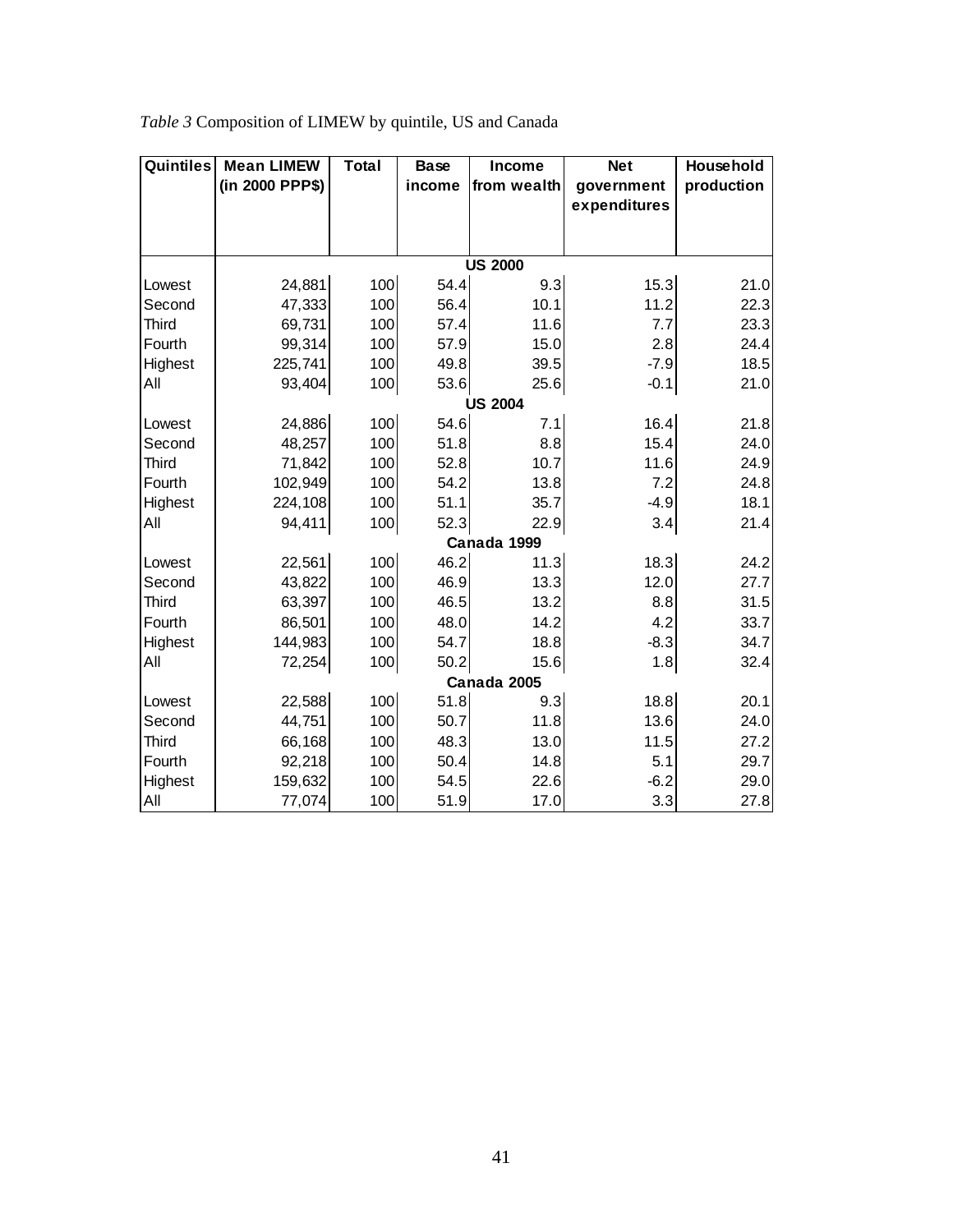## *Table 4* Composition of LIMEW

## **A. Mean values in 2000 PPP dollars**

|                             | บร        |           | Canada    |           |
|-----------------------------|-----------|-----------|-----------|-----------|
|                             | 2000      | 2004      | 1999      | 2005      |
| Base Income                 | 50,031    | 49,356    | 36,264    | 39,984    |
| Income from wealth          | 23,869    | 21,597    | 11,261    | 13,136    |
| Home wealth                 | 3,392     | 2,928     | 4,628     | 4,594     |
| Nonhome wealth              | 20,474    | 18,666    | 6,633     | 8,542     |
| Net government expenditures | $-118$    | 3,251     | 1,315     | 2,557     |
| <b>Transfers</b>            | 8,421     | 9,993     | 10,606    | 11,652    |
| Public consumption          | 8,242     | 8,749     | 8,473     | 9,306     |
| Taxes                       | $-16,781$ | $-15,491$ | $-17,765$ | $-18,401$ |
| Household production        | 19,623    | 20,207    | 23,415    | 21,397    |
| <b>LIMEW</b>                | 93,404    | 94.411    | 72,254    | 77,074    |
| Addendum:                   |           |           |           |           |
| Money Income                | 57,140    | 55,268    | 45,367    | 49,597    |

#### **B. Percent share**

|                             | บร      |         | Canada  |         |
|-----------------------------|---------|---------|---------|---------|
|                             | 2000    | 2004    | 1999    | 2005    |
| Base Income                 | 53.6    | 52.3    | 50.2    | 51.9    |
| Income from wealth          | 25.6    | 22.9    | 15.6    | 17.0    |
| Home wealth                 | 3.6     | 3.1     | 6.4     | 6.0     |
| Nonhome wealth              | 21.9    | 19.8    | 9.2     | 11.1    |
| Net government expenditures | $-0.1$  | 3.4     | 1.8     | 3.3     |
| Transfers                   | 9.0     | 10.6    | 14.7    | 15.1    |
| Public consumption          | 8.8     | 9.3     | 11.7    | 12.1    |
| Taxes                       | $-18.0$ | $-16.4$ | $-24.6$ | $-23.9$ |
| Household production        | 21.0    | 21.4    | 32.4    | 27.8    |

## **C. Percentage point change in share**

|                             | US        | Canada    |
|-----------------------------|-----------|-----------|
|                             | 2000-2004 | 1999-2005 |
| Base Income                 | $-1.3$    | 1.7       |
| Income from wealth          | $-2.7$    | 1.5       |
| Home wealth                 | $-0.5$    | $-0.4$    |
| Nonhome wealth              | $-2.1$    | 1.9       |
| Net government expenditures | 3.6       | 1.5       |
| <b>Transfers</b>            | 1.6       | 0.4       |
| Public consumption          | 0.4       | 0.3       |
| Taxes                       | 1.6       | 0.7       |
| Household production        | 0.4       | -4.6      |

## **D. Contribution to Growth in LIMEW mean value by component (in percentage points)**

|                             | US        | Canada    |
|-----------------------------|-----------|-----------|
|                             | 2000-2004 | 1999-2005 |
| Base Income                 | $-0.7$    | 5.1       |
| Income from wealth          | $-2.4$    | 2.6       |
| Net government expenditures | 3.6       | 1.7       |
| Household production        | 0.6       | $-2.8$    |
| II IMFW                     | 11        | հ 7       |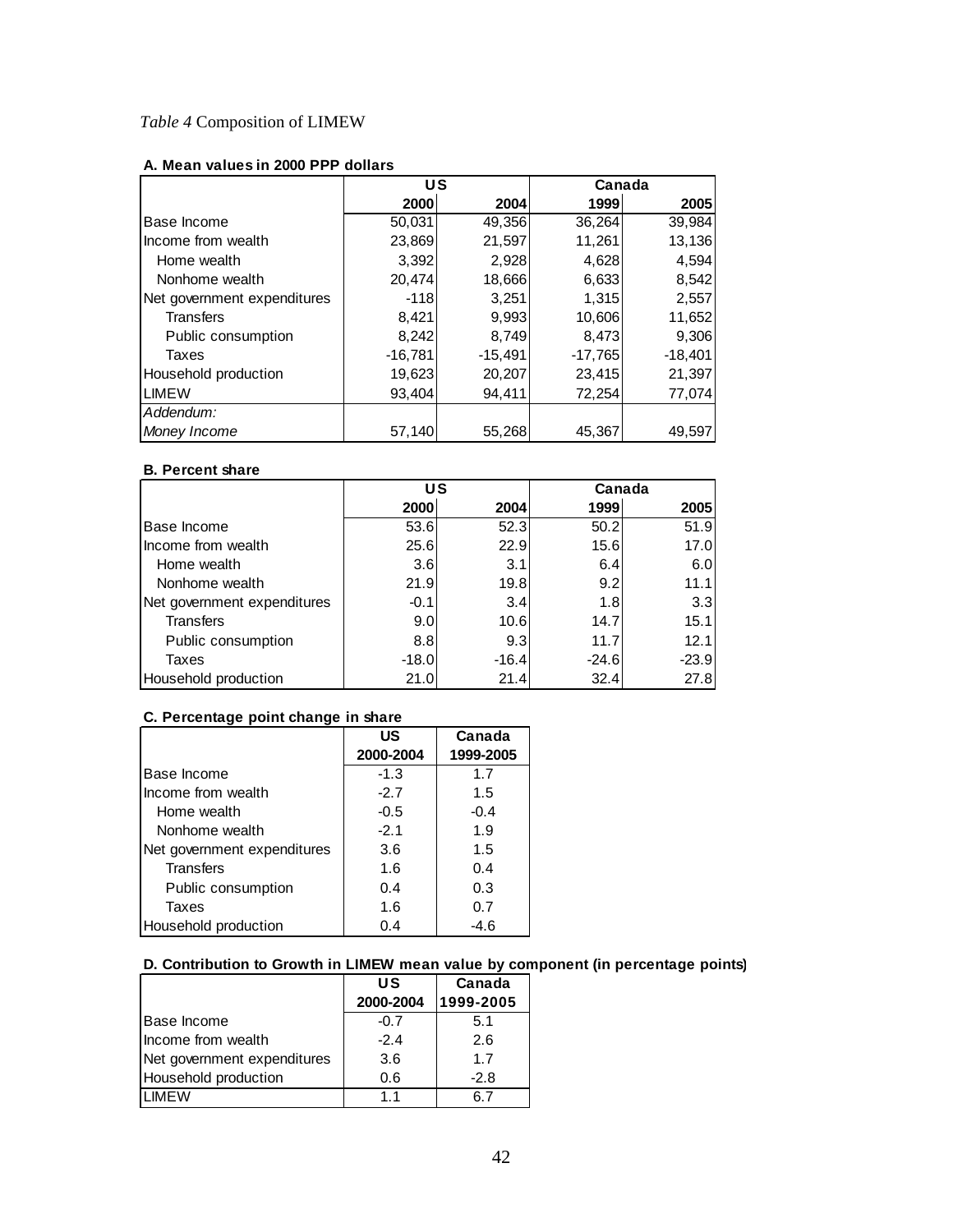| A. Flows                            | <b>US</b> |           | Canada  |         |
|-------------------------------------|-----------|-----------|---------|---------|
|                                     | 2000      | 2004      | 1999    | 2005    |
| Income from wealth                  | 23,869    | 21,597    | 11,261  | 13,136  |
| Home wealth                         | 3,392     | 2,928     | 4,628   | 4,594   |
| Imputed rent                        | 5,561     | 5,891     | 5,750   | 6,082   |
| Annuitized value of mortgage debt   | 2,169     | 2,963     | 1,122   | 1,488   |
| Nonhome wealth                      | 20,474    | 18,666    | 6,633   | 8,542   |
| Annuitized value of nonhome assets  | 20,995    | 19,321    | 7,193   | 9,387   |
| Annuitized value of pension assets  | 6,648     | 6,399     | 4,065   | 4,860   |
| Annuitized value of other debt      | 522       | 654       | 561     | 845     |
| <b>B.</b> Stocks                    |           | <b>US</b> | Canada  |         |
|                                     | 2000      | 2004      | 1999    | 2005    |
| Net worth                           | 436,975   | 434,286   | 185,651 | 244,248 |
| Home wealth                         | 75,535    | 100,637   | 54,648  | 76,542  |
| Homes                               | 115,137   | 154,693   | 75,448  | 103,606 |
| Mortgage debt                       | 39,602    | 54,057    | 20,800  | 27,064  |
| Nonhome wealth                      | 361,441   | 333,649   | 131,003 | 167,705 |
| Nonhome assets                      | 371,027   | 345,116   | 141,164 | 182,598 |
| Pension assets                      | 110,465   | 104,957   | 76,304  | 88,974  |
| Other debt                          | 9,587     | 11,467    | 10,160  | 14,893  |
| C. Flow-to-stock ratio (in percent) |           | <b>US</b> | Canada  |         |
|                                     | 2000      | 2004      | 1999    | 2005    |
| Net worth                           | 5.5       | 5.0       | 6.1     | 5.4     |
| Home wealth                         | 4.5       | 2.9       | 8.5     | 6.0     |
| Homes                               | 4.8       | 3.8       | 7.6     | 5.9     |
| Mortgage debt                       | 5.5       | 5.5       | 5.4     | 5.5     |
| Nonhome wealth                      | 5.7       | 5.6       | 5.1     | 5.1     |
| Nonhome assets                      | 5.7       | 5.6       | 5.1     | 5.1     |
| Pension assets                      | 6.0       | 6.1       | 5.3     | 5.5     |
| Other debt                          | 5.4       | 5.7       | 5.5     | 5.7     |

*Table 5* Factors affecting income from wealth (mean values, 2000 PPP\$)

*Table 6* The valuation of household production (mean values, 2000 PPP\$)

|                     |               | <b>Hours</b> | Unit  | <b>Wage</b> | Value of   | <b>Alternative</b>      |
|---------------------|---------------|--------------|-------|-------------|------------|-------------------------|
|                     |               |              | value |             | household  | value of                |
|                     |               |              |       |             | production | household               |
|                     |               |              |       |             |            | production <sup>1</sup> |
| <b>Around 2000</b>  | Canada        | 2,387        | 9.8   | 9.2         | 23,415     | 21,928                  |
|                     | <b>US</b>     | 2,486        | 7.9   | 7.4         | 19,623     | 18,434                  |
| <b>Around 2005</b>  | Canada        | 2,251        | 9.5   | 8.8         | 21,397     | 19,776                  |
|                     | <b>US</b>     | 2,364        | 8.2   | 7.7         | 19,457     | 18,298                  |
| <b>US-to-Canada</b> | <b>Around</b> | 104%         | 80%   | 81%         | 84%        | 84%                     |
| ratio               | 2000          |              |       |             |            |                         |
|                     | <b>Around</b> | 105%         | 87%   | 88%         | 91%        | 93%                     |
|                     | 2005          |              |       |             |            |                         |

*Note:* (1) The alternative value of household production is the product of hours and wage.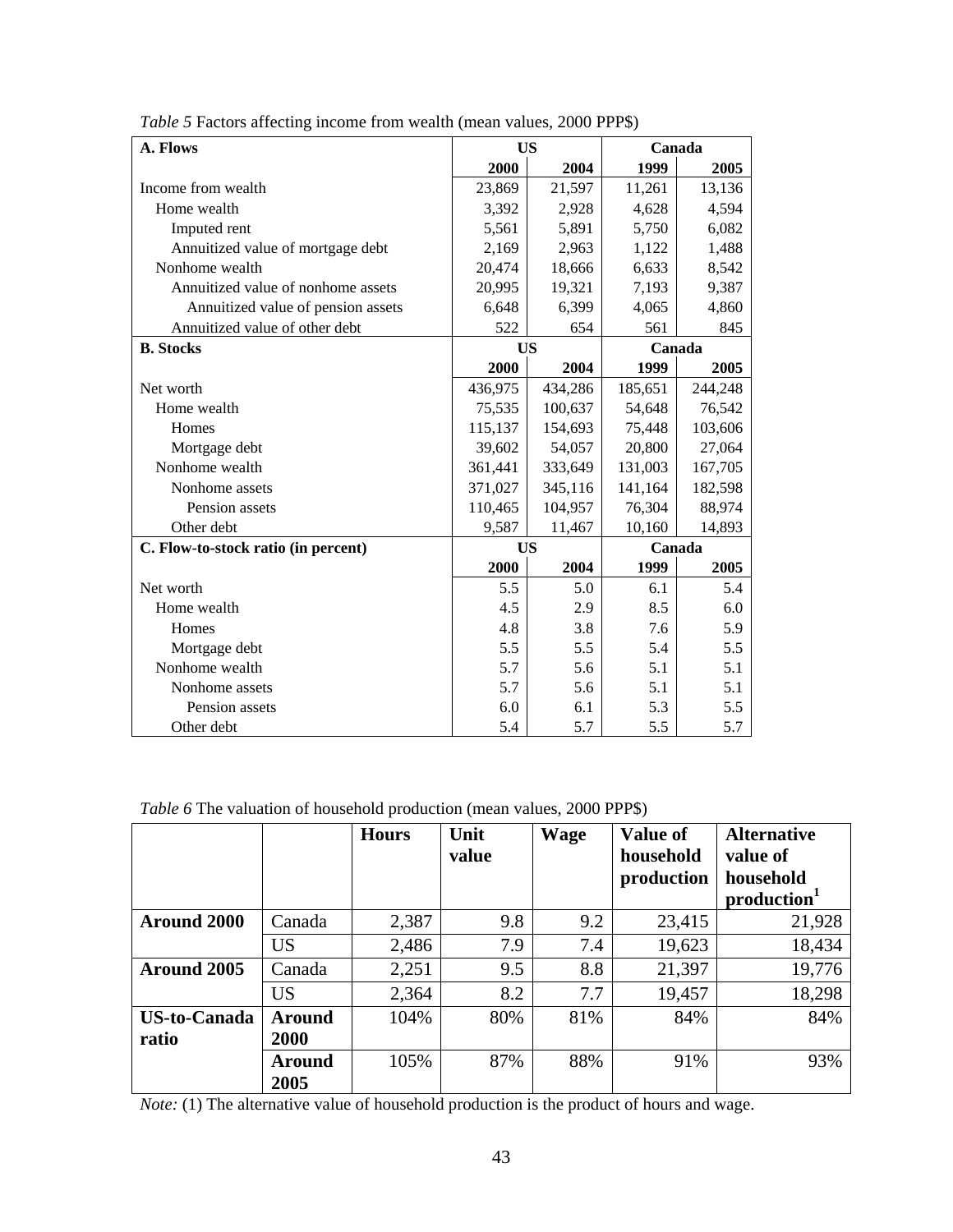|                                                                            |                  | <b>United States</b> | Canada           |           |
|----------------------------------------------------------------------------|------------------|----------------------|------------------|-----------|
|                                                                            |                  | 2000-2004            |                  | 1999-2005 |
|                                                                            | <b>LIMEW</b>     | MI                   | <b>LIMEW</b>     | MI        |
| <b>Base Income</b>                                                         | $-3.0$           | $-4.1$               | 3.9 <sub>l</sub> | 5.6       |
| Pension income (current)                                                   |                  | 0.5                  |                  | 2.3       |
| Income from wealth                                                         | -0.61            | $-1.4$               | 0.4              | $-0.7$    |
| Home wealth                                                                | $-0.7$           |                      | $-0.3$           |           |
| Nonhome wealth                                                             | 0.1              |                      | 0.7              |           |
| Net government expenditures                                                | 4.3              | 1.1                  | 3.2 <sub>l</sub> | 0.8       |
| Transfers                                                                  | 2.9              | 1.1                  | 2.6              | 0.8       |
| Public consumption                                                         | 0.7              |                      | 1.3 <sub>1</sub> |           |
| Taxes                                                                      | 0.7              |                      | $-0.7$           |           |
| <b>Household production</b>                                                | 2.4              |                      | $-3.1$           |           |
| <b>Total</b>                                                               | 3.0 <sub>l</sub> | $-3.9$               | 4.4              | 7.9       |
| Addendum: Decomposition of the change in household production (in percent) |                  |                      |                  |           |
| Total change                                                               | 100.0            |                      | 100.0            |           |
| Contribution to the change from:                                           |                  |                      |                  |           |
| Change in hours                                                            | 31.5             |                      | 81.6             |           |
| Change in unit value                                                       | 68.5             |                      | 18.4             |           |

*Table 7* Contribution of major components to the change in LIMEW of the middle quintile (percent)

*Notes:* 

(1) Middle class refers to the third quintile of the measure. The numbers shown in the line labeled "Total" refers to the percent change in the third quintile's average between the two years.

(2) Contributions of individual components add up to the total.

(3) Unit value of household production equals total value of household production divided by total hours of household production.

(4) Base income in the money income definition does not include the health insurance premiums paid by the employer.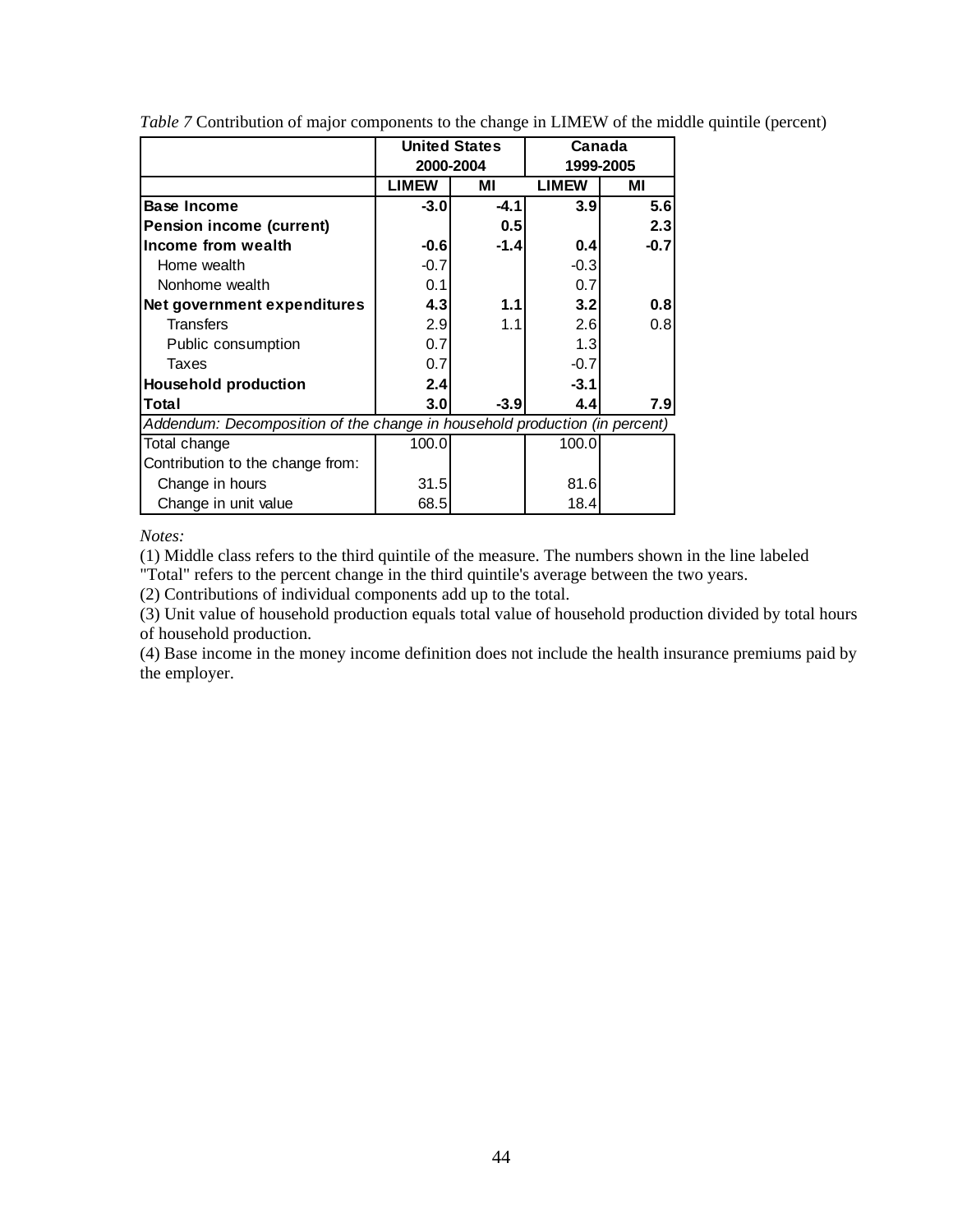| Table 8 Quintile shares of LIMEW and MI, US and Canada |  |  |  |  |
|--------------------------------------------------------|--|--|--|--|
|--------------------------------------------------------|--|--|--|--|

|                | Quintile |              |      |      |      |  |
|----------------|----------|--------------|------|------|------|--|
|                | 1        | $\mathbf{2}$ | 3    | 4    | 5    |  |
| <b>US 2000</b> |          |              |      |      |      |  |
| <b>LIMEW</b>   | 5.3      | 10.1         | 14.9 | 21.3 | 48.3 |  |
| MI             | 3.6      | 8.9          | 14.8 | 23.1 | 49.7 |  |
| <b>US 2004</b> |          |              |      |      |      |  |
| <b>LIMEW</b>   | 5.3      | 10.2         | 15.2 | 21.8 | 47.5 |  |
| MI             | 3.4      | 8.7          | 14.7 | 23.2 | 50.0 |  |
| Canada 1999    |          |              |      |      |      |  |
| <b>LIMEW</b>   | 6.2      | 12.1         | 17.5 | 23.9 | 40.1 |  |
| MI             | 4.4      | 10.1         | 16.2 | 24.1 | 45.1 |  |
| Canada 2005    |          |              |      |      |      |  |
| <b>LIMEW</b>   | 5.9      | 11.6         | 17.2 | 23.9 | 41.4 |  |
| MI             | 4.5      | 10.0         | 16.0 | 24.0 | 45.6 |  |

## **A. Quintile Shares**

*Note:* Quintiles for each income measure are defined with respect to that income measure.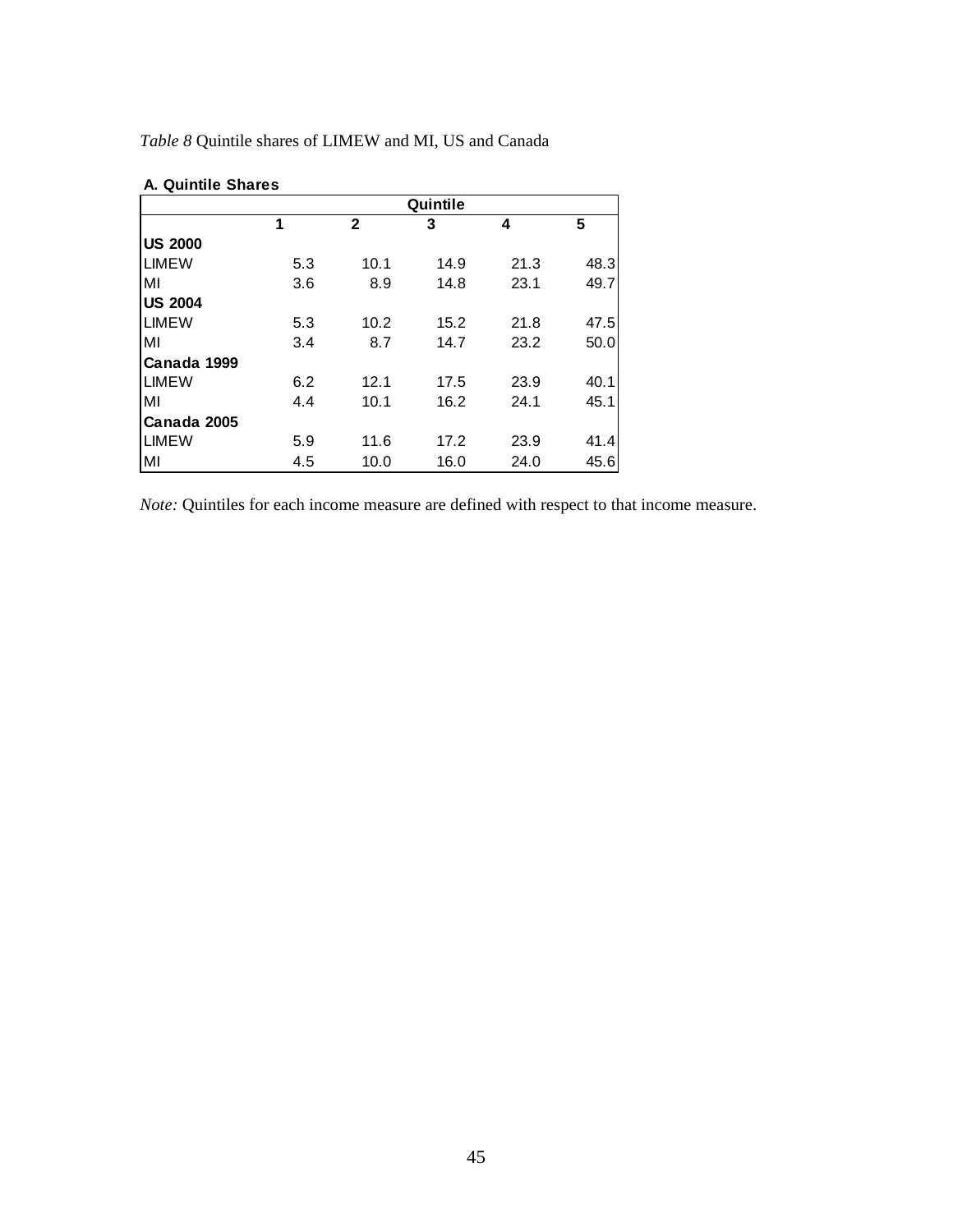*Table 9* Economic inequality by measure, US and Canada

|  |  |  | I. Gini coefficient x 100 |  |
|--|--|--|---------------------------|--|
|--|--|--|---------------------------|--|

|                             | US.  |      | Canada |      | Canada-US |                         |
|-----------------------------|------|------|--------|------|-----------|-------------------------|
|                             | 2000 | 2004 | 1999   | 2005 |           | Around 2000 Around 2005 |
| A. All Households           |      |      |        |      |           |                         |
| <b>Levy Measures</b>        |      |      |        |      |           |                         |
| <b>LIMEW</b>                | 42.6 | 42.0 | 34.0   | 35.7 | $-8.6$    | $-6.3$                  |
| <b>PFI</b>                  | 45.4 | 45.3 | 34.5   | 36.5 | $-10.9$   | $-8.8$                  |
| <b>CDI</b>                  | 48.5 | 48.7 | 38.2   | 39.9 | $-10.3$   | $-8.8$                  |
| <b>Conventional Measure</b> |      |      |        |      |           |                         |
| МI                          | 46.0 | 46.5 | 41.0   | 41.3 | $-5.0$    | $-5.2$                  |
| <b>Equivalence scale</b>    |      |      |        |      |           |                         |
| adjusted measures           |      |      |        |      |           |                         |
| <b>Equivalent LIMEW</b>     | 38.6 | 37.6 | 26.6   | 28.5 | $-12.0$   | $-9.2$                  |
| Equivalent MI               | 44.1 | 44.5 | 37.1   | 37.5 | $-6.9$    | $-7.0$                  |
| <b>B. Family Households</b> |      |      |        |      |           |                         |
| Levy Measures               |      |      |        |      |           |                         |
| <b>LIMEW</b>                | 37.1 | 37.3 | 27.3   | 28.7 | $-9.8$    | $-8.6$                  |
| <b>PFI</b>                  | 40.7 | 41.6 | 29.3   | 31.3 | $-11.4$   | $-10.3$                 |
| <b>CDI</b>                  | 45.0 | 46.2 | 33.6   | 35.4 | $-11.4$   | $-10.9$                 |
| <b>Conventional Measure</b> |      |      |        |      |           |                         |
| МI                          | 42.6 | 43.2 | 36.0   | 36.4 | $-6.6$    | $-6.8$                  |

## **II Change in Gini coefficient x 100, U.S. and Canada**

|                             | US, 2000- | Canada,   |
|-----------------------------|-----------|-----------|
|                             | 2004      | 1999-2005 |
| A. All Households           |           |           |
| <b>Levy Measures</b>        |           |           |
| <b>I IMFW</b>               | $-0.7$    | 1.7       |
| PFI                         | $-0.1$    | 2.0       |
| CDI                         | 0.2       | 1.7       |
| <b>Conventional Measure</b> |           |           |
| ΜI                          | 0.5       | 0.3       |
| Equivalence scale           |           |           |
| adjusted measures           |           |           |
| <b>Equivalent LIMEW</b>     | $-1.0$    | 1.9       |
| Equivalent MI               | 0.4       | 0.3       |
| <b>B. Family Households</b> |           |           |
| <b>Levy Measures</b>        |           |           |
| <b>I IMFW</b>               | 0.2       | 1.4       |
| PFI                         | 0.9       | 2.0       |
| CDI                         | 1.2       | 1.7       |
| <b>Conventional Measure</b> |           |           |
| МΙ                          | 0.6       | 0.4       |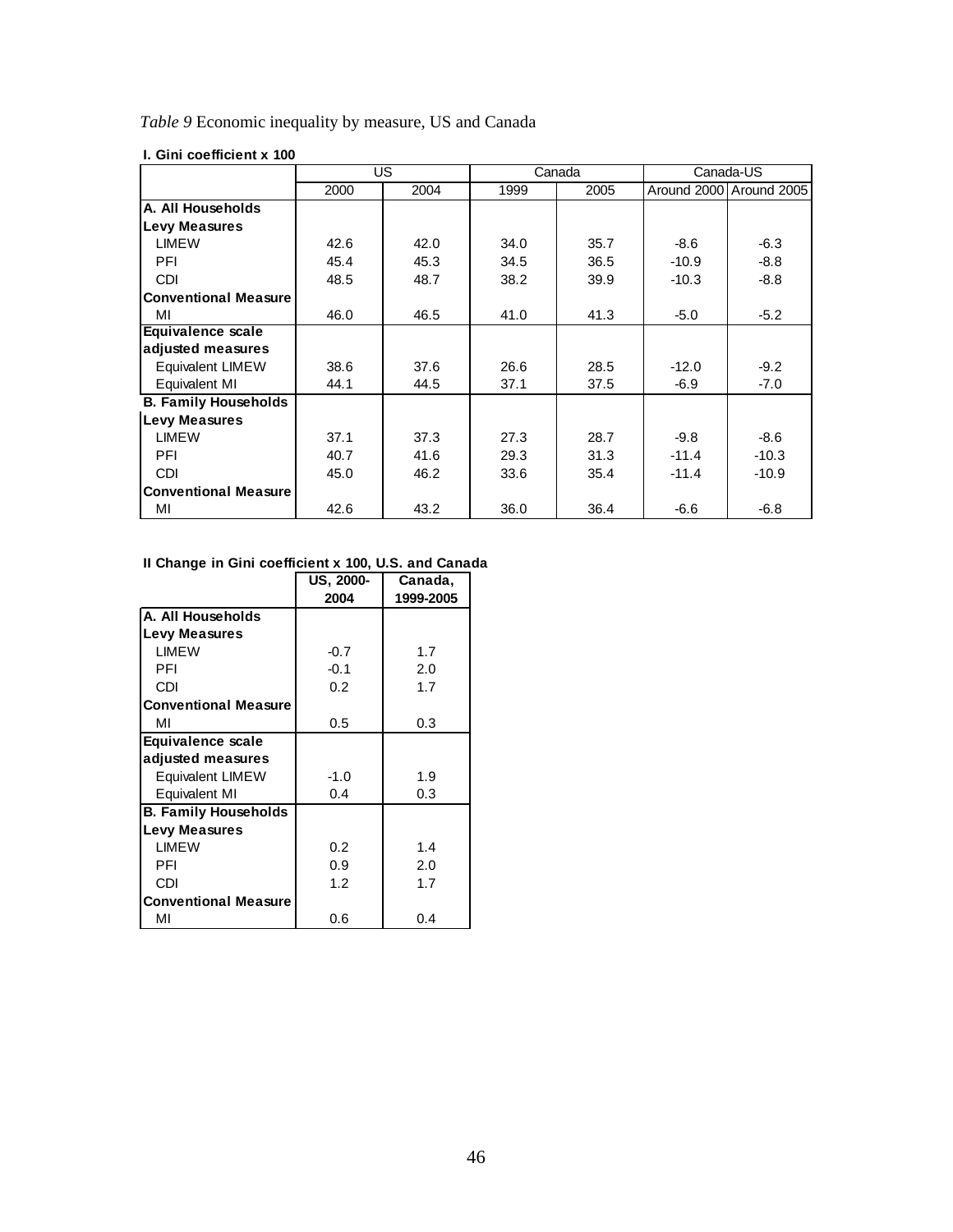| Table 10 Decomposition of inequality by income source and income measure, US and Canada |  |  |  |  |
|-----------------------------------------------------------------------------------------|--|--|--|--|
| (Gini points $x 100$ )                                                                  |  |  |  |  |

|                             | US     |        | Canada        |        |
|-----------------------------|--------|--------|---------------|--------|
|                             | 2000   | 2004   | 1999          | 2005   |
| <b>LIMEW</b>                |        |        |               |        |
| Base income                 | 21.0   | 21.2   | 18.9          | 19.5   |
| Income from wealth          | 18.1   | 16.2   | 6.7           | 8.6    |
| Income from home wealth     | 1.7    | 1.7    | $2.2^{\circ}$ | 2.3    |
| Income from nonhome wealth  | 16.4   | 14.5   | 4.4           | 6.3    |
| Net government expenditures | $-4.3$ | $-2.9$ | $-4.2$        | $-3.4$ |
| <b>Transfers</b>            | 0.8    | 1.1    | 1.2           | 1.7    |
| Public consumption          | 2.4    | 2.5    | 2.5           | 2.9    |
| Taxes                       | $-7.5$ | $-6.6$ | $-7.9$        | $-8.0$ |
| Household production        | 7.8    | 7.5    | 12.6          | 11.0   |
| <b>Total</b>                | 42.6   | 42.0   | 34.0          | 35.7   |
| <b>Money Income</b>         |        |        |               |        |
| Base money income           | 42.8   | 43.6   | 39.7          | 39.5   |
| Pension income (current)    | 0.8    | 1.1    | 1.4           | 1.8    |
| Property income             | 3.4    | 2.8    | 1.8           | 1.6    |
| Transfers                   | -1.0   | $-1.0$ | $-1.9$        | $-1.5$ |
| Total                       | 46.0   | 46.5   | 41.0          | 41.3   |

# **B. Contribution to the Difference in Inequality**

|                             | Canada - US      |             |  |
|-----------------------------|------------------|-------------|--|
|                             | Around 2000      | Around 2005 |  |
| <b>LIMEW</b>                |                  |             |  |
| Base income                 | $-2.1$           | $-1.7$      |  |
| Income from wealth          | $-11.4$          | $-7.5$      |  |
| Income from home wealth     | 0.5              | 0.6         |  |
| Income from nonhome wealth  | $-11.9$          | $-8.2$      |  |
| Net government expenditures | 0.2 <sub>2</sub> | $-0.5$      |  |
| <b>Transfers</b>            | 0.3              | 0.5         |  |
| Public consumption          | 0.2              | 0.4         |  |
| Taxes                       | $-0.3$           | $-1.4$      |  |
| Household production        | 4.7              | 3.5         |  |
| Total                       | $-8.6$           | $-6.3$      |  |
| <b>Money Income</b>         |                  |             |  |
| Base money income           | $-3.1$           | $-4.1$      |  |
| Pension income (current)    | 0.6              | 0.7         |  |
| Property income             | $-1.7$           | $-1.2$      |  |
| Transfers                   | $-0.9$           | $-0.6$      |  |
| Total                       | $-5.0$           | $-5.2$      |  |

*Note:* Contribution of each income source is expressed in Gini points multiplied by 100. The numbers shown in the row labeled "Total" refer to the Gini ratio of the income measure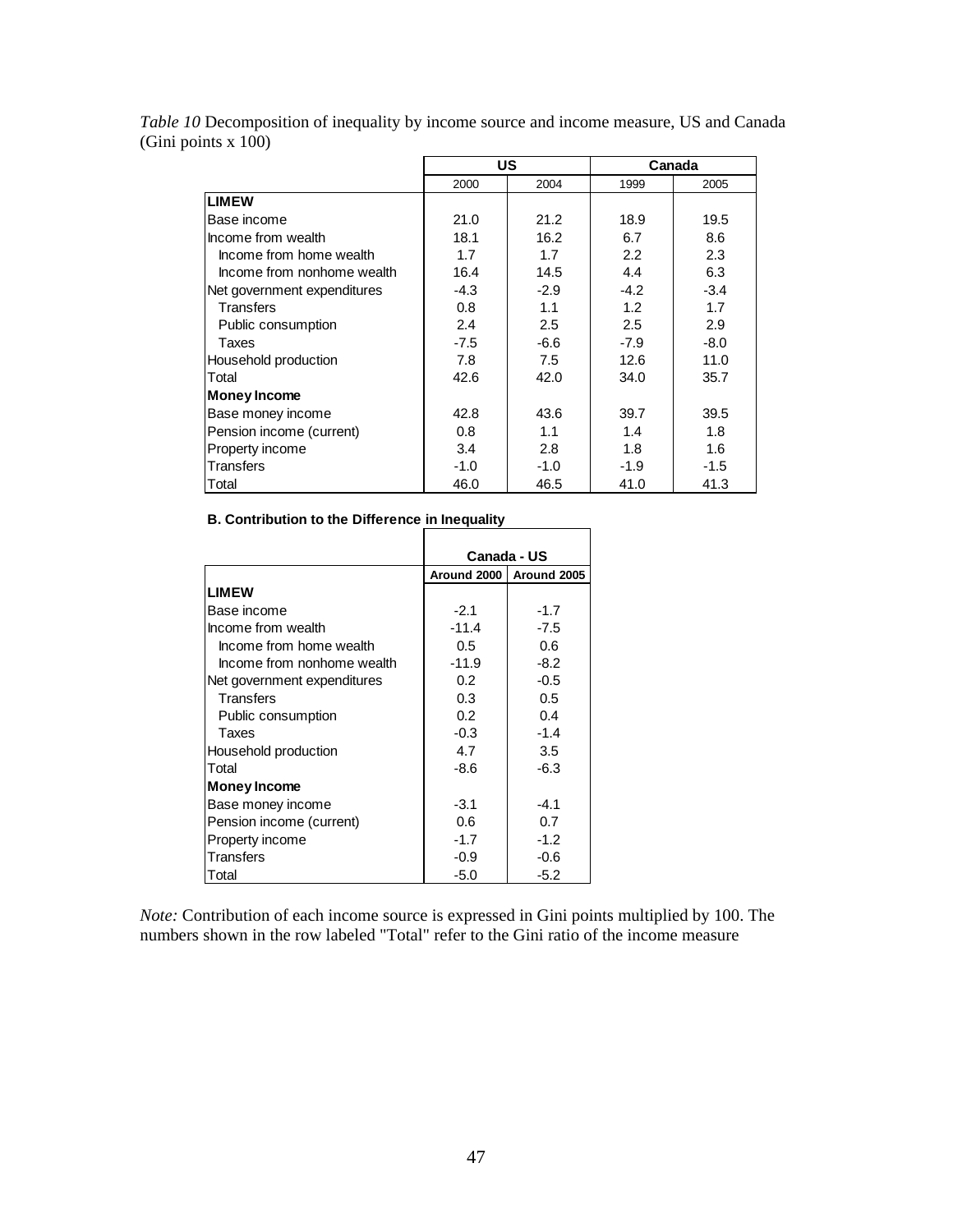## **FIGURES**

*Figure 1* Annual hours of total work, market work, and housework by sex (mean values, persons 19 years and older)



A. Around 2000

0 500 1,000 1,500 2,000 2,500 3,000 Hours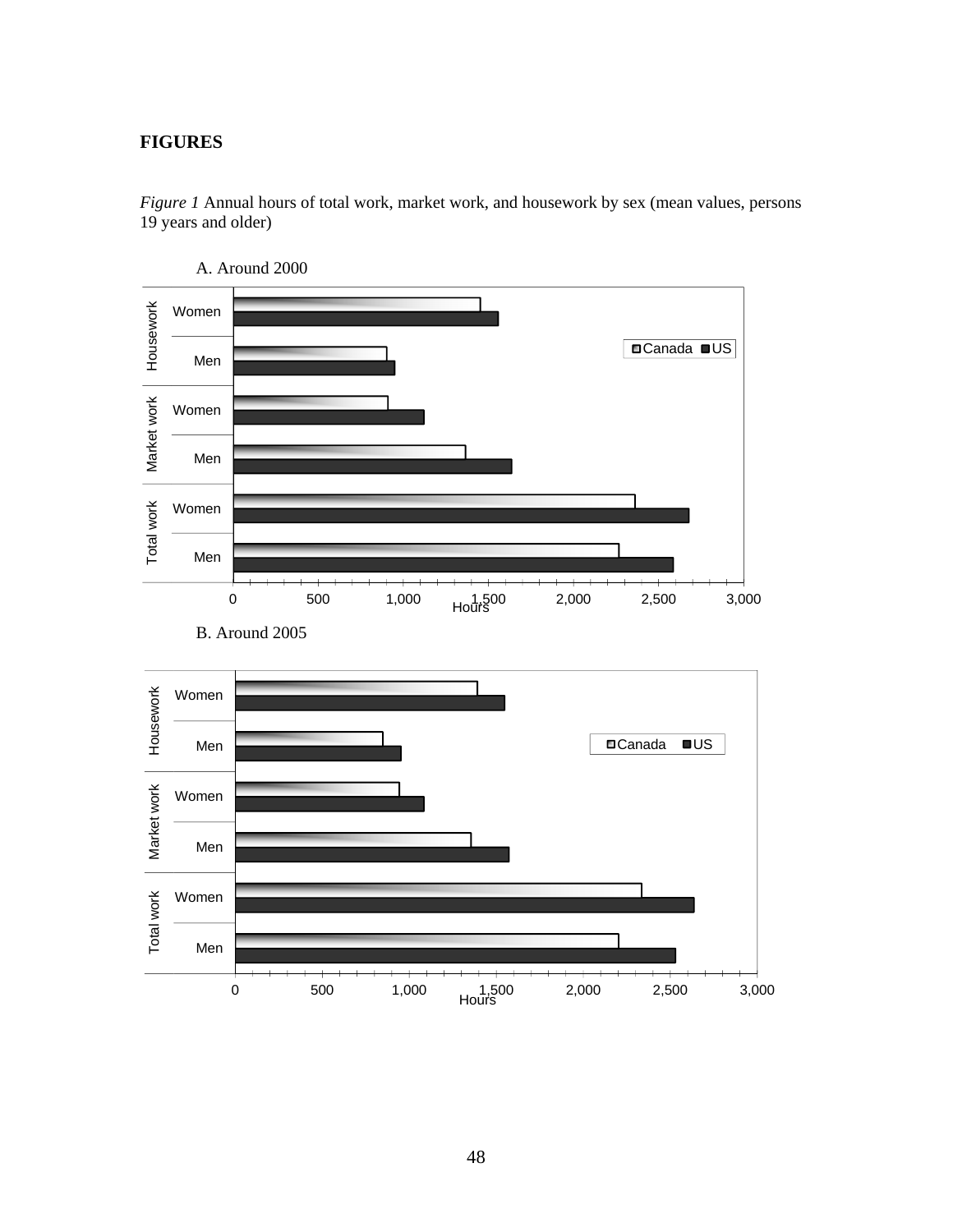

*Figure 2* Composition of LIMEW by major component (percent)

*Figure 3* Contribution to the change in average LIMEW from each component (percentage point)

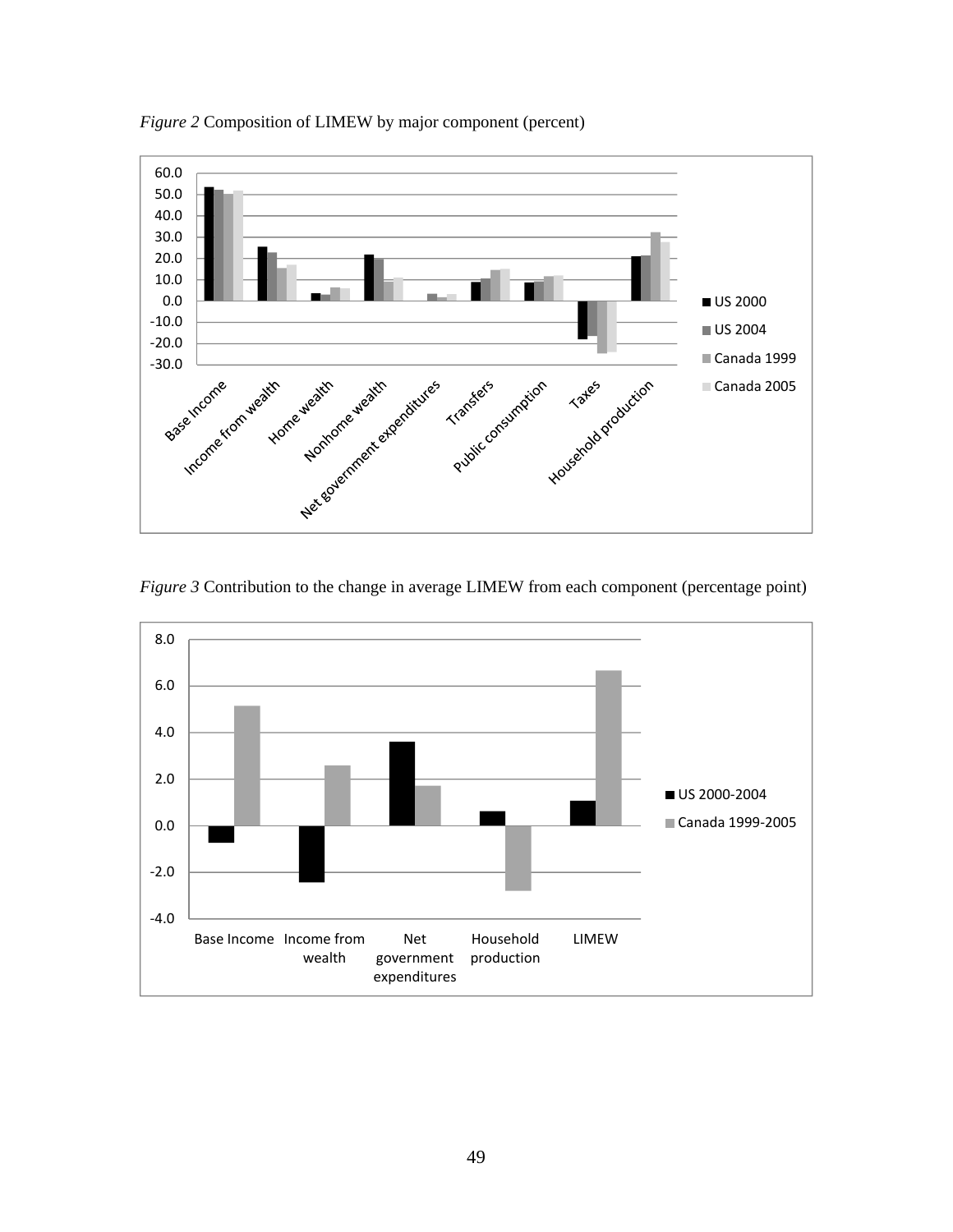

*Figure 4* Composition of LIMEW of the middle quintile by major component (percent)

*Figure 5* Contribution to the change in the average LIMEW of the middle quintile from each component (percentage point)

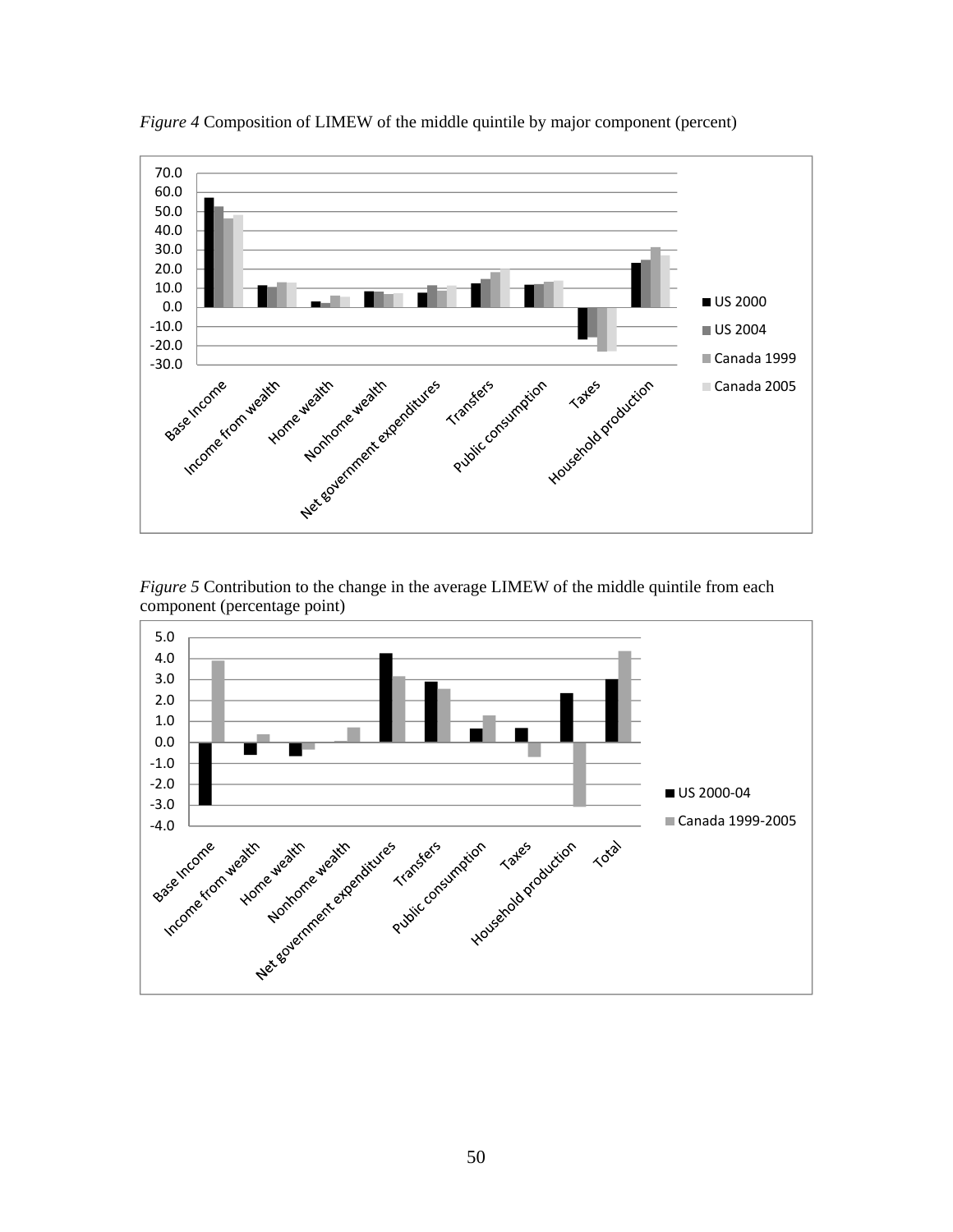

*Figure 6a.* Disparities between family types in LIMEW



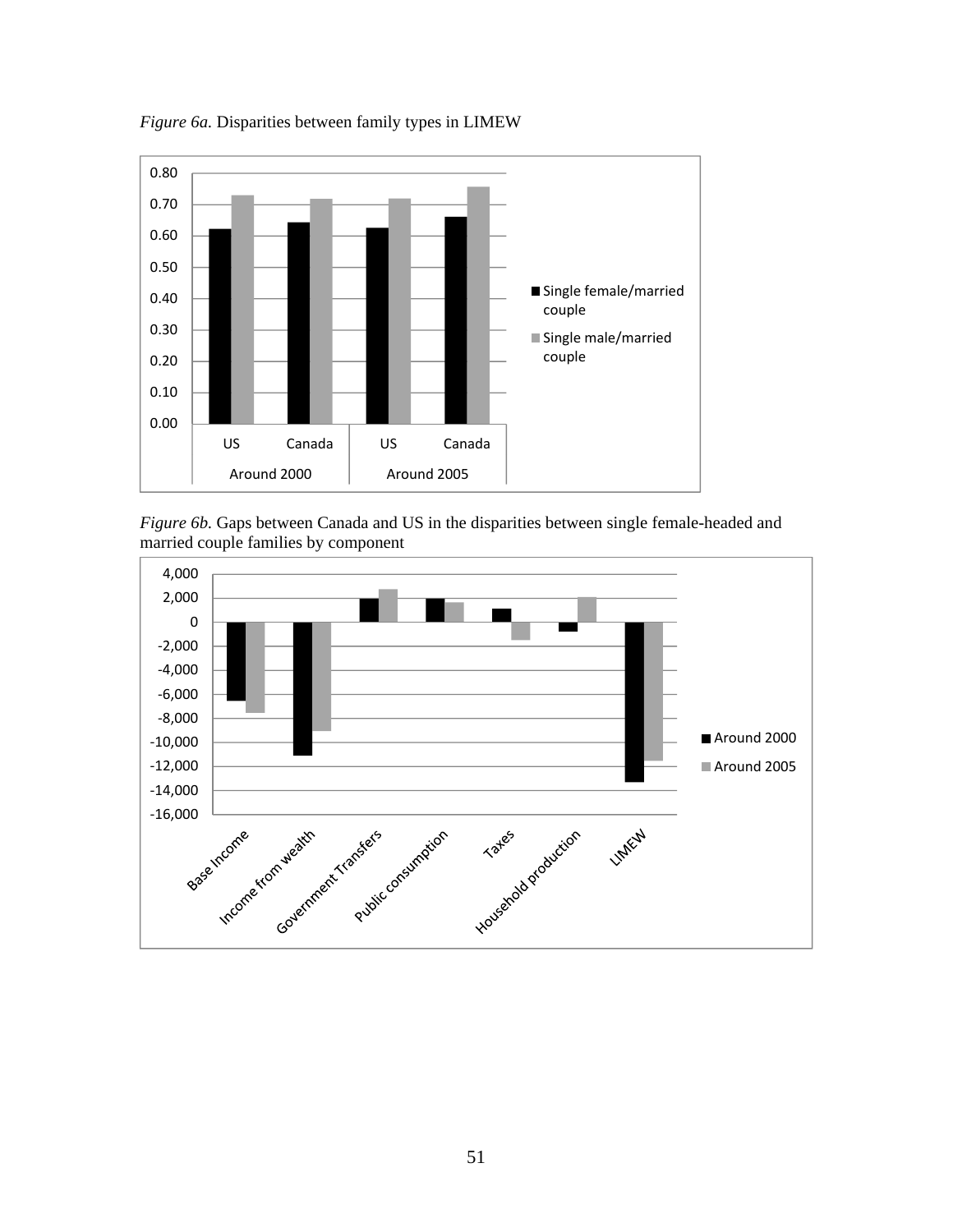

*Figure 7a*. Elderly to nonelderly disparity in LIMEW and MI



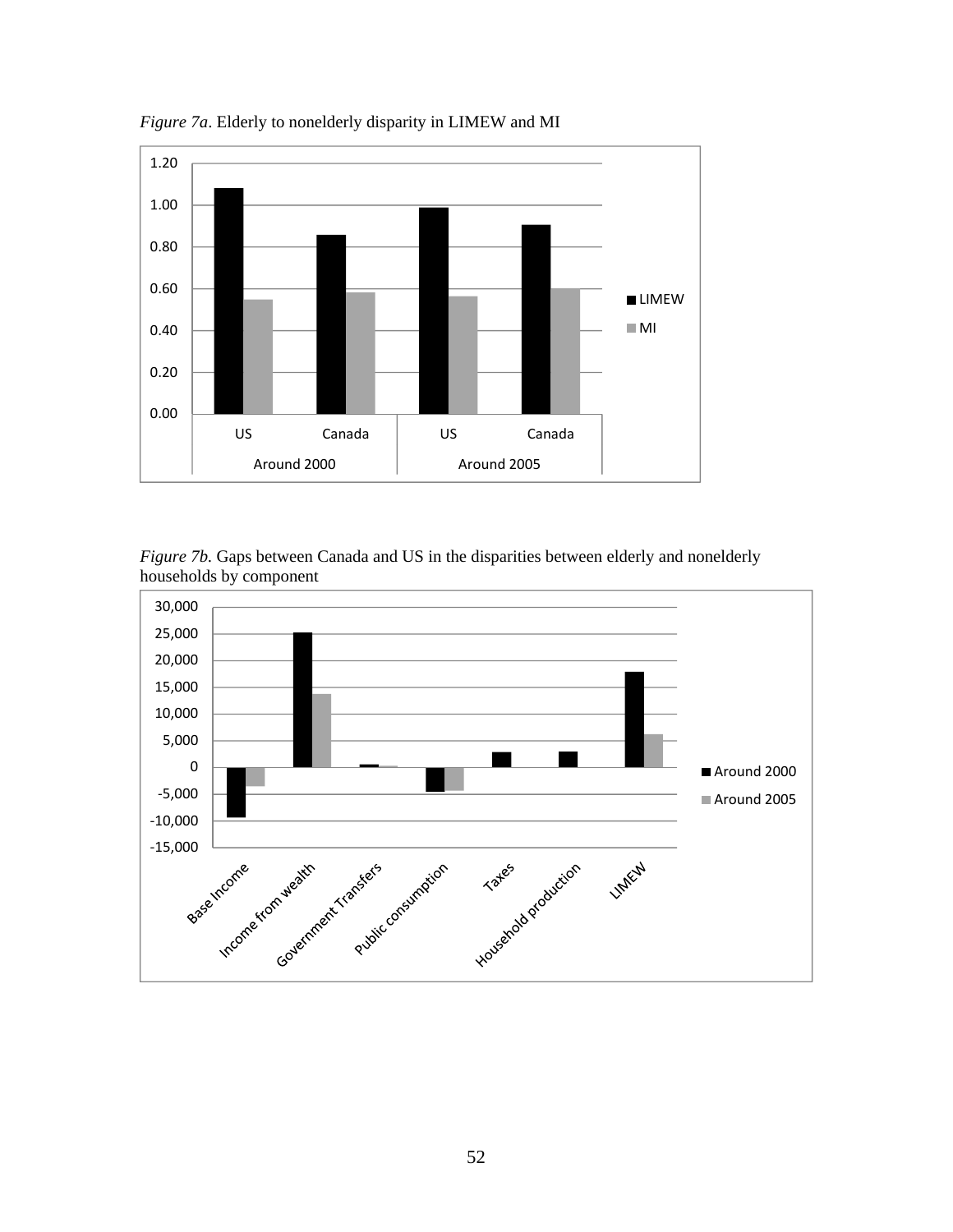

*Figure 8a.* Disparities by educational attainment in LIMEW



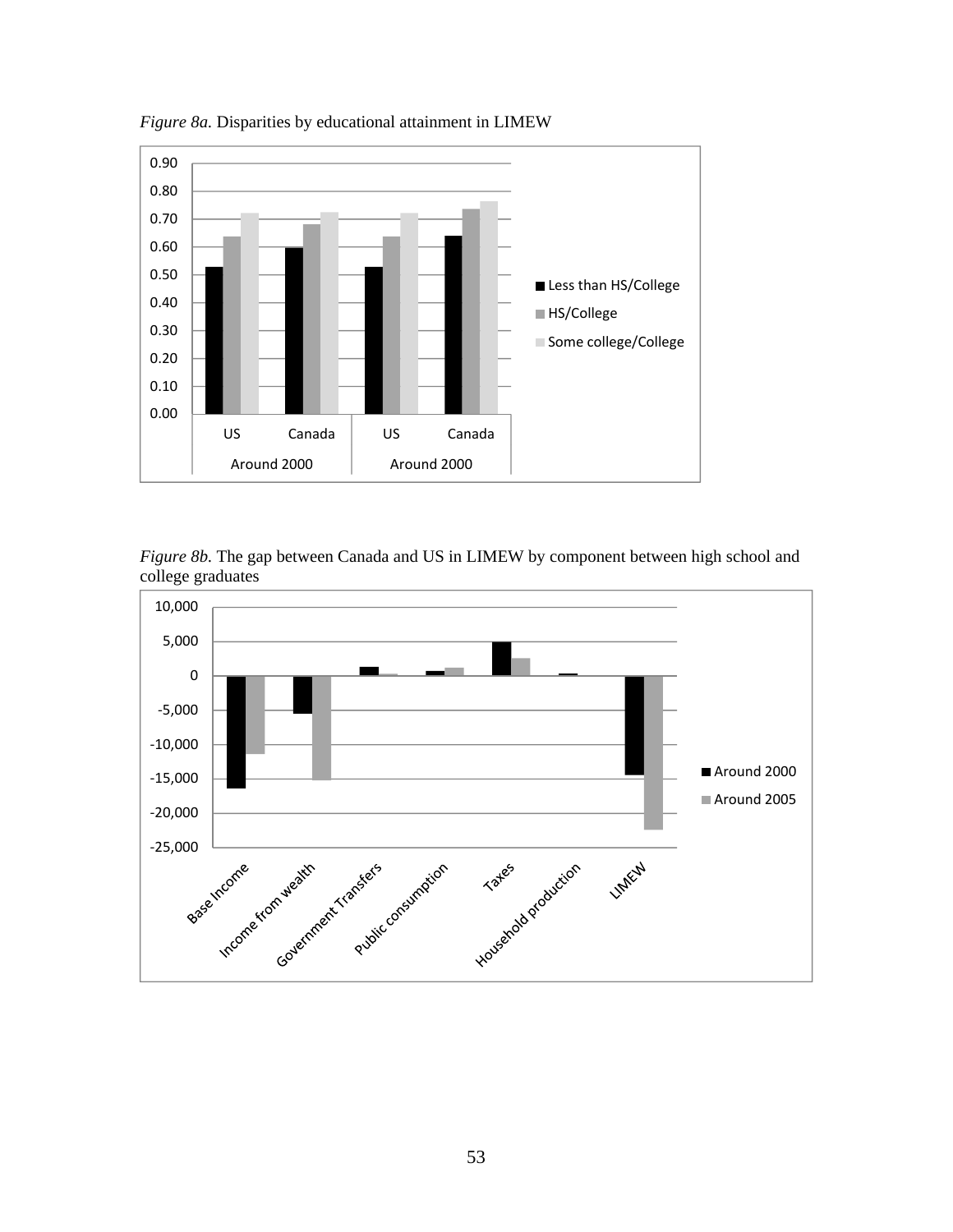

*Figure 9.* LIMEW by decile in Canada and the US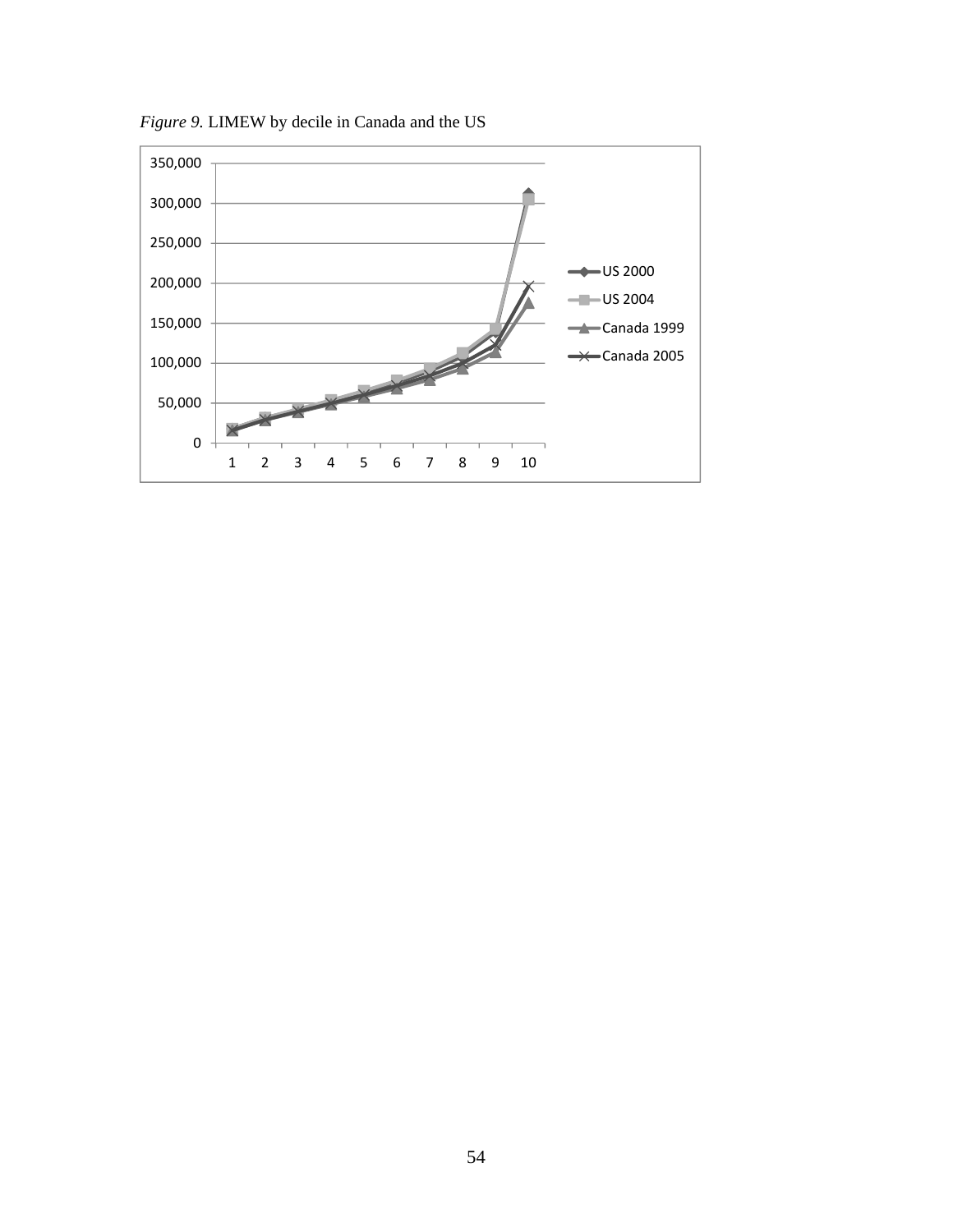## **APPENDIX: DATA SOURCES**

The information required to estimate the LIMEW is not available in a single household survey (see Table 1 for a listing of the components of the LIMEW). Therefore, it was necessary to create a synthetic microdata file for each benchmark year. At a very basic level, our empirical strategy in estimating the LIMEW can be described as starting with a large microdata file with income and demographic characteristics, and then adding on the supplementary information, either via statistical matching or other imputation techniques, to estimate the various components of the LIMEW. The procedures for creating the files for the two countries are described below.

## **I. The United States**

Our main data source is the public use data files developed by the US Bureau of the Census from the Current Population Survey's Annual Social and Economic Supplement (ASEC), which is the most comprehensive source of annual information regarding a number of key demographic characteristics (as of the survey year), household income, and receipt of noncash transfers (as of the previous year). Additional information required to construct the core synthetic file was obtained from the following nationally representative surveys via statistical matching with the Annual Demographic Survey (ADS): the 2001 and 2004 rounds of the Survey of Consumer Finances (SCF) that contains detailed information on household wealth, and the American Time Use Survey (ATUS) conducted in 2003 and 2004. The major steps involved in constructing the LIMEW by adding supplementary information are shown in Table A1. Each of the steps described in the table is discussed briefly below.

## *Lines 11 through 13*:

Statistical matching with SCF was conducted to obtain the amounts of assets and liabilities for each household in the ASEC. Values of assets (other than homes) and liabilities were "aged" back from their 2001 to 2000 levels by deflating each asset and liability with their respective rate of return. Home values were deflated to the 2000 level by the percent change in the national median home price between the survey and previous year. Lifetime annuities (including annuitized payments on debts) were calculated based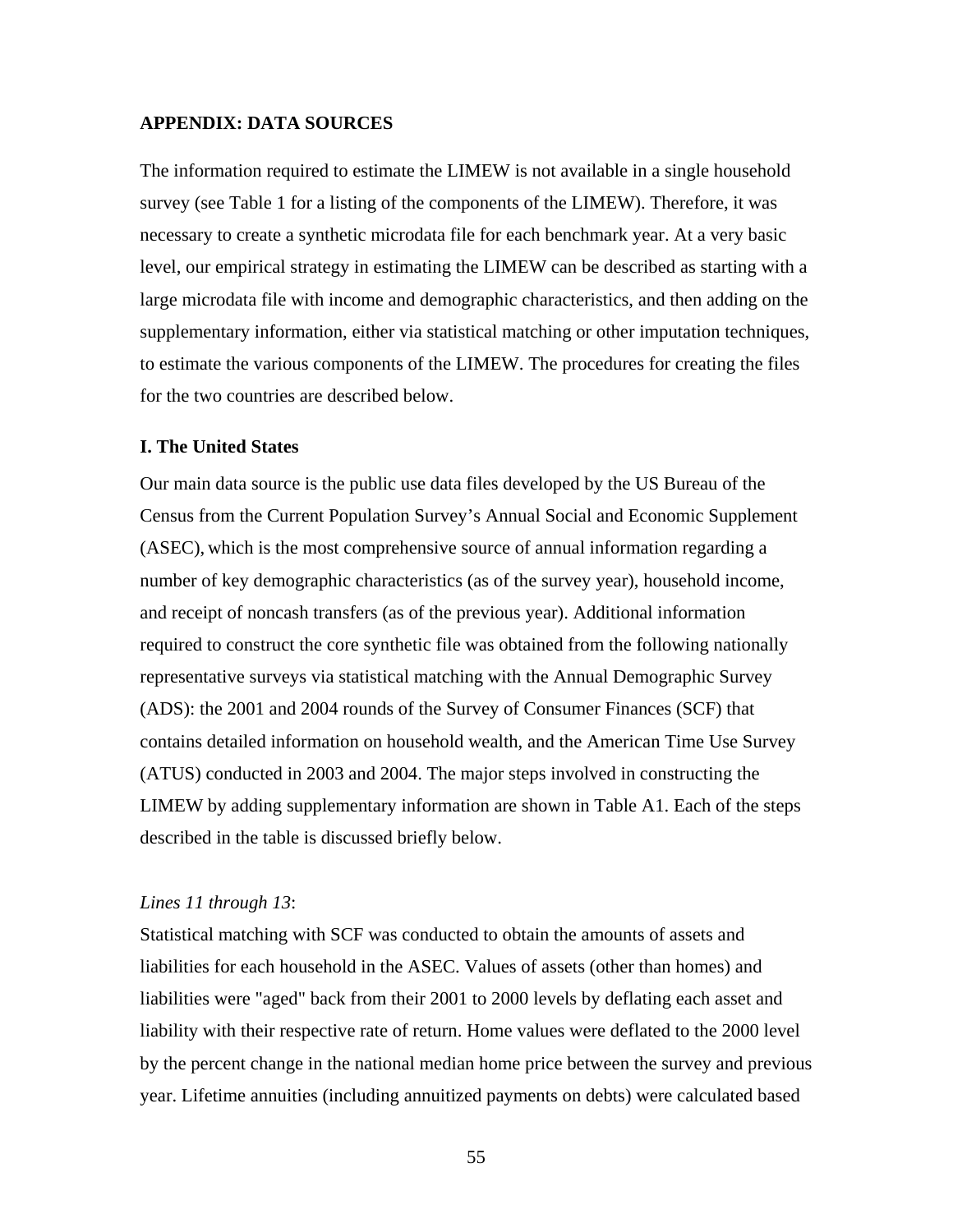on the demographic information available in the ASEC (age, sex, and race of the head and spouse of wealth holding families), life expectancy tables (differentiated by age, sex, and race—obtained from the *Statistical Abstract of the United States*, various years), and long-term rates of return by asset type (see Table A2). The aggregate amount of imputed rent on owner-occupied housing (reported in the national accounts, NIPA Table 7.12, Line 209) was distributed among households according to the gross value of homes.

#### *Lines 14 through 18:*

All taxes, except consumption taxes, have imputed values in the ADS and were aligned with their NIPA counterparts by distributing for each tax the discrepancy between the NIPA and ASEC aggregate among households according to the share of each household in the ASEC aggregate. Consumption taxes were estimated by using the effective tax rates estimates by the Institute of Taxation and Economic Policy (ITEP). The average state tax rates are available for "General Sales—Individuals" and "Other Sales and Excise—Individuals" differentiated for households in each quintile of the household income distribution and for selected quintiles of the top distribution. To estimate the taxes paid by households in the ASEC, we assigned the tax rates estimated by the ITEP to households in the ASEC in the corresponding state and position in the household income distribution.

## *Lines 19 through 20:*

Transfers for which actual or imputed amounts are reported in the ADS are aggregated across recipients and compared against the benchmarks. Any discrepancy between the ASEC total and the NIPA benchmark for a given transfer payment is distributed across recipients according to the distribution of that payment in the ADS. Transfers that are recorded in the ASEC have NIPA amounts that make up roughly 90 percent of all transfers reported in the NIPA Table 3.12 "Government social benefits." Additional imputations were carried out for some noncash transfers (e.g., the nutritional program known as Women, Infants, and Children (WIC), payments to nonprofit organizations providing social benefits to households, etc.) reported in the national accounts, based on household/individual characteristics in the ASEC, and a variety of administrative sources.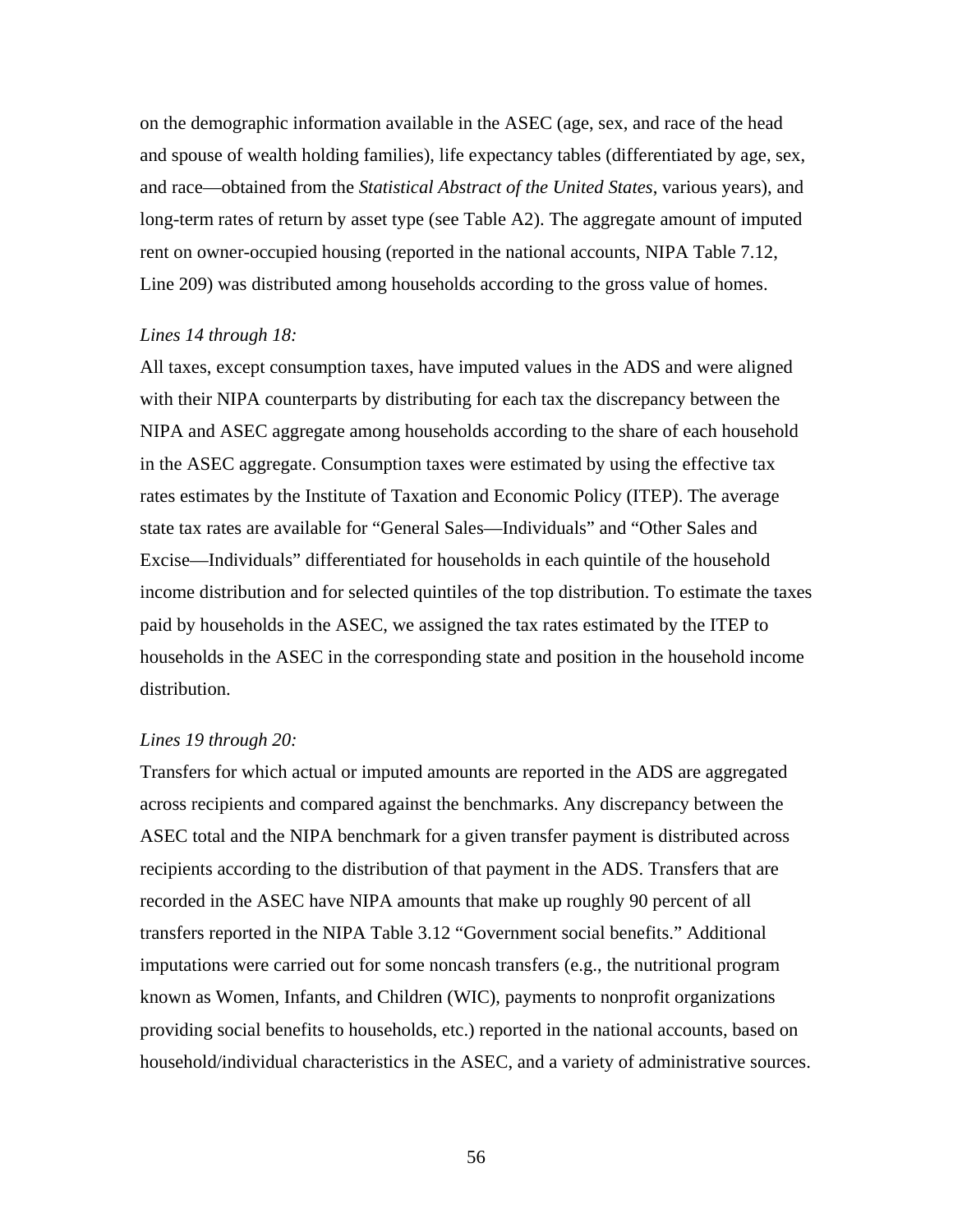## *Line 21*:

Estimates of public consumption by households were constructed in three steps: (1) obtaining total expenditures by function and level of government; (2) allocating total expenditures between the household sector and other sectors of the economy; and (3) distributing expenditures allocated to the household sector among households.

## *Expenditure by Function and Level of Government.*

The expenditure category used here is government consumption expenditures and gross investment (the same as that on the product side of the NIPA). To group expenditures according to purpose, we adopted the functional classification in NIPA with minor modifications.

We distributed the NIPA aggregate of state and local expenditures for each function among the states using the interstate distribution of these expenditures in the Annual Survey of Government Finances (ASGF) or the Census of Governments conducted by the US Bureau of the Census. Care was taken to ensure that the expenditure concept and the groupings of the functions in the Census Bureau data conform as closely as possible to the NIPA expenditure and function concepts.

## *Allocation of Expenditures to the Household Sector.*

We started by constructing a schema of detailed functions by level of government (federal versus state and local).<sup>26</sup> Then, we grouped these functions into three categories. The first involved activities that do not expand the potential amenities available to the household sector. General public service, national defense, law courts, and prisons are prominent examples. The second category included functions that are assumed to expand amenities directly only to the household sector, such as income security, recreation, and culture.

The third category consisted of functions that can potentially serve both the household and non-household sectors, such as economic affairs, housing, and community services. Costs incurred in the performance of these functions are allocated to the household sector in accordance with the extent that they are "responsible" in generating

<sup>&</sup>lt;sup>26</sup> The detailed functional schema is outlined in Wolff and Zacharias 2007b: 692-715.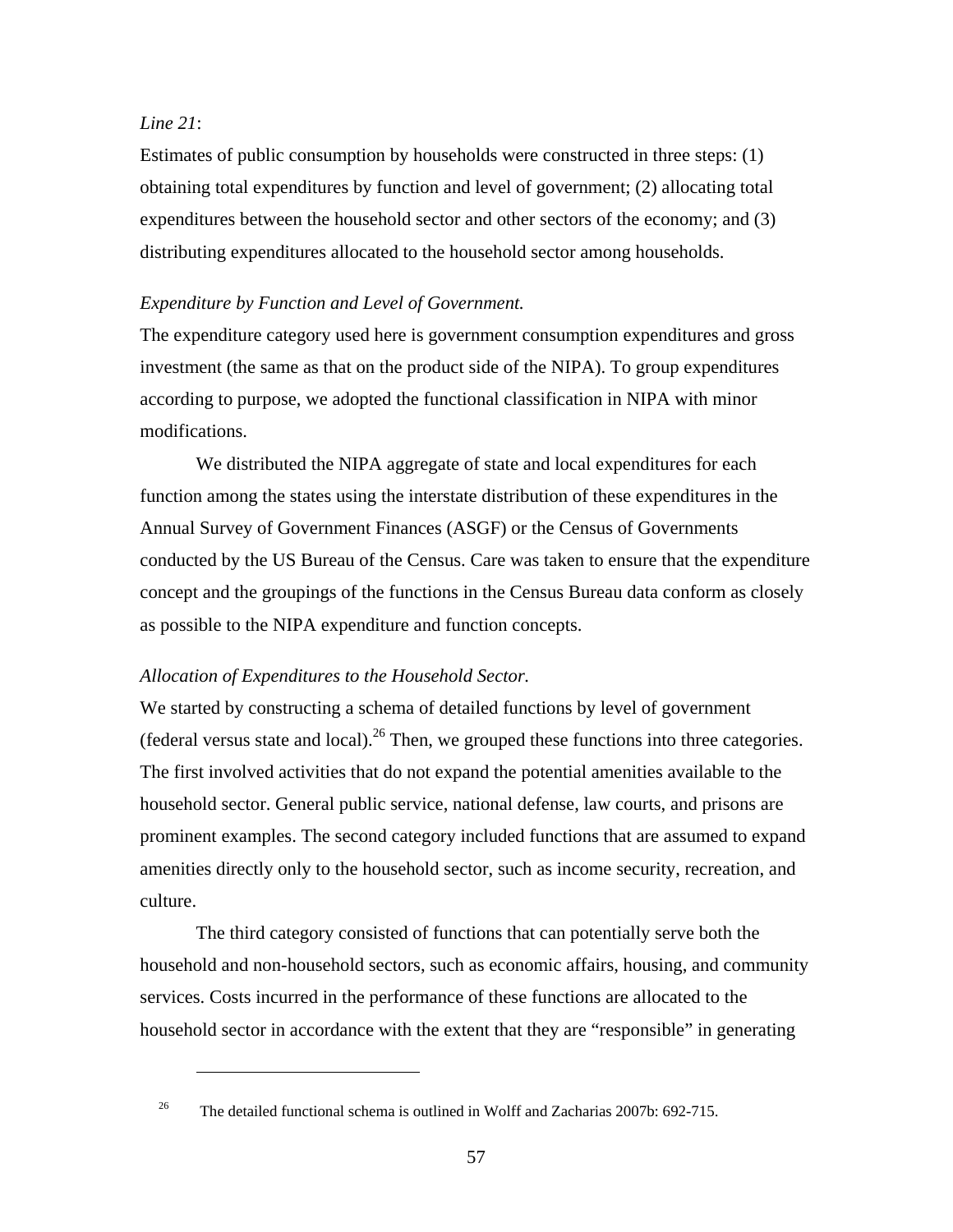such costs. Our judgment regarding the extent of responsibility is based, as much as possible, on the available empirical information. A prominent example of this type of function is highways (included under economic affairs), where approximately 60 percent of expenditures were estimated to occur on behalf of households.

#### *Distribution of Allocated Expenditures among Households.*

After determining government expenditures allocated to the household sector (i.e., "public consumption") by function, we distributed them among households. We attempted to follow the same principles of direct usage and cost responsibility that were employed in splitting total government expenditures between the household and nonhousehold sectors. Two major categories of public consumption are distributed among households: those distributed equally across persons (such as public health and hospitals, police and fire) and those distributed according to household-level, or person-level, characteristics (such as elementary and secondary education, highways).

The second group of expenditures account for the bulk of public consumption (nearly three-quarters). The person-level or household-level characteristics used in the distribution procedures, and their corresponding functions, are listed below:

## **Amount and type of income:** agriculture.

**Type of income received (including receipt of noncash transfers):** public housing, administrative costs of Medicare, disability, retirement income (Social Security), welfare and social services, and unemployment compensation.

**Shares in consumption expenditures:** energy, pollution control and abatement, postal service, liquor stores, water supply, sewerage and sanitation.

**Enrollment in public educational institutions:** education.

**Patterns of vehicle ownership and transportation usage:** transportation and parking.

**Employment status:** occupational safety and health.

Information on the type and amount of income, as well as the employment status of individuals, is obtained directly from the primary data file such as the Integrated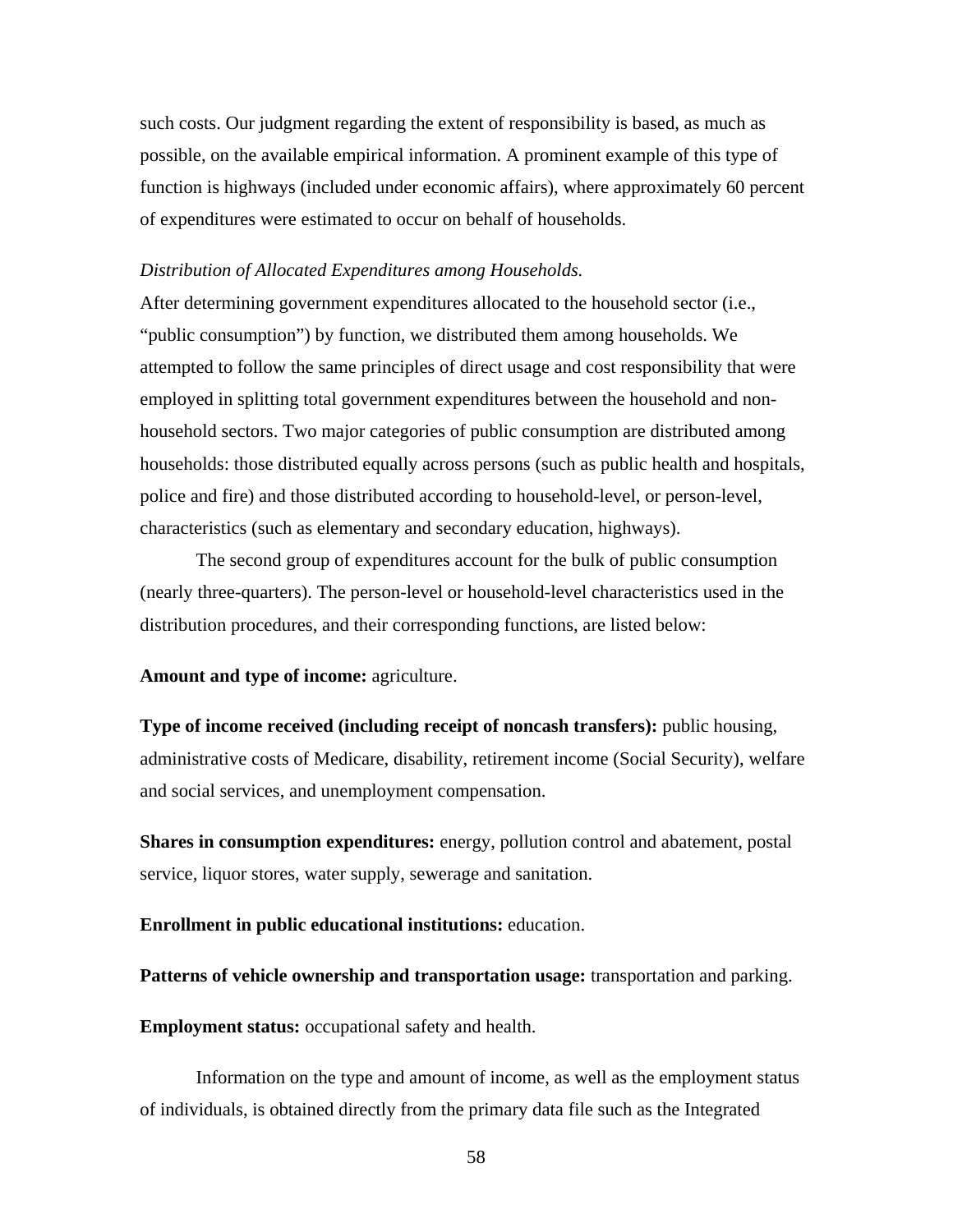Public Use Microdata Series (IPUMS) or ADS. All other characteristics were imputed to individuals or households in the primary sample from information gathered from external sources.

#### *Line 22*:

Hours of household production were obtained via a statistical match with the ATUS. We calculated the hourly wage rate for private household workers from the annual file that was created by merging the Current Population Survey's monthly outgoing rotations files. The wage rate was defined as usual weekly earnings divided by usual weekly hours of work. The variables required for constructing the performance index (educational attainment, time availability, and household income) were available directly in the ASEC.

## *II. Canada*

1

Based on data availability, 1999 and 2005 were selected as benchmark years for the LIMEW for Canada. The sampling frame of the synthetic data files is the Survey of Labour and Income Dynamics (SLID). In addition to the variables included in the SLID, the synthetic data file also includes estimates of income from wealth, taxes, transfers, public consumption, and the value of household production.

The main steps involved in construction of the 1999 and 2005 files are shown in Table A3. The steps described in Lines 1-4 describe the calculation of base income that used the variables available in the SLID, with the exception of fringe benefits which are not included in the SLID. The 1999 and 2005 SLID questionnaire does ask its respondents if their employer offered them supplementary medical insurance, dental insurance, or life/disability insurance. However, these data are not included in the public use microdata files. Unpublished data was obtained from Statistics Canada via special request on the value of these benefits. The latter were assigned to persons based on the size of their workplace, and whether or not they are covered by a collective agreement.<sup>27</sup>

 $27$  The probability of receiving fringe benefits is estimated by workplace size and collective agreement coverage status based on the Workplace and Employee Survey. Benefits are then assigned to SLID workers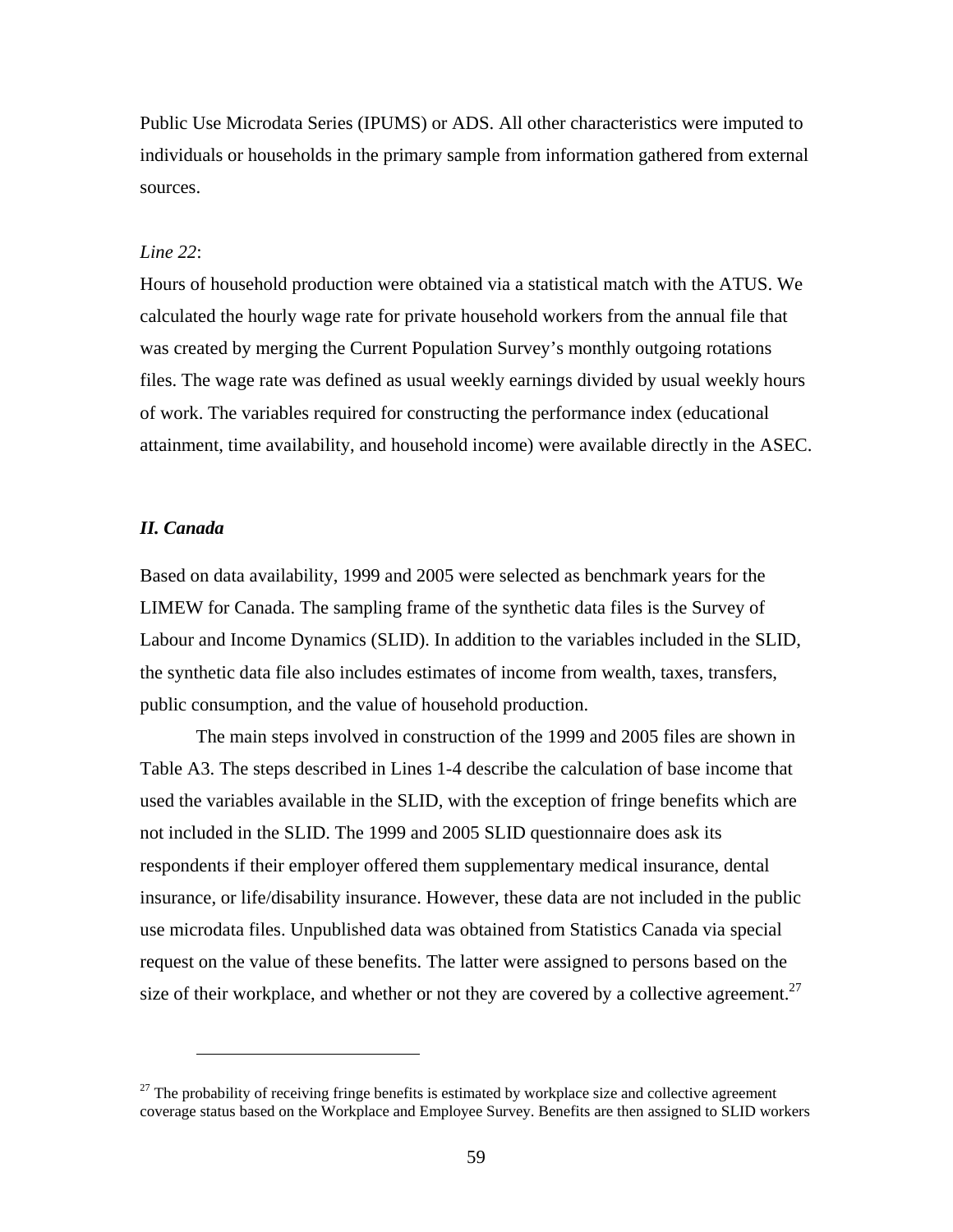The steps described in Lines 5 through 7 were carried out to obtain estimates of income from wealth. Data on assets and debts reported in the Survey of Financial Security (SFS) for 1999 and 2005 were transferred wealth to the SLID via statistical matching. In conjunction with the information already available in the SLID (age and sex) and external information (life expectancy, long-run rates of return on nonhome net worth<sup>28</sup>, and aggregate imputed rent on owner-occupied housing), we calculated income from wealth. Statistical matching of wealth and the calculations for income from wealth was carried out to obtain the estimates of assets and liabilities for households in the SLID.

Lines 8 through 16 were carried out for creating the variables accounting for the flows of purchasing power between the households and government. They involve the estimation of government expenditures incurred on behalf of households—transfers and public consumption—and taxes paid by households. Estimates have been completed for both benchmark years.

Cash transfers from the government, such as Social Assistance, Old Age Security, Canada Pension Plan benefits, and Employment Insurance benefits, are identified in the SLID. As in the case of the US, we aligned the value of government transfers in our estimates to the benchmarks available from the national accounts. Income taxes and the employee portion of payroll taxes<sup>29</sup> are provided in both years of the SLID.

Information on property taxes is drawn from the Survey of Household Spending (SHS), since it is not available in the SLID or the SFS. We calculated the average property tax rate by region in 2005 by dividing the total amount paid in property taxes by

on the basis of these probabilities. Each worker assigned benefits receives the same value of benefits, and non-workers and those not assigned benefits receive zero benefits.<br><sup>28</sup> The categories included in the Canadian and American wealth surveys for nonhome wealth are broadly

similar with the important exception of pension assets. In the American estimates, we include in the pension assets only the cash surrender value of defined-contribution pension plans. In contrast, in the Canadian estimates, we include, in addition, the imputed value of defined-benefit plans, the most common form of private pension coverage available to Canadian workers. For perfect comparability, we should have either included the value of defined-benefit plans in our American estimates or omitted their value in the Canadian estimates. However, it is not possible to identify which households have defined benefit plans and which have defined contribution plans in the SFS. The procedure used by Statistics Canada to impute the value of defined benefit plan is also not publicly available.

<sup>&</sup>lt;sup>29</sup> Payroll taxes in Canada consist of the employee proportion of employment insurance (EI); Canadian Pension Plan or Quebec Pension Plan (CPP/QPP) (the Canadian equivalent of Social Security); and public health insurance premiums.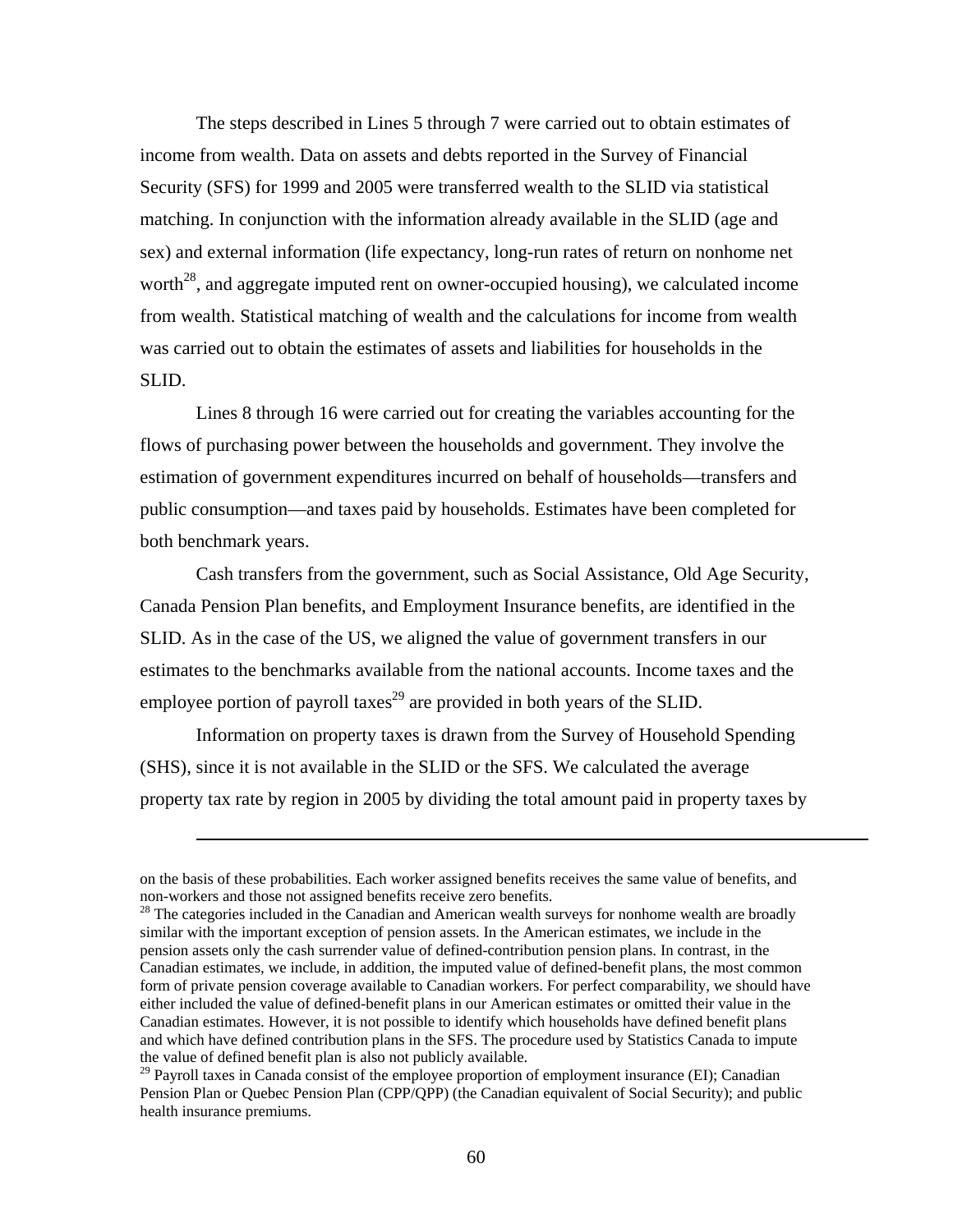households (from the SHS) by the total value of properties (from the SFS) in each region. In 1999, the SFS has a province variable so we calculated average property tax rates the same way, but by province instead of region.

Consumption taxes are not included in any of the surveys. In order to estimate consumption tax rates, we requested Statistics Canada to calculate the proportion of income spent on consumption taxes by provinces and disposable income deciles. Statistics Canada calculated this by using the Input-Output Commodity Tax Model associated with their Social Policy Simulation Database and Model (SPSD/M), a microsimulation model used for policy analysis. The commodity tax model calculates the amount households spend on commodity taxes by first calculating the effective tax rate for each tax type and then multiplying the effective tax rate by the amount spent on the category in the database (SPSD). As per our request, Statistics Canada calculated the average amount households spent on commodities taxes in 1999 and 2005, by disposable income (i.e., after income tax) decile and by province. We then divided these amounts by the average disposable income by deciles and provinces to get the ratio of average tax spent over average income. Then for each household, we multiplied this ratio of average tax spent (in their province and income decile) over average income (in their province and income decile) by household disposable income to obtain the total consumption tax paid by the household.

Estimates of public consumption were obtained using a procedure similar to that used for the US LIMEW. The summary of the allocation and distribution assumptions is provided in Table A4.

The value of household production is indicated in Line 17. Information on timeuse was obtained from the 1998 and 2005 rounds of the General Social Survey (GSS). The individuals in the SLID files were statistically matched to the individuals in the GSS to obtain the time spent on household production.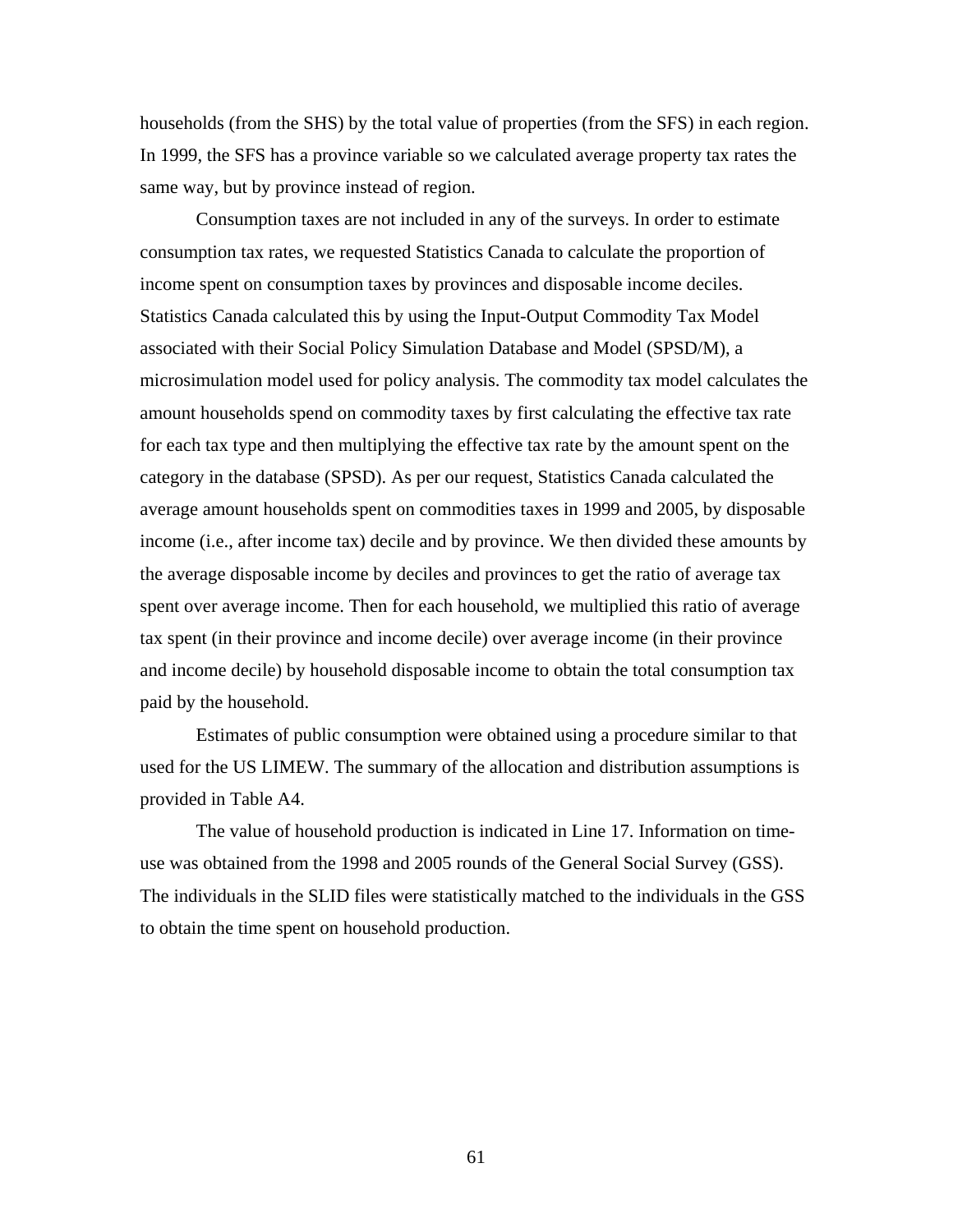| <b>Line No</b> | Component                                                     | <b>Source</b>                         |
|----------------|---------------------------------------------------------------|---------------------------------------|
| 1              | Earnings                                                      |                                       |
| $\overline{2}$ | Money income other than earnings                              |                                       |
| 3              | Property income                                               |                                       |
| 4              | Private pensions                                              | <b>ASEC</b>                           |
| 5              | Government cash transfers                                     |                                       |
| 6              | Other money income                                            |                                       |
| 7              | Money income (MI): Sum of Lines 1 and 2                       |                                       |
|                | Less: Property income (Line 3), Private pensions (Line 4) and |                                       |
| 8              | Government cash transfers (Line 5)                            |                                       |
| 9              | <i>Equals:</i> Base money income                              |                                       |
|                | Plus: Employer contributions for health                       | ASEC                                  |
| 10             | insurance                                                     |                                       |
| 11             | Plus: Income from wealth                                      |                                       |
| 12             | Annuity from nonhome wealth                                   | Statistical matching of ASEC with SCF |
| 13             | Imputed rent on owner-occupied housing                        |                                       |
| 14             | Less: Taxes                                                   |                                       |
| 15             | Income taxes                                                  |                                       |
| 16             | Payroll taxes                                                 | ASEC and NIPA                         |
| 17             | Property taxes                                                |                                       |
| 18             | Consumption taxes                                             | ASEC and estimates from ITEP          |
|                |                                                               | Same as Line 5 above; and, NIPA for   |
| 19             | <i>Plus:</i> Cash transfers                                   | relevant aggregates                   |
| 20             | Plus: Noncash transfers                                       | ASEC, administrative data and NIPA    |
| 21             | Plus: Public consumption                                      | ASEC and others (see section A.4)     |
| 22             | Plus: Household production                                    | Statistical matching of ASEC and ATUS |
| 23             | Equals: LIMEW                                                 |                                       |

*Table A1* Construction of the 2000 and 2004 files, United States

*Notes:* ASEC = Annual Social and Economic Supplement; SCF = Survey of Consumer Finances; NIPA = National Income and Product Accounts; ITEP = Institute for Taxation and Economic Policy; ATUS = American Time Use Survey.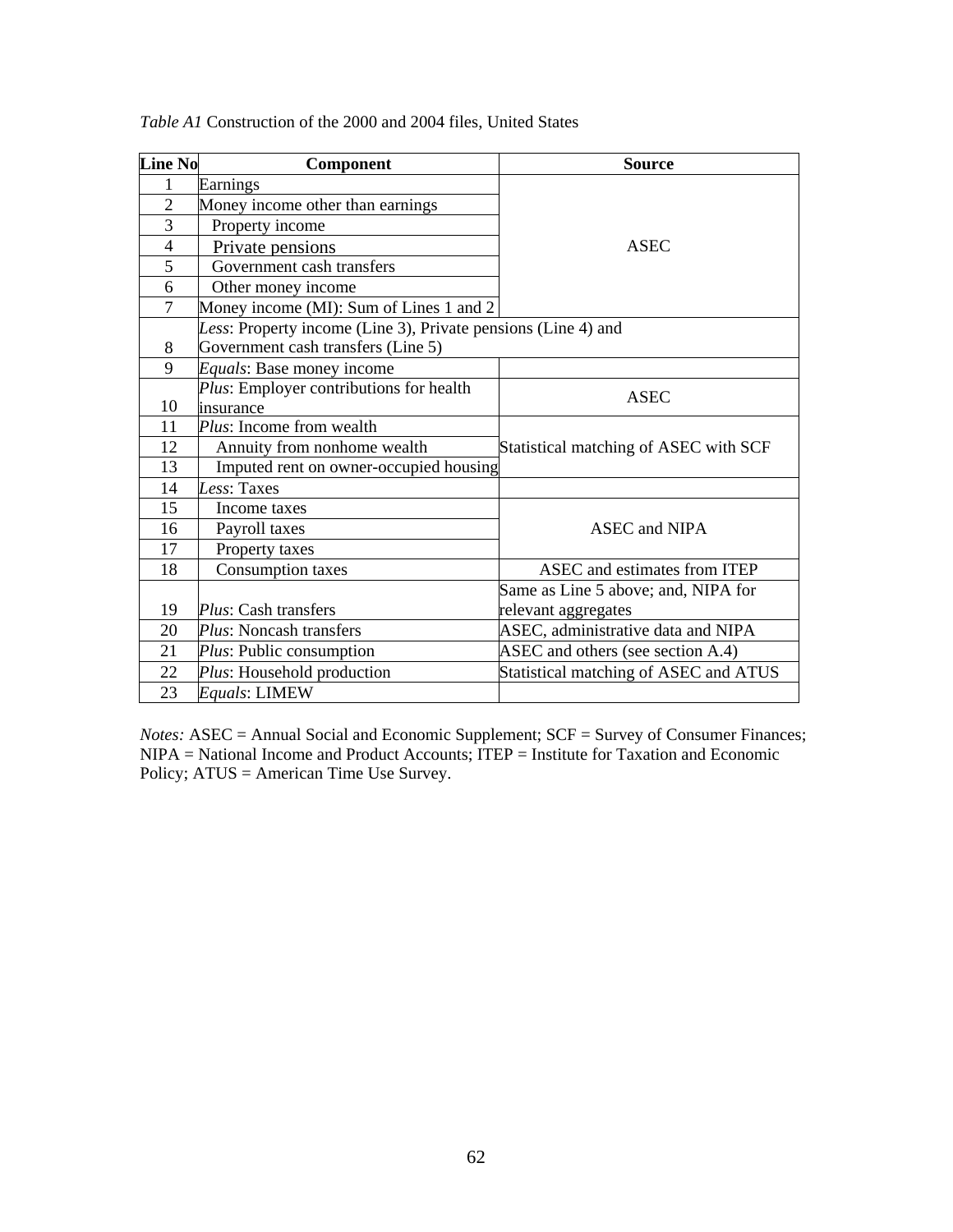|                          | <b>Nominal</b> | Real    | <b>Period</b> |
|--------------------------|----------------|---------|---------------|
| Real estate and business | 6.96           | 2.63    | 1960-2007     |
| Liquid assets            | 5.48           | 0.88    | 1965-2007     |
| <b>Financial</b> assets  | 7.54           | 3.19    | 1960-2007     |
| Pension assets           | 6.72           | 3.58    | 1986-2007     |
| Mortgage debt            | 0.00           | $-4.04$ | 1960-2007     |
| Other debt               | 0.00           | $-4.04$ | 1960-2007     |
| Inflation rate $(CPI-U)$ | 4.21           |         | 1960-2007     |

*Table A2* Long-term average rates of return, United States (in percent)

*Notes:* 

## *Real rate of return = (1+Nominal rate)/(1+Inflation rate)-1*

*Real estate and business*: Holding gains (taken from the Flow of Funds table R.100) divided by equity in non-corporate business (taken from the Flow of Funds table B.100).

*Liquid assets*: The weighted average of the rates of return on checking deposits and cash, time and saving deposits, and life insurance reserves. The weights are the proportion of these assets in their combined total (calculated from the Flow of Funds table B.100). The assumptions regarding the rates of return are: zero for checking deposits, the rate of return on a 1-month CD (taken from the table "H.15 Selected Interest Rates" published by the Federal Reserve and available at: http://www.federalreserve.gov/releases/h15/data.htm) for time and saving deposits, and one plus the inflation rate for life insurance reserves.

*Financial assets*: The weighted average of the rates of return on open market paper, Treasury securities, municipal securities, corporate and foreign bonds, corporate equities, and mutual fund shares. The weights are the proportion of these assets in total financial assets held by the household sector (calculated from the Flow of Funds table B.100). The assumption regarding the rate of return on open market paper is that it equals the rate of return on 1-month Finance paper (taken from the table "H.15 Selected Interest Rates" published by the Federal Reserve and available at: http://www.federalreserve.gov/releases/h15/data.htm). The data for the rates of return on other assets are taken from the Economic Report of the President 2005, Table B.73. The assumptions regarding Treasury securities, municipal securities, corporate and foreign bonds, and corporate equities are, respectively, average of Treasury security yields, high-grade municipal bond yield, average of corporate bond yields, and annual percent change in the S&P 500 index. Mutual fund shares are assumed to earn a rate of return equal to the weighted average of the rates of return on open market paper, Treasury securities, municipal securities, corporate and foreign bonds and corporate equities. The weights are the proportions of these assets in the total financial assets of mutual funds (calculated from the Flow of Funds table L.123).

*Pension assets*: Net acquisition of financial assets (taken from the Flow of Funds table F.119c) divided by total financial assets of private defined-contribution plans (taken from the Flow of Funds table L.119c).

*Inflation rate*: Calculated from the CPI-U published by Bureau of Labor Statistics.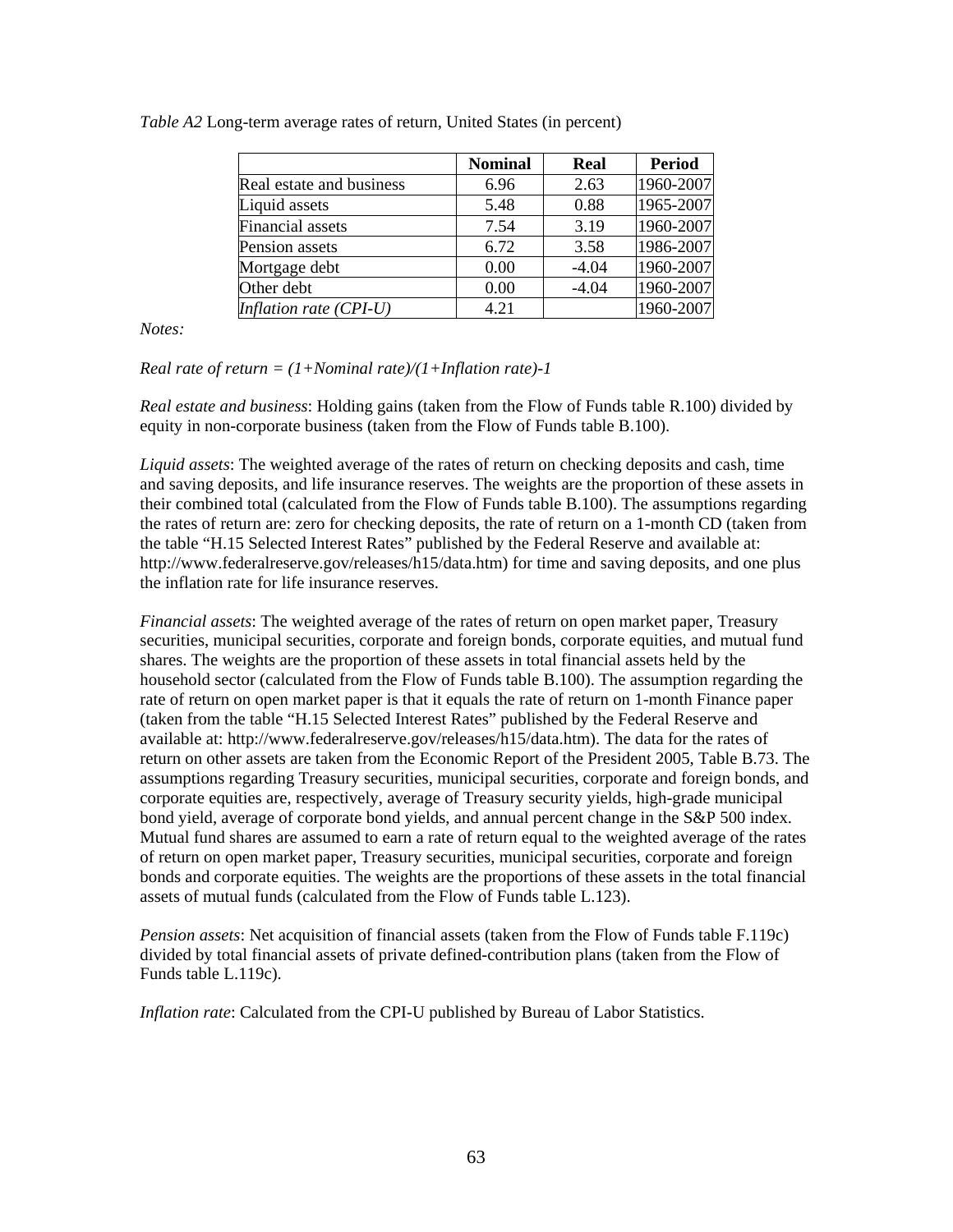| Line No. | Component                                                      | Source                                                           |
|----------|----------------------------------------------------------------|------------------------------------------------------------------|
|          | 1 Base Income $=$ sum of lines 2-4                             |                                                                  |
|          | Earnings                                                       | <b>SLID</b>                                                      |
|          | Fringe benefits                                                | Unpublished Statistics Canada data                               |
|          | Money income other than earnings and government transfers SLID |                                                                  |
|          | $5$ Income from wealth = sum of lines 6-7                      |                                                                  |
| 61       | Annuity from nonhome wealth                                    | Statistical matching of SLID and SFS                             |
|          | Net imputed rent on housing                                    | Statistical matching of SLID and SFS; aligned with SNA aggregate |
|          | 8 Government transfers                                         | SLID data aligned with SNA aggregate                             |
|          | 9 Public consumption                                           | SLID, SNA, and others                                            |
|          | 10 Taxes                                                       |                                                                  |
| 11       | Federal income tax                                             | SLID data aligned with SNA aggregate                             |
| 12       | Provincial income tax                                          | SLID data aligned with SNA aggregate                             |
| 13       | Payroll tax                                                    | SLID data aligned with SNA aggregate                             |
| 14       | Consumption tax                                                | Statistics Canada Input-Output Commodity Tax Model               |
| 15       | Property tax                                                   | Tax rates from SHS, home ownership from SLID                     |
|          | 16 Net Government Expenditure = lines $8 + 9 - 10$             |                                                                  |
|          | 17 Household production                                        | Statistical matching of SLID and GSS, other                      |
|          | $18$ LIMEW = lines $1 + 5 + 16 + 17$                           |                                                                  |

*Table A3* Construction of the 1999 and 2005 files, Canada

*Notes:* 

SLID = Survey of Labour and Income Dynamics

SFS = Survey of Financial Security

SHS = Survey of Household Spending

SNA = System of National Accounts

GSS = General Social Survey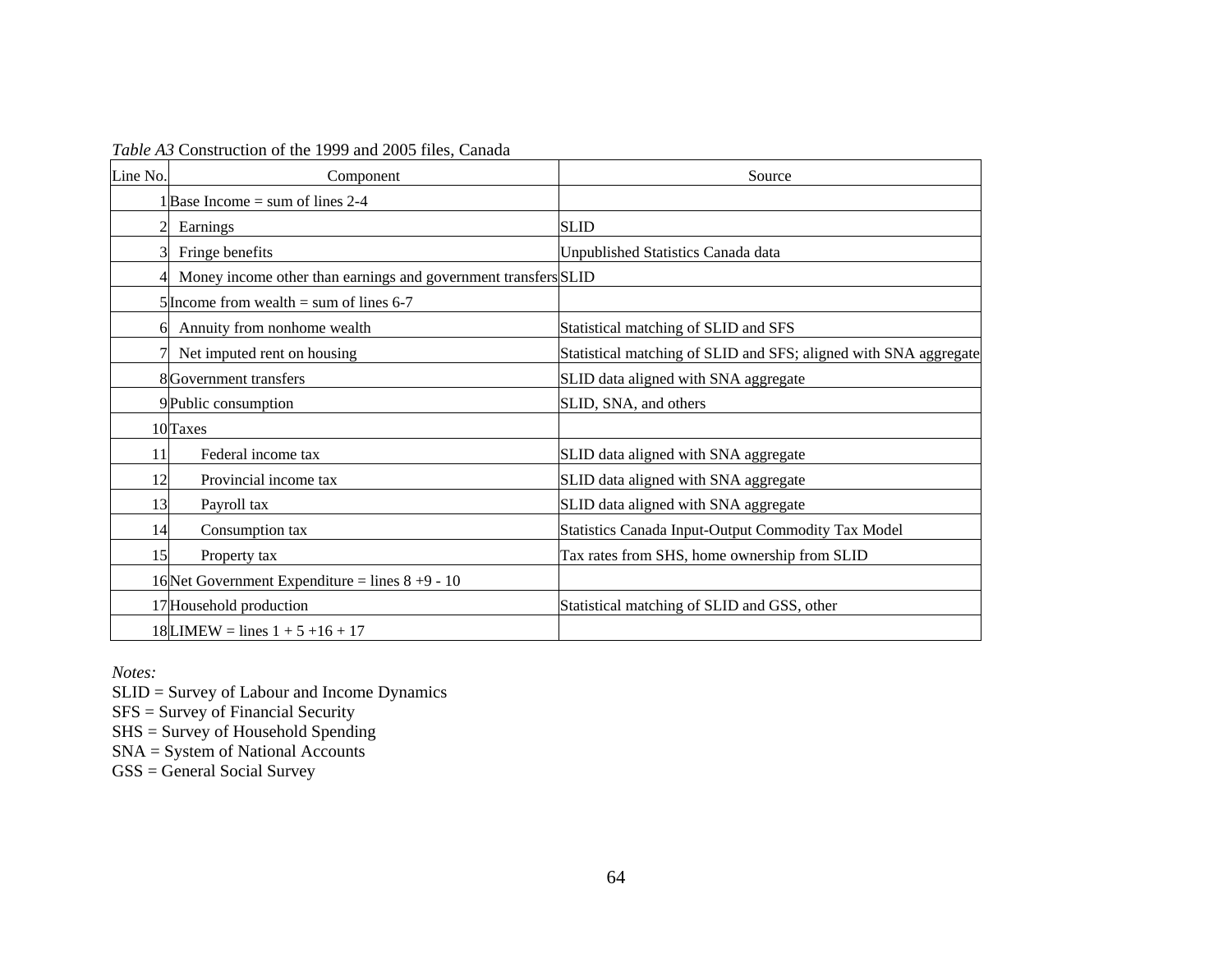| <b>Function</b>                       | <b>Allocation</b>           | <b>Distribution</b>                                                  |
|---------------------------------------|-----------------------------|----------------------------------------------------------------------|
| General gov't services                | Non-household               |                                                                      |
| Labor                                 | Household                   | Population                                                           |
| Protection                            |                             |                                                                      |
| National defense                      | Non-household               |                                                                      |
| Courts of law                         | Non-household               |                                                                      |
| Correction services                   | Non-household               |                                                                      |
| Policing                              | 50:50                       | Population                                                           |
| Firefighting                          | 50:50                       | Population                                                           |
| Regulatory measures                   | 50:50                       | Population                                                           |
| Other                                 | 50:50                       | Population                                                           |
| Transportation and comm.              |                             |                                                                      |
| Air transport                         | 1/3                         | Personal expenditure on air, by decile and<br>province               |
| Road transport                        | Share of road costs         | Personal expenditure on gasoline, by decile<br>and province          |
| Public transit                        | Household                   | Personal expenditure on transit, by decile and<br>province           |
| Rail transport                        | Passenger Car Share         | Personal expenditure on rail, by decile and<br>province              |
| Water transport                       | Non-household               |                                                                      |
| Telecommunications                    | Non-household               |                                                                      |
| Other                                 | Non-household               |                                                                      |
|                                       |                             |                                                                      |
| Health                                | Household                   | Health Costs by Age and Sex, Health Canada                           |
| Social services                       | Household                   | Household's share of aggregate government<br>transfers to households |
| Education                             | Household                   |                                                                      |
| Elementary and secondary<br>education |                             | School aged Child in HH, SLID                                        |
| Postsecondary education               |                             | Member of HH enrolled in PS, SLID                                    |
| Special retraining services           |                             |                                                                      |
| Other education                       |                             |                                                                      |
| Conservation & Industry               |                             |                                                                      |
| Agriculture                           | Share of agr. programs      | Proportional to farm income                                          |
| Fish and game                         | Household                   | Population                                                           |
| Oil and gas                           | Share of energy consumption | Household energy Consumption, by income<br>deciles and province      |
| Forestry                              | Household                   | Population                                                           |

*Table A4* Allocation and distribution of government consumption and gross investment expenditures, Canada